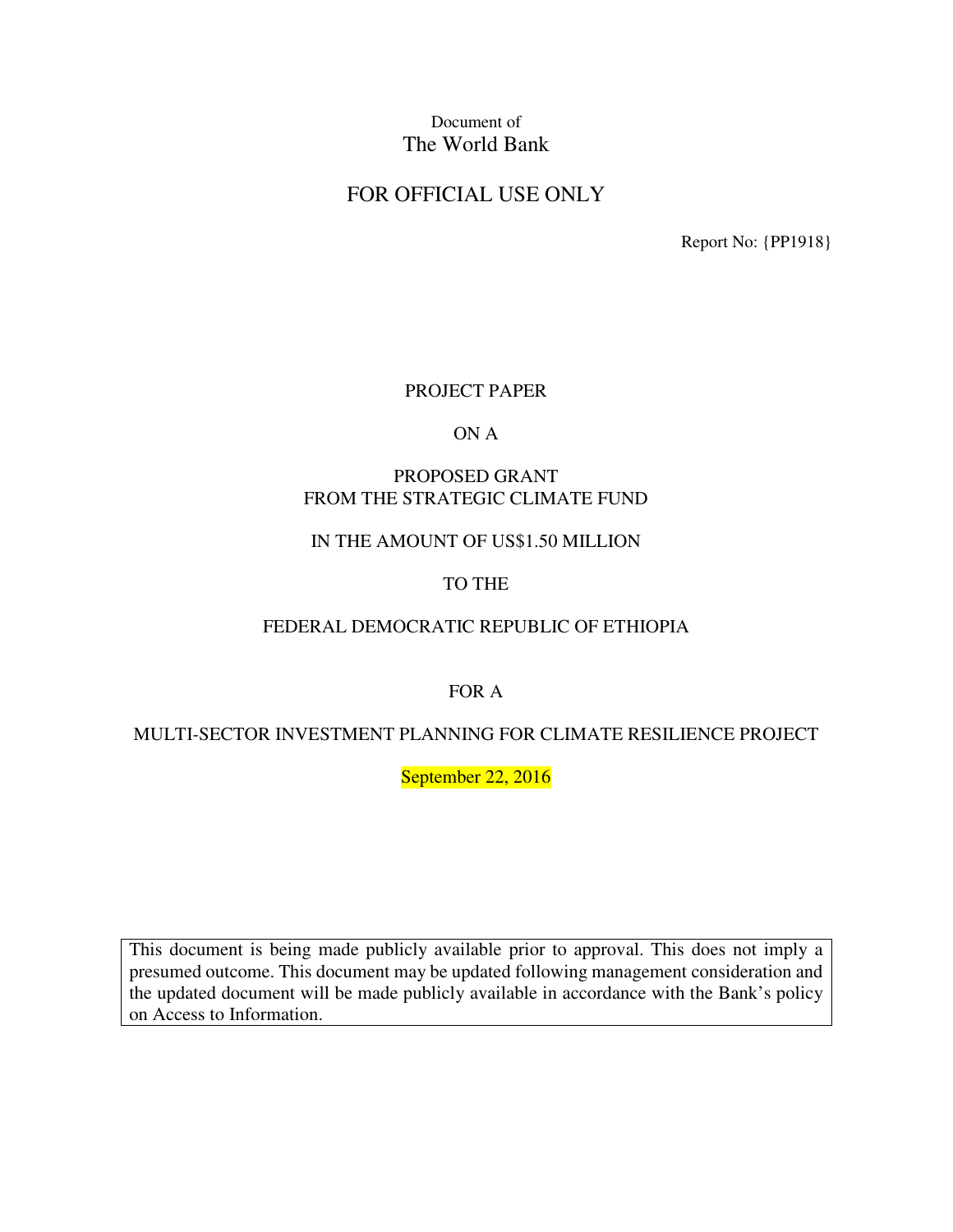## CURRENCY EQUIVALENTS

(Exchange Rate Effective – September 22, 2016)

Currency Unit  $=$  Ethiopian Birr (ETB) ETB 22.21 =  $1 \text{ US}\$$  $1 ETB = 0.045 US$ \$

## FISCAL YEAR

July 8 – July 7

## ABBREVIATIONS AND ACRONYMS

| <b>AfDB</b>  | <b>African Development Bank</b>                      |
|--------------|------------------------------------------------------|
| <b>AGP</b>   | <b>Agricultural Growth Program</b>                   |
| <b>CBA</b>   | <b>Cost Benefit Analysis</b>                         |
| <b>CIF</b>   | <b>Climate Investment Funds</b>                      |
| <b>CPF</b>   | <b>Country Partnership Framework</b>                 |
| <b>CRGE</b>  | <b>Climate Resilient Green Economy</b>               |
| <b>CSRP</b>  | Civil Service Reform Program                         |
| DA           | <b>Designated Account</b>                            |
| DP           | <b>Development Partner</b>                           |
| <b>EMCP</b>  | Expenditure Management and Control sub-program       |
| <b>ESSF</b>  | <b>Environmental and Social Safeguards Framework</b> |
| <b>FM</b>    | <b>Financial Management</b>                          |
| <b>FPPA</b>  | Federal Public Property and Administration Agency    |
| <b>FPD</b>   | Finance and Procurement Directorate                  |
| <b>GCF</b>   | <b>Green Climate Fund</b>                            |
| <b>GDP</b>   | <b>Gross Domestic Product</b>                        |
| <b>GIS</b>   | Geographic Information System                        |
| GoE          | Government of Ethiopia                               |
| <b>GPN</b>   | <b>General Procurement Notice</b>                    |
| <b>GRM</b>   | Grievance Redress Mechanism                          |
| <b>GRS</b>   | <b>Grievance Redress Service</b>                     |
| <b>GTP</b>   | Growth and Transformation Plan                       |
| <b>IBEX</b>  | Integrated Budget and Expenditure System (IBEX)      |
| <b>IBRD</b>  | International Bank of Reconstruction and Development |
| <b>ICB</b>   | <b>International Competitive Bidding</b>             |
| <b>IDA</b>   | <b>International Development Association</b>         |
| <b>IFR</b>   | <b>Interim Financial Report</b>                      |
| M&E          | Monitoring and Evaluation                            |
| <b>MEFCC</b> | Ministry of Environment, Forest and Climate Change   |
| <b>MIS</b>   | <b>Management Information System</b>                 |
| <b>MoANR</b> | Ministry of Agriculture and Natural Resources        |
| <b>MoFEC</b> | Ministry of Finance and Economic Cooperation         |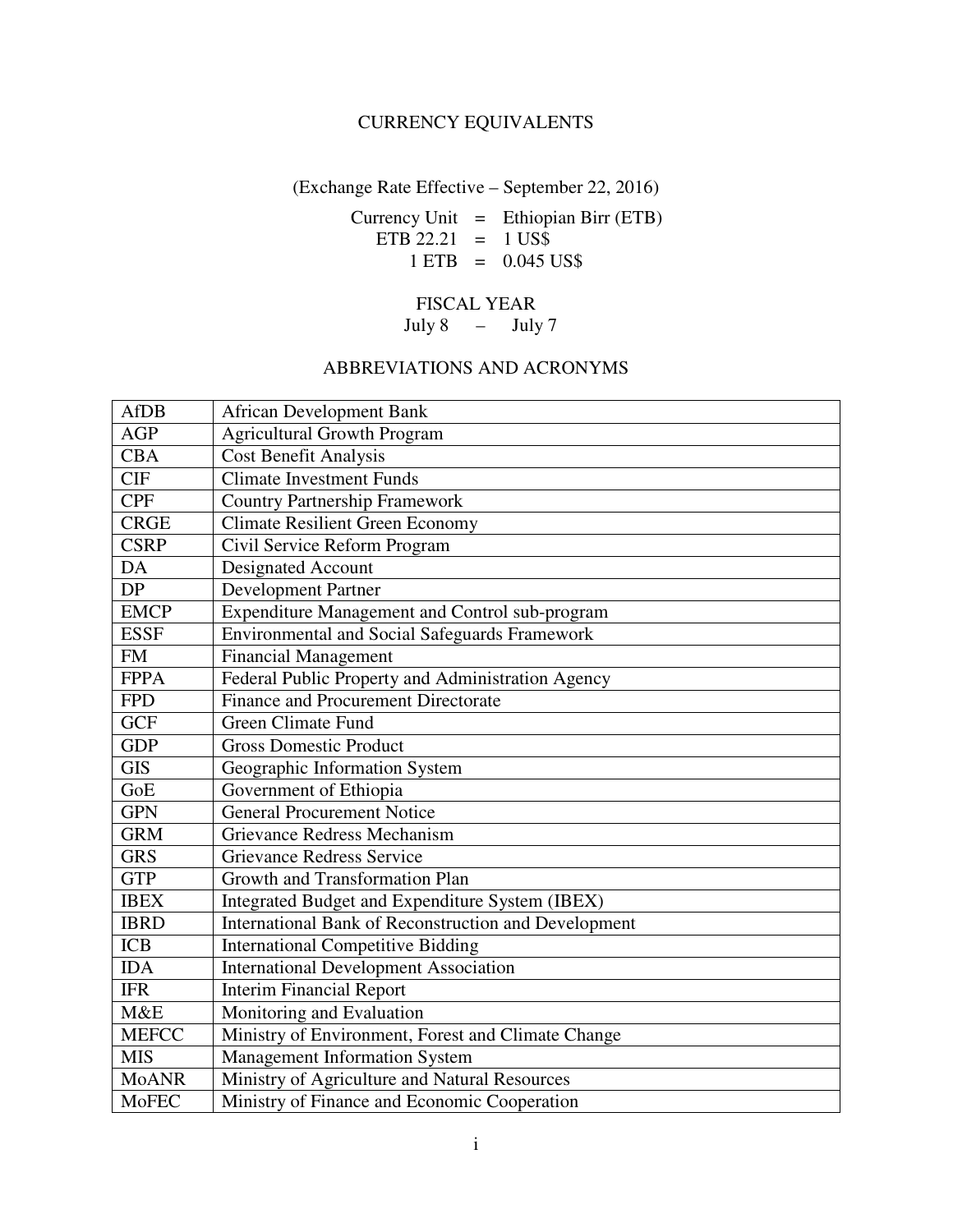| MoLF          | Ministry of Livestock and Fisheries                          |
|---------------|--------------------------------------------------------------|
| <b>MoWIE</b>  | Ministry of Water, Irrigation and Electricity                |
| <b>MSIP</b>   | Multi-Sector Investment Plan                                 |
| <b>NBE</b>    | National Bank of Ethiopia                                    |
| <b>NCB</b>    | <b>National Competitive Bidding</b>                          |
| <b>NGO</b>    | Non-Governmental Organization                                |
| ODI           | <b>Overseas Development Institute</b>                        |
| <b>OP</b>     | <b>Operational Policy</b>                                    |
| <b>PDO</b>    | Project Development Objective                                |
| <b>PEFA</b>   | Public Expenditure and Financial Accountability              |
| <b>PFM</b>    | <b>Public Finance Management</b>                             |
| <b>PPCR</b>   | Pilot Program for Climate Resilience                         |
| <b>PPPs</b>   | <b>Public Private Partnerships</b>                           |
| <b>PSNP</b>   | Productive Safety Net Program                                |
| <b>REDD</b>   | Reducing Emissions from Deforestation and Forest Degradation |
| <b>RFP</b>    | <b>Request for Proposal</b>                                  |
| <b>RRT</b>    | Rapid Response Team                                          |
| <b>SNNP</b>   | Southern Nations, Nationalities, and People                  |
| <b>SRFP</b>   | <b>Standard Requests for Proposals</b>                       |
| <b>SBD</b>    | <b>Standard Bidding Document</b>                             |
| <b>SCD</b>    | <b>Systematic Country Diagnostic</b>                         |
| <b>SCF</b>    | Strategic Climate Fund (one of the CIFs)                     |
| <b>SLMP</b>   | <b>Sustainable Land Management Program</b>                   |
| SLMP-2        | Sustainable Land Management Project Phase 2                  |
| <b>TA</b>     | <b>Technical Assistance</b>                                  |
| <b>ToR</b>    | Terms of reference                                           |
| <b>QCBS</b>   | <b>Quality and Cost Based Selection</b>                      |
| <b>UNDB</b>   | <b>United Nations Development Business</b>                   |
| <b>UNFCCC</b> | United Nations Framework Convention on Climate Change        |
| <b>YR</b>     | (Project) Year                                               |

| <b>Regional Vice President:</b>         | <b>Makhtar Diop</b>           |
|-----------------------------------------|-------------------------------|
| Country Director:                       | Carolyn Turk                  |
| Acting Senior Global Practice Director: | Julia Bucknall                |
| <b>Practice Manager:</b>                | Magda Lovei                   |
| Task Team Leader:                       | Stephen Danyo / Timothy Brown |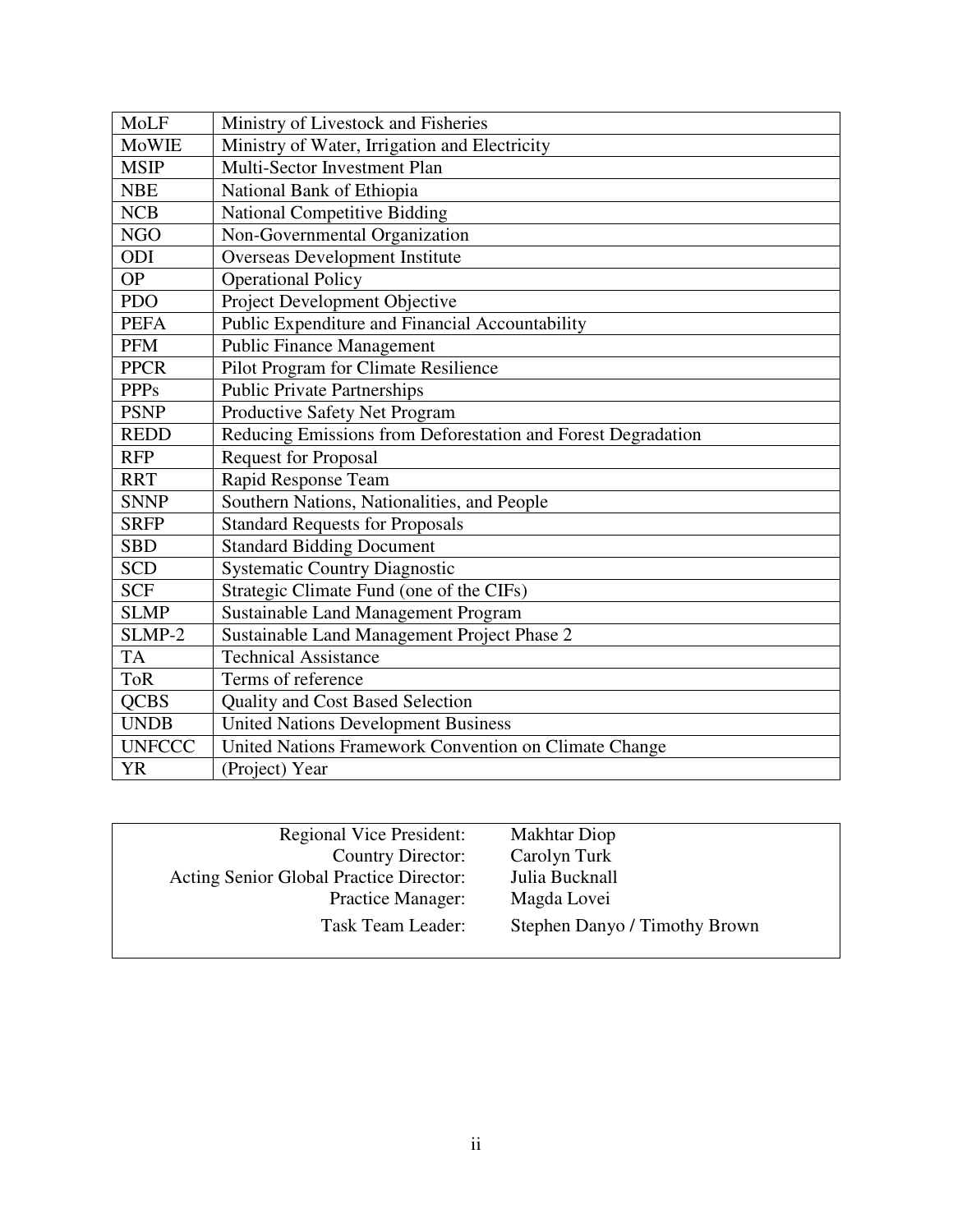# **Ethiopia**

# Multi-sector Investment Planning for Climate Resilience (P158987)

# **TABLE OF CONTENTS**

| I.  |             |
|-----|-------------|
|     |             |
|     |             |
|     |             |
| II. |             |
|     |             |
|     |             |
|     |             |
| Ш.  |             |
|     |             |
|     |             |
| IV. |             |
|     |             |
|     |             |
|     |             |
| V.  |             |
| VI. |             |
|     |             |
|     |             |
|     |             |
|     |             |
|     | Е.          |
|     | $F_{\cdot}$ |
|     |             |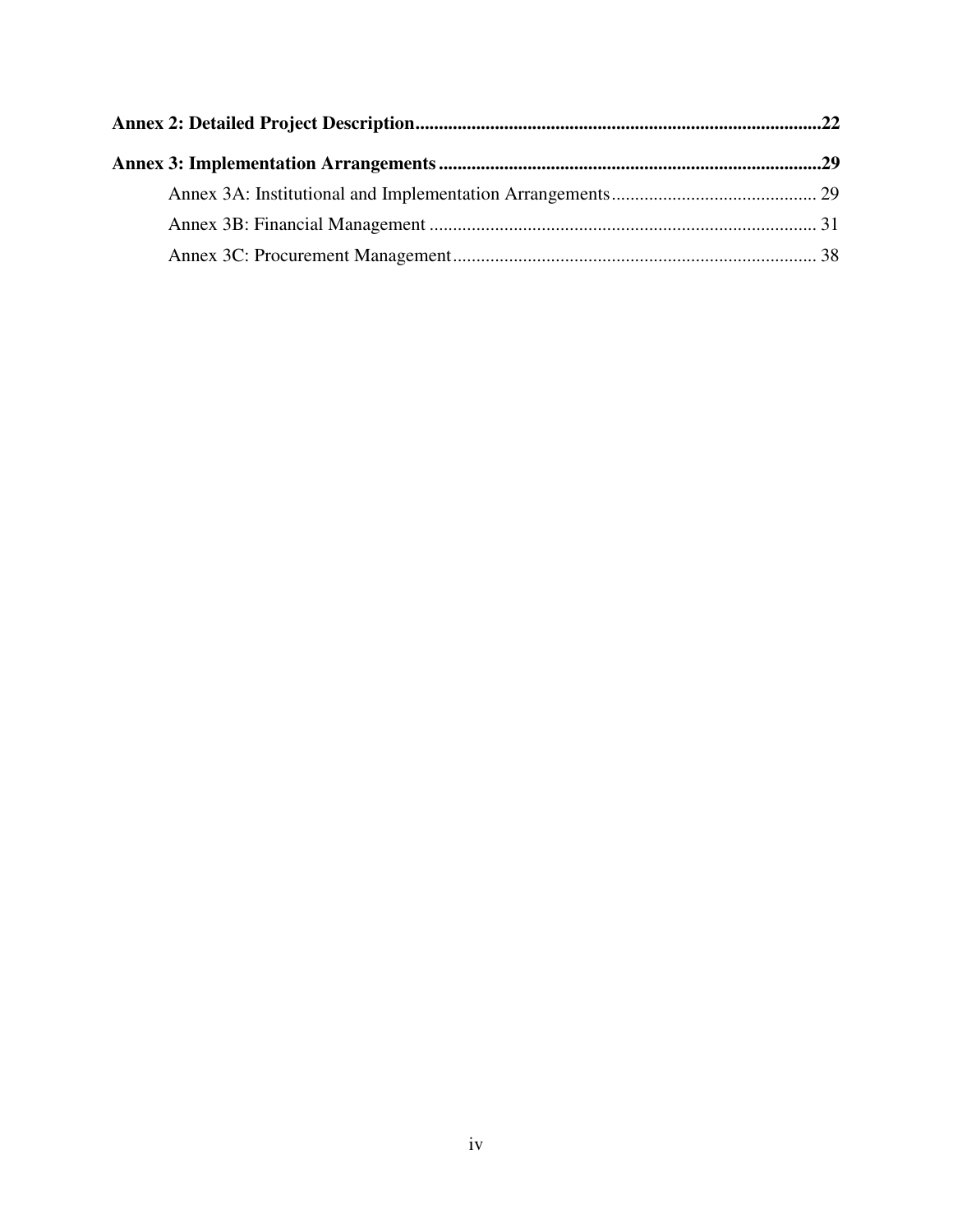## **APPRAISAL DATA SHEET**

## *Ethiopia*

*Multi-sector Investment Planning for Climate Resilience (P158987)*

# **PROJECT PAPER**

## *AFRICA*

# *0000009270*

## Report No.: PP1918

| <b>Basic Information</b>                                         |                    |                                                   |                                         |                                           |                                                                   |  |  |
|------------------------------------------------------------------|--------------------|---------------------------------------------------|-----------------------------------------|-------------------------------------------|-------------------------------------------------------------------|--|--|
| Project ID                                                       | <b>EA</b> Category |                                                   |                                         | Team Leader(s)                            |                                                                   |  |  |
| P158987                                                          | C - Not Required   |                                                   |                                         | Stephen Danyo, Timothy H.<br><b>Brown</b> |                                                                   |  |  |
| Lending Instrument                                               |                    |                                                   | Fragile and/or Capacity Constraints [ ] |                                           |                                                                   |  |  |
| <b>Investment Project Financing</b>                              |                    | Financial Intermediaries [ ]                      |                                         |                                           |                                                                   |  |  |
|                                                                  |                    | Series of Projects [ ]                            |                                         |                                           |                                                                   |  |  |
| Project Implementation Start Date                                |                    | Project Implementation End Date                   |                                         |                                           |                                                                   |  |  |
| 31-Oct-2016                                                      |                    | 31-May-2018                                       |                                         |                                           |                                                                   |  |  |
| <b>Expected Effectiveness Date</b>                               |                    | <b>Expected Closing Date</b>                      |                                         |                                           |                                                                   |  |  |
| 30-Nov-2016                                                      |                    | 31-May-2018                                       |                                         |                                           |                                                                   |  |  |
| Joint IFC                                                        |                    |                                                   |                                         |                                           |                                                                   |  |  |
| N <sub>o</sub>                                                   |                    |                                                   |                                         |                                           |                                                                   |  |  |
| Practice<br>Manager/Manager                                      | Director           | Senior Global Practice<br><b>Country Director</b> |                                         |                                           | <b>Regional Vice President</b>                                    |  |  |
| Magda Lovei                                                      | Julia Bucknall     | Carolyn Turk                                      |                                         |                                           | <b>Makhtar Diop</b>                                               |  |  |
|                                                                  |                    | <b>Approval Authority</b>                         |                                         |                                           |                                                                   |  |  |
| <b>Approval Authority</b>                                        |                    |                                                   |                                         |                                           |                                                                   |  |  |
| <b>CD</b> Decision                                               |                    |                                                   |                                         |                                           |                                                                   |  |  |
| Borrower: Ministry of Finance and Economic Cooperation           |                    |                                                   |                                         |                                           |                                                                   |  |  |
| Responsible Agency: Ministry of Finance and Economic Cooperation |                    |                                                   |                                         |                                           |                                                                   |  |  |
| Contact:                                                         | Admasu Nebebe      |                                                   | Title:                                  |                                           | Director, UN Agencies and Regional<br><b>Economic Cooperation</b> |  |  |
| Email:<br>Telephone No.: 251-11-1116751                          |                    |                                                   |                                         |                                           |                                                                   |  |  |
| <b>Project Financing Data(in USD Million)</b>                    |                    |                                                   |                                         |                                           |                                                                   |  |  |
| <b>Total Project Cost:</b>                                       | 1.50               |                                                   | <b>Total Bank Financing:</b>            |                                           | 0.00                                                              |  |  |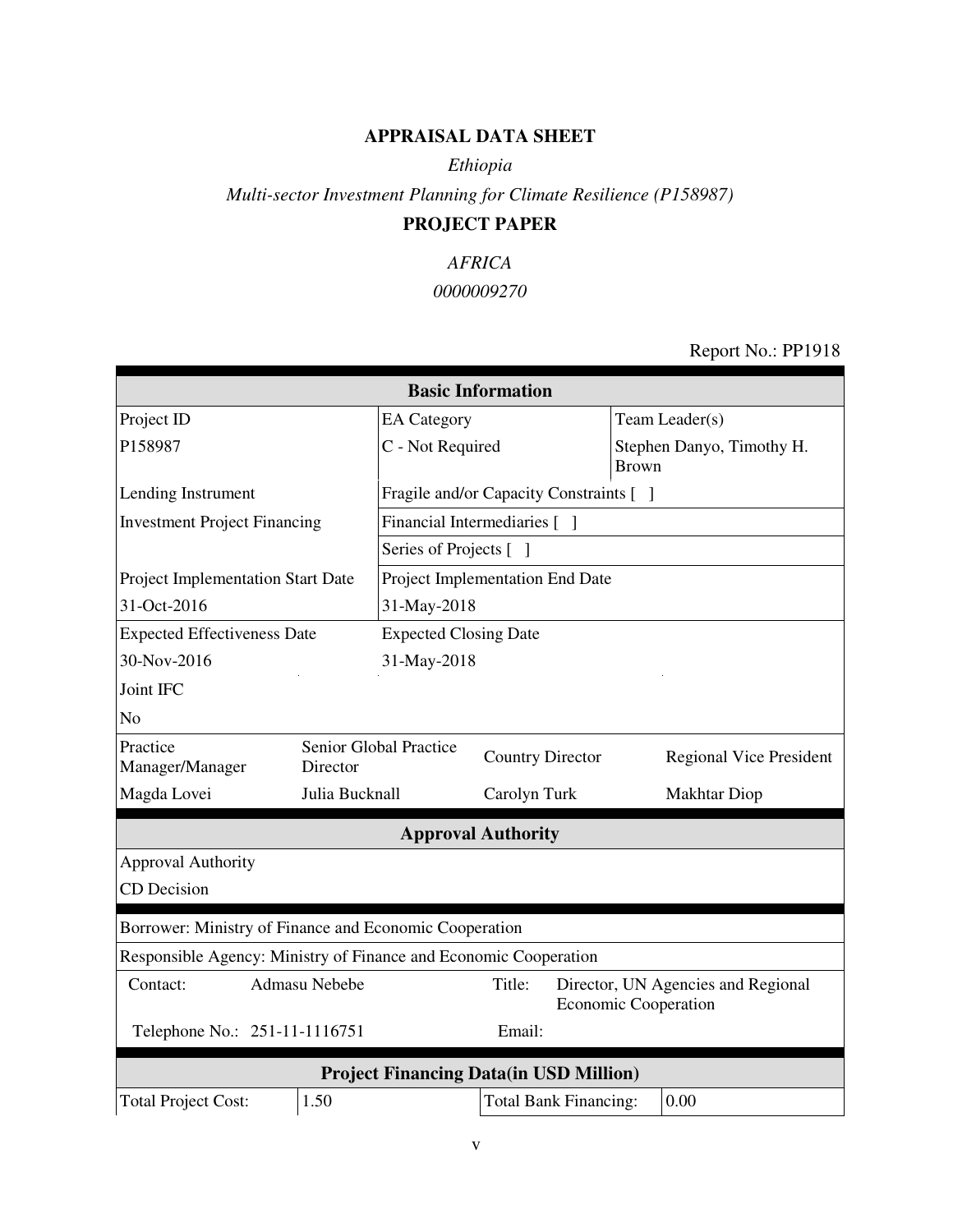| Financing Gap:                                                                       |      |      | 0.00                                                                                                                                                              |      |            |                           |                   |          |  |      |                            |
|--------------------------------------------------------------------------------------|------|------|-------------------------------------------------------------------------------------------------------------------------------------------------------------------|------|------------|---------------------------|-------------------|----------|--|------|----------------------------|
| <b>Financing Source</b><br><b>Climate Investment Funds</b><br>Total                  |      |      |                                                                                                                                                                   |      |            |                           |                   |          |  |      | Amount<br>1.50<br>1.50     |
|                                                                                      |      |      | <b>Expected Disbursements (in USD Million)</b>                                                                                                                    |      |            |                           |                   |          |  |      |                            |
| Fiscal<br>Year                                                                       | 2017 | 2018 | 0000                                                                                                                                                              | 0000 | 0000       | 0000                      | 0000              | 0000     |  | 0000 | 0000                       |
| Annual                                                                               | 0.90 | 0.60 | 0.00                                                                                                                                                              | 0.00 | 0.00       | 0.00                      | 0.00              | 0.00     |  | 0.00 | 0.00                       |
| Cumulati 0.90<br>ve                                                                  |      | 1.50 | 0.00                                                                                                                                                              | 0.00 | 0.00       | 0.00                      | 0.00              | 0.00     |  | 0.00 | 0.00                       |
|                                                                                      |      |      |                                                                                                                                                                   |      |            | <b>Institutional Data</b> |                   |          |  |      |                            |
| <b>Practice Area (Lead)</b>                                                          |      |      |                                                                                                                                                                   |      |            |                           |                   |          |  |      |                            |
| <b>Environment &amp; Natural Resources</b>                                           |      |      |                                                                                                                                                                   |      |            |                           |                   |          |  |      |                            |
| <b>Contributing Practice Areas</b>                                                   |      |      |                                                                                                                                                                   |      |            |                           |                   |          |  |      |                            |
| Agriculture, Climate Change                                                          |      |      |                                                                                                                                                                   |      |            |                           |                   |          |  |      |                            |
|                                                                                      |      |      | <b>Proposed Development Objective(s)</b>                                                                                                                          |      |            |                           |                   |          |  |      |                            |
|                                                                                      |      |      | To support Ethiopia's effort to develop a programmatic multi-sector investment plan for climate<br>resilience in key sectors, including agriculture and forestry. |      |            |                           |                   |          |  |      |                            |
| <b>Components</b>                                                                    |      |      |                                                                                                                                                                   |      |            |                           |                   |          |  |      |                            |
| <b>Component Name</b>                                                                |      |      |                                                                                                                                                                   |      |            |                           |                   |          |  |      | <b>Cost (USD Millions)</b> |
| <b>Analytical Support</b>                                                            |      |      |                                                                                                                                                                   |      |            |                           |                   |          |  |      | 0.83                       |
|                                                                                      |      |      | Institutional Support for MSIP and CRGE Implementation                                                                                                            |      |            |                           |                   |          |  |      | 0.67                       |
|                                                                                      |      |      |                                                                                                                                                                   |      | Compliance |                           |                   |          |  |      |                            |
| <b>Policy</b>                                                                        |      |      |                                                                                                                                                                   |      |            |                           |                   |          |  |      |                            |
| Does the project depart from the CAS in content or in other significant<br>respects? |      |      |                                                                                                                                                                   |      |            | Yes $[ \ ]$               |                   | No $[X]$ |  |      |                            |
| Does the project require any waivers of Bank policies?                               |      |      |                                                                                                                                                                   |      |            | Yes $[$ $]$               |                   | No $[X]$ |  |      |                            |
| Have these been approved by Bank management?                                         |      |      |                                                                                                                                                                   |      | Yes $[$    | $\blacksquare$            | No <sub>[</sub> ] |          |  |      |                            |
| Does the project meet the Regional criteria for readiness for implementation?        |      |      |                                                                                                                                                                   |      | Yes $[X]$  |                           | No [ ]            |          |  |      |                            |
| <b>Safeguard Policies Triggered by the Project</b>                                   |      |      |                                                                                                                                                                   | Yes  |            | N <sub>0</sub>            |                   |          |  |      |                            |
|                                                                                      |      |      | Environmental Assessment OP/BP 4.01                                                                                                                               |      |            |                           |                   |          |  |      | X                          |
| Natural Habitats OP/BP 4.04                                                          |      |      |                                                                                                                                                                   |      |            |                           |                   |          |  |      | X                          |
| Forests OP/BP 4.36                                                                   |      |      |                                                                                                                                                                   |      |            |                           |                   | X        |  |      |                            |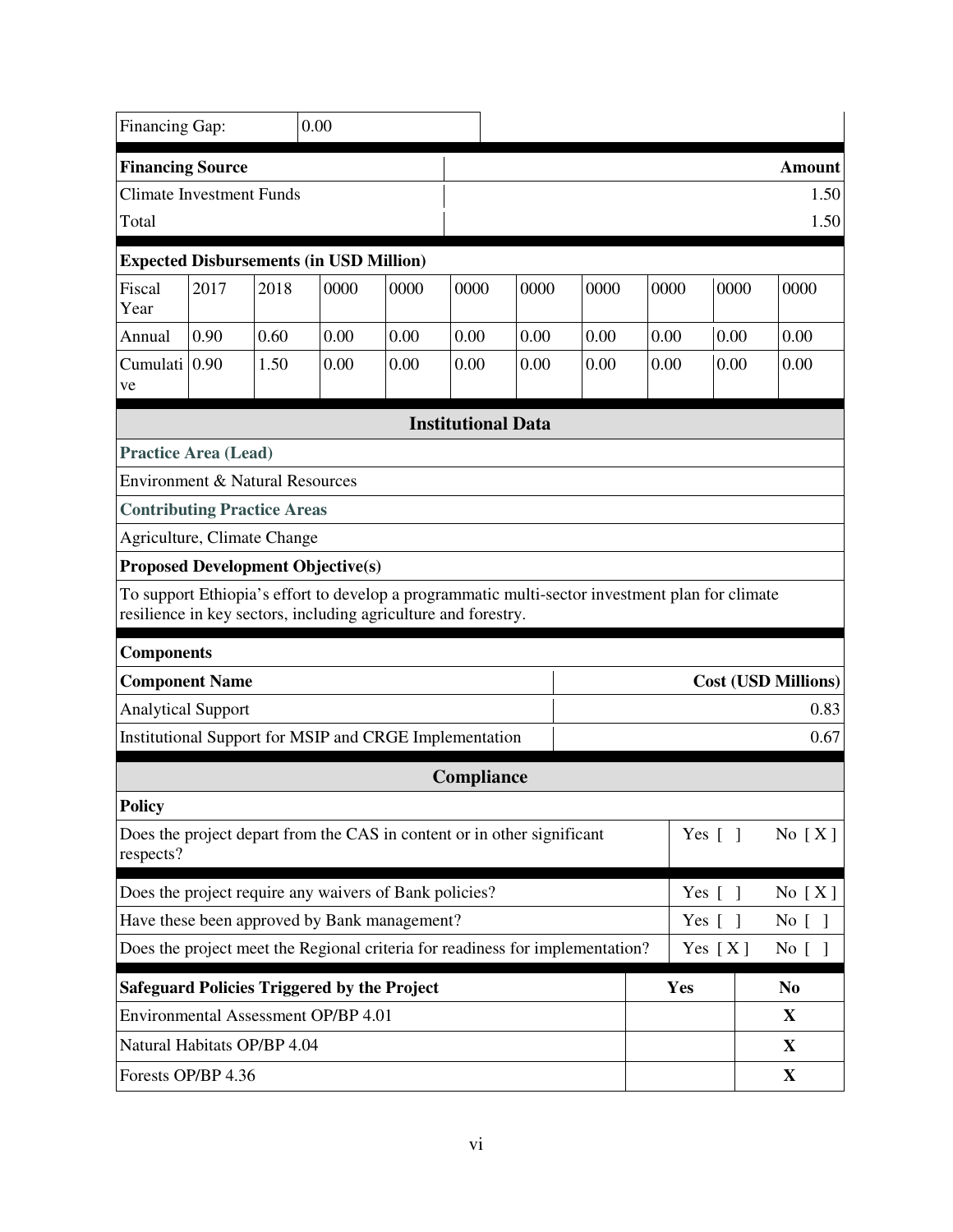| Pest Management OP 4.09                                                                                         |                                                            |                                                         |                                             | $\mathbf X$       |  |              |
|-----------------------------------------------------------------------------------------------------------------|------------------------------------------------------------|---------------------------------------------------------|---------------------------------------------|-------------------|--|--------------|
| Physical Cultural Resources OP/BP 4.11                                                                          |                                                            |                                                         |                                             |                   |  | X            |
| Indigenous Peoples OP/BP 4.10                                                                                   |                                                            |                                                         |                                             |                   |  | $\mathbf{X}$ |
| Involuntary Resettlement OP/BP 4.12                                                                             |                                                            |                                                         |                                             |                   |  | X            |
| Safety of Dams OP/BP 4.37                                                                                       |                                                            | X                                                       |                                             |                   |  |              |
| Projects on International Waterways OP/BP 7.50                                                                  |                                                            | X                                                       |                                             |                   |  |              |
| Projects in Disputed Areas OP/BP 7.60                                                                           |                                                            | X                                                       |                                             |                   |  |              |
| <b>Legal Covenants</b>                                                                                          |                                                            |                                                         |                                             |                   |  |              |
| <b>Name</b>                                                                                                     |                                                            | <b>Recurrent</b>                                        | <b>Due Date</b>                             |                   |  | Frequency    |
|                                                                                                                 |                                                            |                                                         |                                             |                   |  |              |
| <b>Description of Covenant</b>                                                                                  |                                                            |                                                         |                                             |                   |  |              |
|                                                                                                                 |                                                            |                                                         |                                             |                   |  |              |
| <b>Conditions</b>                                                                                               |                                                            |                                                         |                                             |                   |  |              |
| <b>Source Of Fund</b>                                                                                           | <b>Name</b>                                                |                                                         |                                             | <b>Type</b>       |  |              |
|                                                                                                                 |                                                            |                                                         |                                             |                   |  |              |
| <b>Description of Condition</b>                                                                                 |                                                            |                                                         |                                             |                   |  |              |
|                                                                                                                 |                                                            | <b>Team Composition</b>                                 |                                             |                   |  |              |
| <b>Bank Staff</b>                                                                                               |                                                            |                                                         |                                             |                   |  |              |
| <b>Name</b>                                                                                                     | Role                                                       | <b>Title</b>                                            | Specialization                              |                   |  | Unit         |
| Stephen Danyo                                                                                                   | <b>Team Leader</b><br>(ADM)<br>Responsible)                | Senior Natural<br>Resources<br>Management<br>Specialist |                                             | Natural resources |  | GEN01        |
| Timothy H. Brown                                                                                                | Team Leader                                                | Senior Natural<br>Resources<br>Management<br>Specialist | Environmental<br>economics                  |                   |  | GEN01        |
| Senior Procurement Procurement<br>Tesfaye Ayele<br>Procurement<br>Specialist (ADM<br>Specialist<br>Responsible) |                                                            |                                                         |                                             |                   |  | GGO01        |
| Meron Tadesse Techane                                                                                           | Financial<br>Management<br>Specialist (ADM<br>Responsible) | Senior Financial<br>Management<br>Specialist            | Financial<br>management                     |                   |  | GGO25        |
| Ahmed Alkadir<br>Mohammed                                                                                       | <b>Team Member</b>                                         | Consultant                                              | Private Sector<br>Development<br>Operations |                   |  | GEN01        |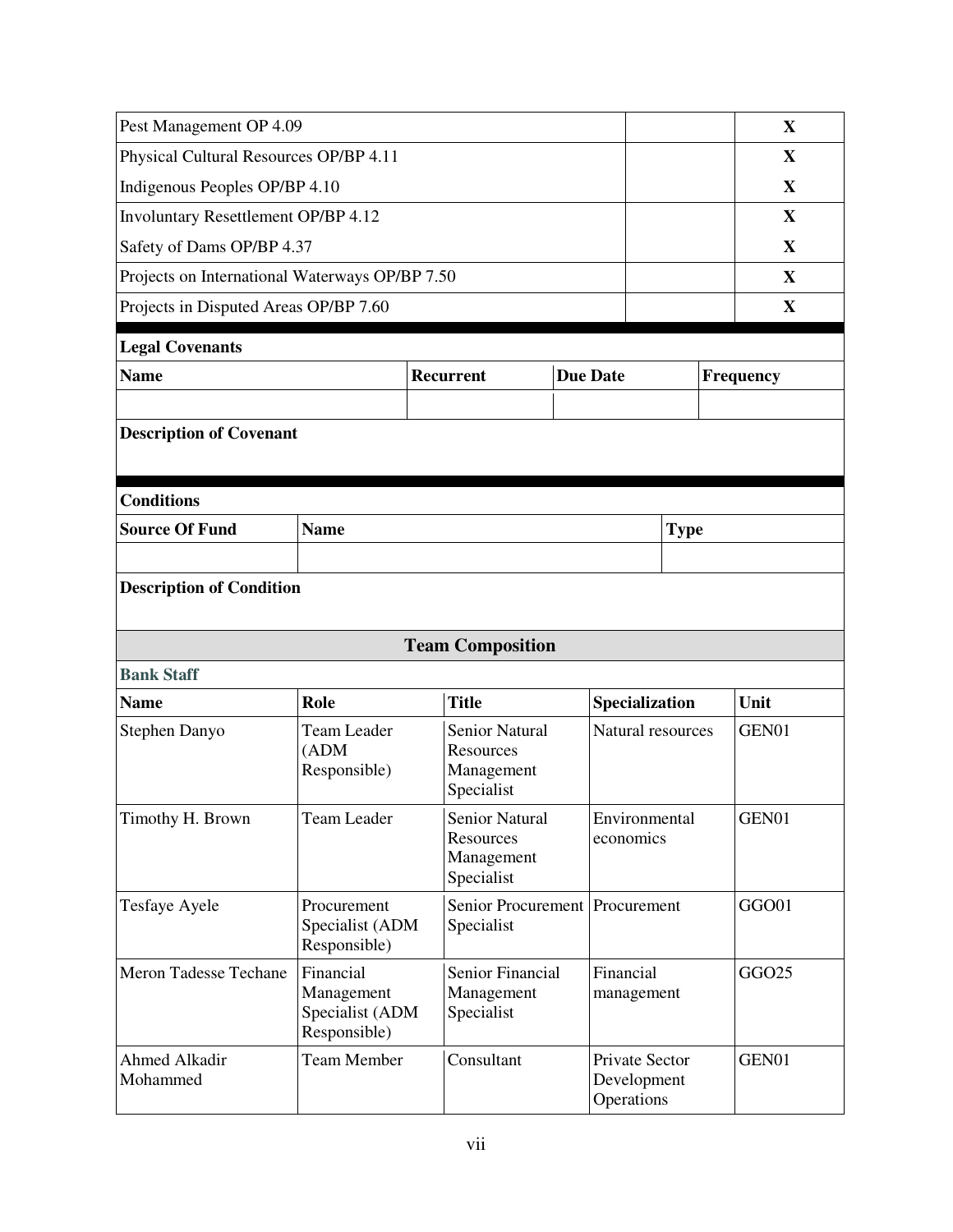| Asferachew Abate<br>Abebe                                           |  | Safeguards         |                       | Senior                             | Environmental<br>Specialist                                    |                                       | Environmental<br>planning and risk<br>management |                                                    | GEN01 |
|---------------------------------------------------------------------|--|--------------------|-----------------------|------------------------------------|----------------------------------------------------------------|---------------------------------------|--------------------------------------------------|----------------------------------------------------|-------|
| Aurore Simbananiye                                                  |  | <b>Team Member</b> |                       |                                    |                                                                | Program Assistant                     | Assistant                                        |                                                    | GEN01 |
| Chukwudi H. Okafor                                                  |  | Safeguards         |                       |                                    | <b>Senior Social</b><br>Development<br>Specialist              |                                       | and risk<br>management                           | Social development                                 | GSU07 |
| Dereje Agonafir<br>Habtewold                                        |  | Environmental      |                       |                                    | Environmental<br>Specialist                                    |                                       | Environmental<br>planning                        |                                                    | GEN01 |
| Hailu Tefera Ayele                                                  |  | <b>Team Member</b> |                       |                                    | Consultant                                                     |                                       | Forest operations                                |                                                    | GEN01 |
| Million Alemayehu<br>Gizaw                                          |  | <b>Team Member</b> |                       |                                    | <b>Senior Natural</b><br>Resources<br>Management<br>Specialist |                                       | Soil and water<br>conservation                   |                                                    | GEN01 |
| Mistre Hailemariam<br>Mekuria                                       |  | <b>Team Member</b> | <b>Team Assistant</b> |                                    |                                                                |                                       | Assistance                                       |                                                    | AFCE3 |
| Pablo Cesar Benitez<br>Ponce                                        |  | <b>Team Member</b> |                       | Senior Economist                   |                                                                | Climate policy                        |                                                  | <b>GCCPT</b>                                       |       |
| Raffaello Cervigni                                                  |  | <b>Team Member</b> |                       | Lead<br>Environmental<br>Economist |                                                                | Economics                             |                                                  | GEN07                                              |       |
| Shimeles Sima Erketa                                                |  | <b>Team Member</b> |                       |                                    | Consultant                                                     |                                       | Forest                                           |                                                    | GEN01 |
| Susan Tambi Matambo                                                 |  | <b>Team Member</b> |                       | Environmental<br>Specialist        |                                                                | <b>Climate Investment</b><br>planning |                                                  | <b>GCCPT</b>                                       |       |
| <b>Tesfahiwot Dillnessa</b>                                         |  | <b>Team Member</b> |                       |                                    | Program Assistant                                              |                                       | Assistance                                       |                                                    | AFCE3 |
| Yasmina Oodally                                                     |  |                    | <b>Team Member</b>    |                                    | Consultant                                                     |                                       | Operations, soils                                |                                                    | GEN01 |
| <b>Extended Team</b>                                                |  |                    |                       |                                    |                                                                |                                       |                                                  |                                                    |       |
| <b>Name</b>                                                         |  | <b>Title</b>       |                       | <b>Office Phone</b>                |                                                                |                                       | <b>Location</b>                                  |                                                    |       |
|                                                                     |  |                    |                       |                                    |                                                                |                                       |                                                  |                                                    |       |
| <b>Locations</b>                                                    |  |                    |                       |                                    |                                                                |                                       |                                                  |                                                    |       |
| Country<br><b>First</b><br><b>Administrative</b><br><b>Division</b> |  | Location           |                       |                                    | <b>Planned</b>                                                 | <b>Actual</b>                         | <b>Comments</b>                                  |                                                    |       |
| Ethiopia<br>Addis Ababa                                             |  | Addis Ababa        |                       |                                    |                                                                | $\mathbf{X}$                          |                                                  | <b>Technical activities</b><br>with national scope |       |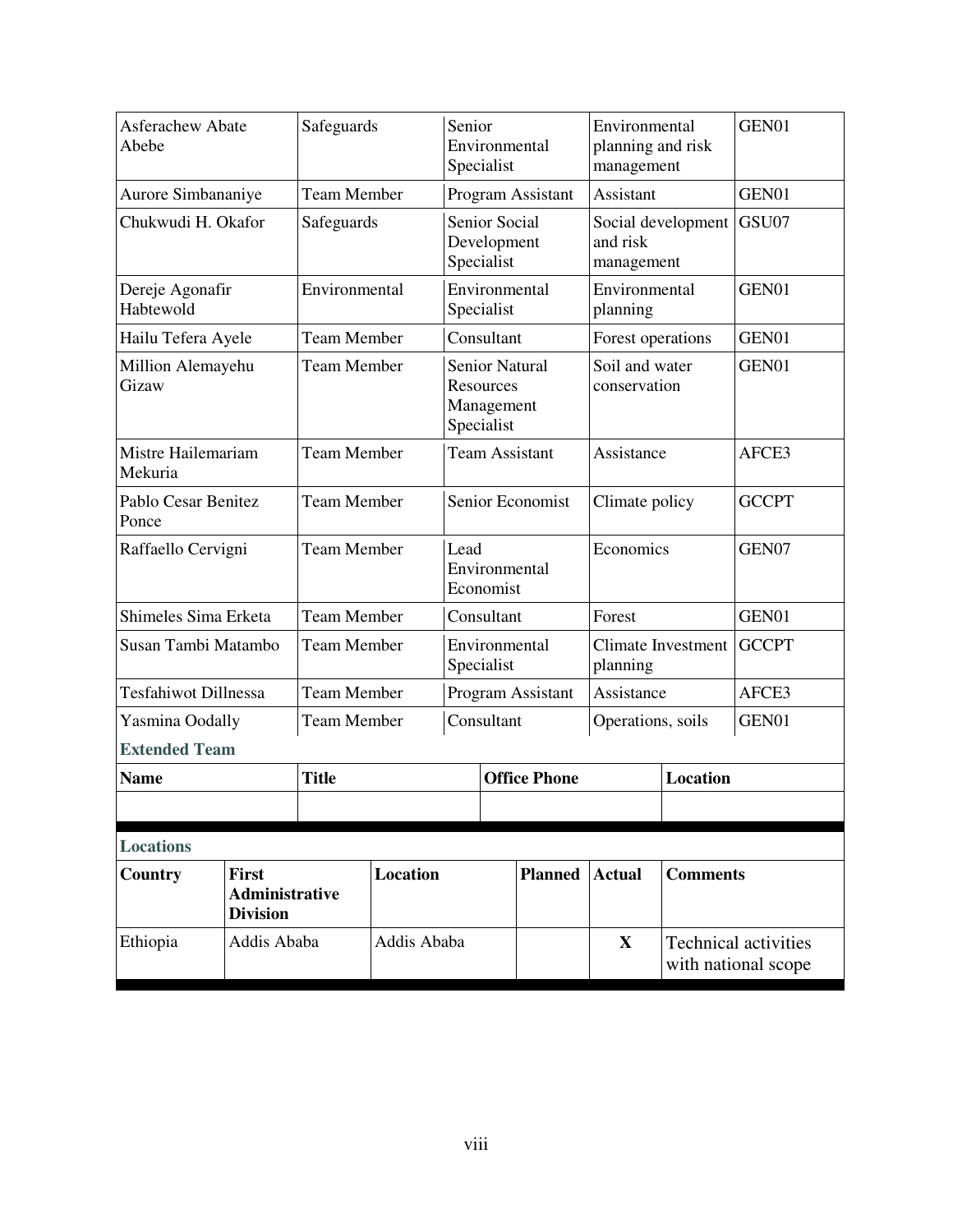#### **I. STRATEGIC CONTEXT**

#### **A. Country Context**

1. **Ethiopia has achieved substantial progress in economic, social and human development over the past decade, with rapid and inclusive economic growth averaging 10.9 percent per year over the previous decade.** At this rate, the economy is doubling every seven years in real terms, accompanied by significant reduction in extreme poverty rates from 55 percent in 2000 (one of the highest levels recorded internationally) to 33 percent in 2011. Low levels of inequality have largely been maintained. Non-monetary dimensions of well-being show strong improvement and, with a few exceptions, Ethiopia attained the Millennium Development Goals. Life expectancy, for instance, increased by one year every year over this period, from 52 to 63 years. Meanwhile, the 2014 population of 95 million people will grow to at least 120 million by  $2030.<sup>1</sup>$ 

2. **Ethiopia is a large, land-locked and diverse country vulnerable to climate variability and change.** It is the 11th poorest country in the world in terms of income per capita and home to Sub-Saharan Africa's second largest population, the vast majority of whom are rural, dependent on the natural resource base for livelihoods and as buffers against floods and droughts. Most productive sectors depend on functional landscapes that are vulnerable to considerable climate risk now and in the near future. For example, the on-going drought has increased the rural poverty rate by 3.3 percent, but has more than doubled the proportion of people living in poverty in zones that have been particularly affected. The drought is compounded by forest loss and land degradation that undermine climate resilience. $2$ 

#### **B. Sectoral and Institutional Context**

3. **In response to these risks, Ethiopia's Ministry of Finance and Economic Cooperation (MoFEC) developed the Climate Resilient Green Economy (CRGE) Strategy and the Second Growth and Transformation Plan (GTP-2),** which incorporates many of the elements of the CRGE Strategy. Together, these national development documents aim to bring Ethiopia to middleincome status by 2025, with a reliance on resilient "green growth" pathways. Both strategies emphasize agriculture, forest, and improved land use, recognizing that unless steps are taken to build resilience, climate variability and change could reduce GDP growth by up to 10 percent per year, with agricultural growth at particular risk. The worst-case scenario is that in 25 years, Ethiopia could face the risk of achieving only half of its total GDP potential.<sup>3</sup> Current and future challenges are summarized below.

4. **Climate impacts.** Ethiopia's biophysical characteristics are highly varied, with wet highlands containing 80 percent of the population and all of the country's broader water towers,<sup>4</sup>

<sup>&</sup>lt;u>.</u> <sup>1</sup> World Bank. 2016. *FDRE Priorities for Ending Extreme Poverty and Promoting Shared Prosperity: Systematic Country Diagnostic.* Washington D.C., USA.

 $<sup>2</sup>$  Ibid.</sup>

<sup>3</sup> FDRE. 2015. *Climate Resilient Strategy for Agriculture and Forestry*. Addis Ababa, Ethiopia.

<sup>&</sup>lt;sup>4</sup> Much of Ethiopia's rainfall endowment flows through transboundary rivers to neighboring countries. For example, the forested Bale Mountains in Oromia Regional State provide most of the surface water for Ethiopia's eastern dry lands in Oromia and the Somali region as well as the country of Somalia. Ethiopia's highlands are also a source of the Nile.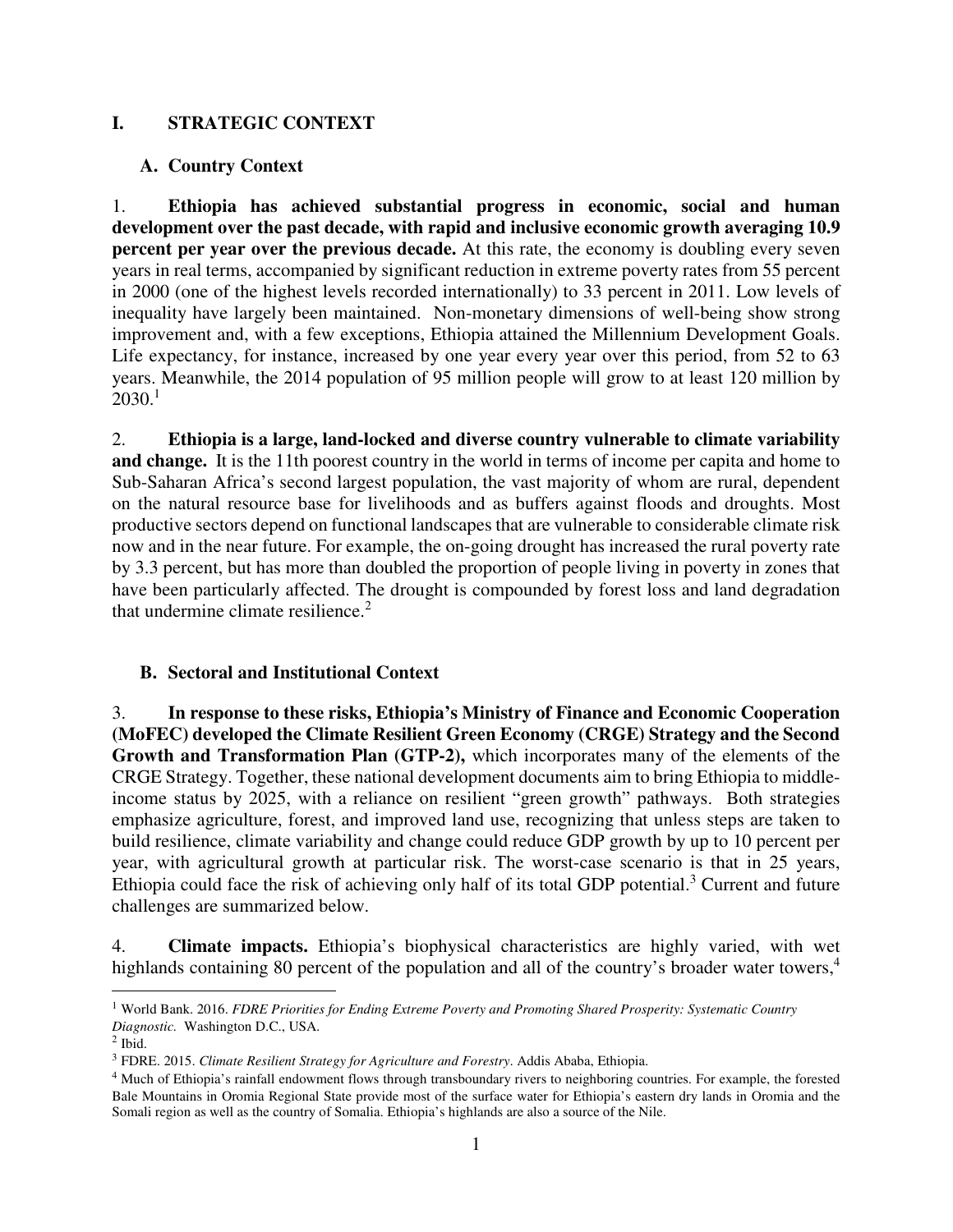to highly vulnerable arid lowlands featuring mobile pastoralism and important trade routes. The extremely diverse landscapes reflect the variation in climate, soil type and production systems across the country. At the national level, temperatures have increased by approximately one degree Celsius since the 1960s. This increase has been felt across all regions. Rainfall across the country is subject to high variability between years, seasons and regions. Yearly variation around mean rainfall levels of 25 percent is normal and can increase to 50 percent in some regions. Despite this complexity, there is evidence of a 20 percent decrease in rainfall in the south central region of the country. Weather variability leads to extreme weather events and hazards. Extreme weather events are common, especially droughts and floods. The incidence of droughts and floods may have increased in the last ten years relative to the decade before.<sup>5</sup>

5. **Floods and droughts have resulted in food insecurity and deepen extreme poverty**. The economic impact depends on the extent of the variability and extreme events but droughts alone can reduce total GDP by one to four percent. Climate models project that current rainfall variability will continue  $(-25)$  percent to  $+30$  percent by the 2050s), along with potential changes in the intensity and frequency of extreme events.<sup>6</sup>The driest scenarios project a 20 percent increase in Ethiopia's dry lands by mid-century, and this would bring more people into environments where the range of resilience options is limited; some zones would become incapable of sustaining livestock production and intensive agriculture.<sup>7</sup>

6. **Land degradation and forest loss increase water stress.** Soil erosion has been estimated to reduce agricultural GDP from two to three percent (around one percent of total GDP). Soil erosion is a key hazard for agriculture with up to six percent of the country at risk. Vulnerability to water stress due to insufficient and increasingly variable rainfall and poor natural resource management is a binding constraint to increasing income from natural resource based sectors such as agriculture, livestock, and forest. Ethiopian farmers rely almost entirely on rain-fed agriculture and seasonal rainfall is very volatile in large parts of the country. Ethiopia experienced more droughts than its structural peers implying that rain-fed agriculture and pastoralism are relatively risky businesses. Climate change is increasing this volatility, negatively affecting rural incomes and poverty. Volatility also discourages rural land users to invest in profitable enterprises and technologies. While the country has made great strides in landscape restoration that has rehabilitated watershed function via structural and vegetative land management actions, there remains a large gap to be filled by investment in resilient landscapes.

7. **Ethiopia's MoFEC requested the World Bank to lead on developing a multi-sector investment plan (MSIP) to scale up achievement of goals related to resilient low carbon green growth.** The Bank has been providing initial support through on-going advisory services to the country's CRGE Facility at MoFEC. In 2015, MoFEC requested funds from the Climate Investment Funds' (CIF) Pilot Program for Climate Resilience (PPCR) to support investment planning for forest and agriculture – two sectors where the Bank is currently providing and convening large-scale financing and is taking measures to boost sustainability and resilience. In addition to the Bank's large-scale financing, there is significant public expenditure as well as financing from other development partners (DPs). A comprehensive approach is therefore required

 $\overline{a}$ <sup>5</sup> FDRE. 2015. *Climate Resilient Strategy for Agriculture and Forestry*. Addis Ababa, Ethiopia.

<sup>6</sup> Ibid.

<sup>7</sup> World Bank. 2016. *Confronting Drought in Africa's Drylands: Opportunities for Enhancing Resilience.* Washington D.C., USA.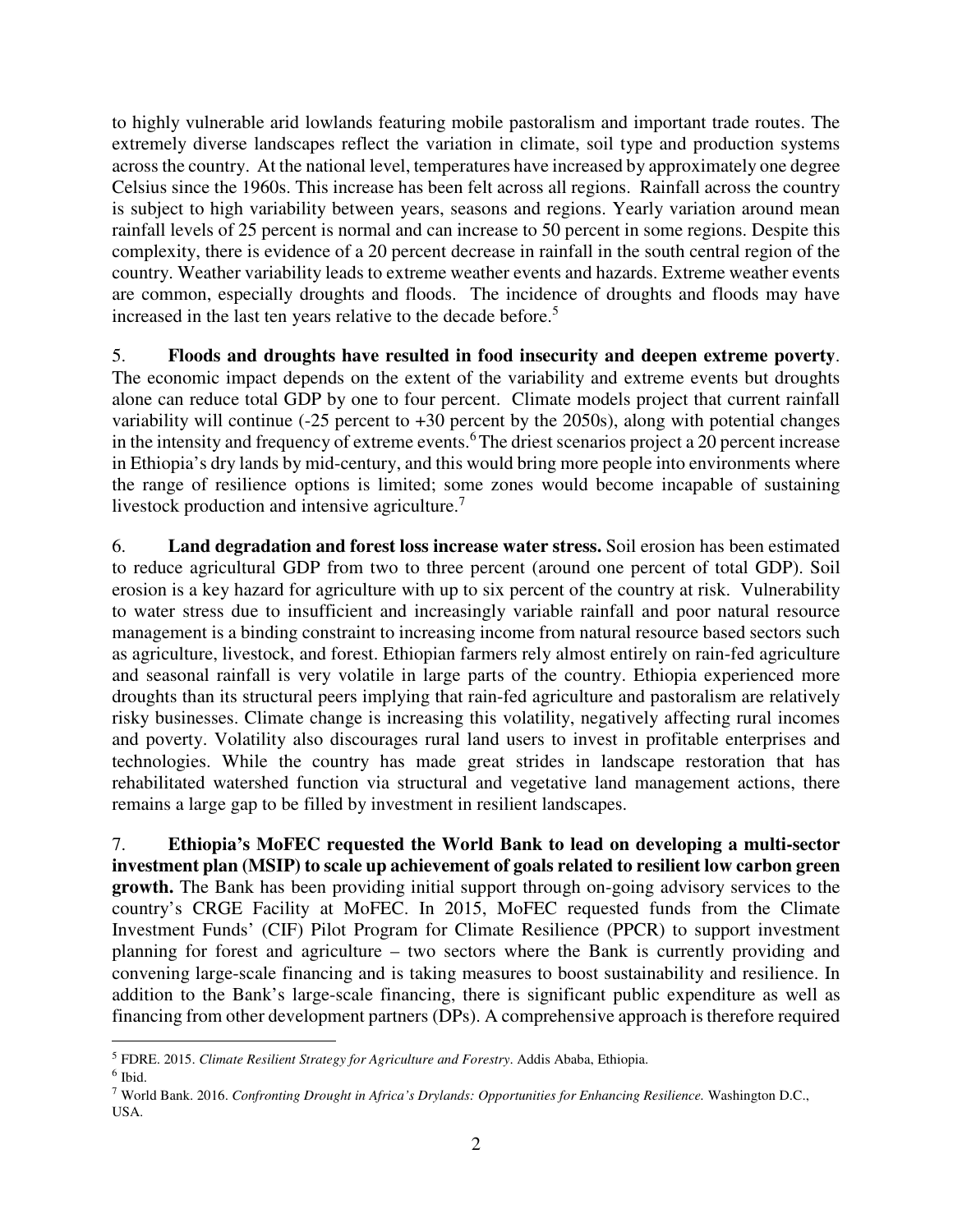to coordinate investment planning across sectors and stakeholders in order to boost efficiency and effectiveness. As a result, the World Bank, African Development Bank (AfDB), International Finance Corporation (IFC), and other partners have been engaging with MoFEC and four line ministries and other Ethiopian institutions to prepare the MSIP for climate resilience in key sectors, including agriculture and forestry. The MSIP preparation process is Government-owned, led by MoFEC along with the Ministry of Agriculture and Natural Resources (MoANR), the Ministry of Environment and Climate Change (MEFCC), the Ministry of Water, Irrigation and Electricity (MoWIE), and the Ministry of Livestock and Fisheries (MoLF).

8. The Multi-sector Investment Planning for Climate Resilience Project will help convene institutions, information, investment and incentives to scale-up financing for climate action on resilient landscapes, supported by a variety of sources and stakeholders. This includes the agriculture, forest, livestock, fisheries, water, and power sectors. The Project will seek to capacitate the Ethiopian government institutions and experts engaged in the MSIP process by providing opportunities to identify, prioritize and address some of the key challenges and barriers for greater resilience. Ethiopia's policy makers will benefit from analytical inputs for sector planning, access to global best practice in climate resilience planning and finance, as well as a stronger position in convening and leveraging international climate finance for enhancing existing investments and mobilizing new and additional financing.

# **C. Higher Level Objectives to which the Project Contributes**

9. **Contribution to national plans and strategies**. The Project will contribute to key national strategies, including the GTP-2 (2015-2020); CRGE Strategy (2011-2030); Climate Resilience Strategy for Agriculture and Forestry (2015-2030); and other sector strategies for forest, agriculture, sustainable land management, livestock, energy, water, and disaster risk management. It will facilitate Ethiopia's progress towards its climate resilience objectives and help mobilize both new and additional finance from multiple sources to implement priority investments at scale that can reduce vulnerability to climate risk. It will also help reduce transaction costs to Ethiopia and her partners from overlaps and duplications.

10. **Relationship to the Bank's corporate goals, Systematic Country Diagnostic (SCD) and Country Partnership Framework (CPF)**. The objective of the Project aligns closely to the Bank's corporate goals of ending extreme poverty and boosting shared prosperity by 2030, the SCD, the emerging FY17–20 CPF for Ethiopia, the new Forest Action Plan, and Africa Climate Business Plan launched at UN Climate Change Conference in Paris in December 2015. The rationale for convening resources programmatically for resilient landscapes in Ethiopia is to harness the potential of natural resource-based sectors to help reduce poverty equitably. The Project will therefore contribute to the Bank's goals and the CPF objective of fostering economic growth and improved governance while reducing vulnerability.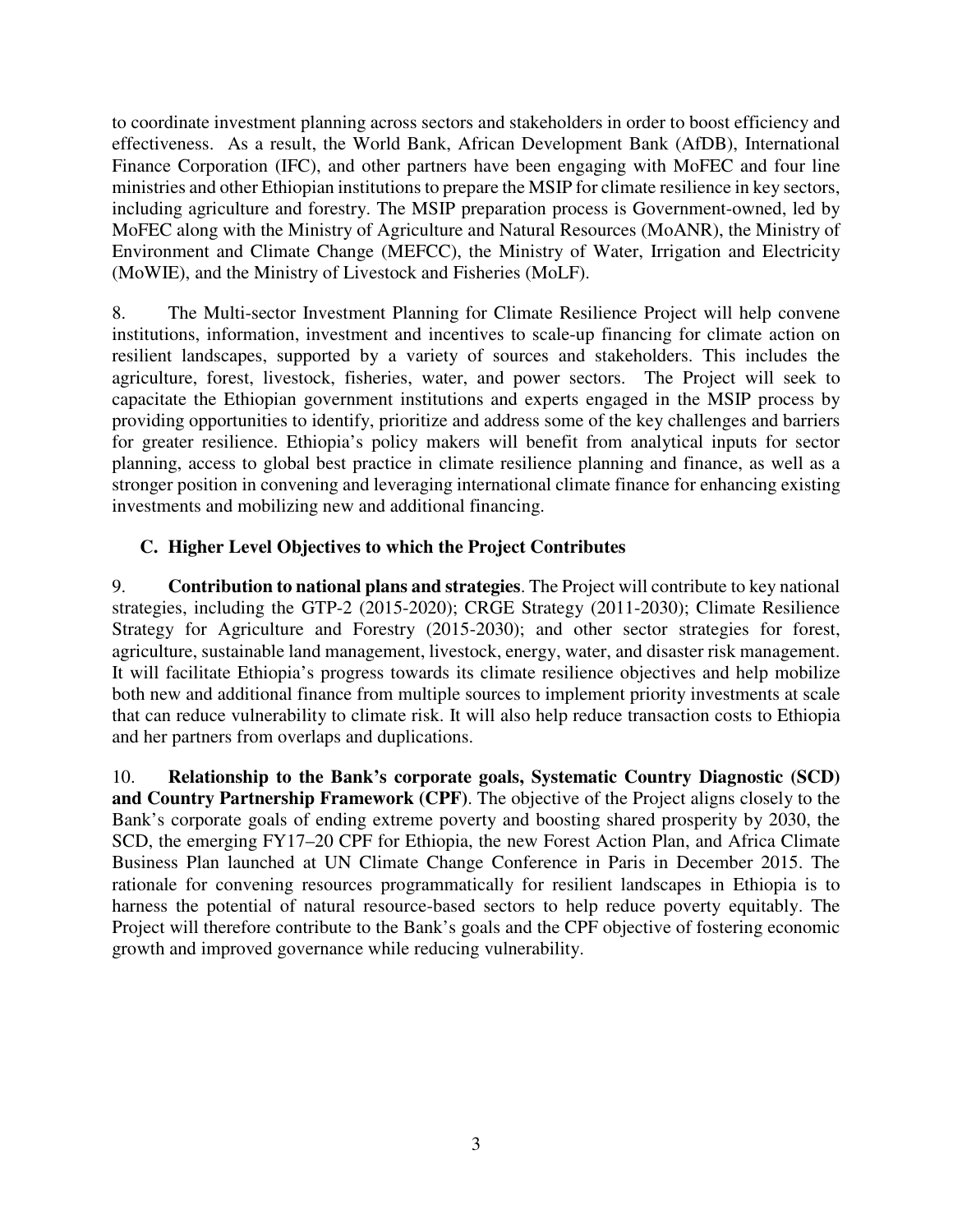## **II. PROJECT DEVELOPMENT OBJECTIVES**

## **A. Proposed Development Objective(s)**

11. The PDO is to support Ethiopia's effort to develop a programmatic multi-sector investment plan for climate resilience in key sectors, including agriculture and forestry.

12. In line with MoFEC's request to the CIF, the Project will focus on the forest and agriculture sectors (including livestock), while taking into account relevant activities on water resources, irrigation, and energy, in the context of resilient landscapes.

## **B. Project Beneficiaries**

13. The Project will directly benefit five currently participating ministries, namely, MoFEC, MEFCC, MoANR, MoLF, and MoWIE, which includes their respective regional bureaus and experts engaged in the MSIP process. The number of direct beneficiaries is at least 280 people (where ten percent are female), mostly government officials.

## **C. PDO-Level Results Indicators**

14. The PDO indicators for the Project will be as follows:

- (a) Multi-sector investment plan prepared (Y/N).
- (b) Government institutions provided with capacity building support to improve climate resilience (number).
- (c) Direct project beneficiaries (number), of which female (percentage).

# **III. PROJECT DESCRIPTION**

15. The Project will be financed by an 18-month small grant for MoFEC and its partner ministries (MoANR, MEFCC, MoLF, and MoWIE) to support the development of a strategic, inclusive programmatic multi-sector investment plan for climate resilience in key sectors, including agriculture and forestry. The Project will complement on-going Bank-financed investment operations and advisory services supporting the same ministries and counterparts on advancing toward CRGE objectives. The Project will be an extension of this work, bringing greater visibility, accountability, credibility, inclusivity and coordination to the existing process, enhancing the potential of the sectors involved to deliver transformational impact and mobilize new and additional financing.

16. The Project's objective will be accomplished through analysis of key development plans, policies, strategies, and existing or planned large-scale investment operations; targeting and leveraging financing opportunities, and broad consultation with key stakeholders and partners. This process will also examine the potential, merits and mechanisms for Ethiopia to access, combine and leverage climate finance opportunities to support a long term series of transformational investments, including potential CIF and other climate financing, greater use of International Development Association (IDA) funds and other multi- or bi-lateral funds,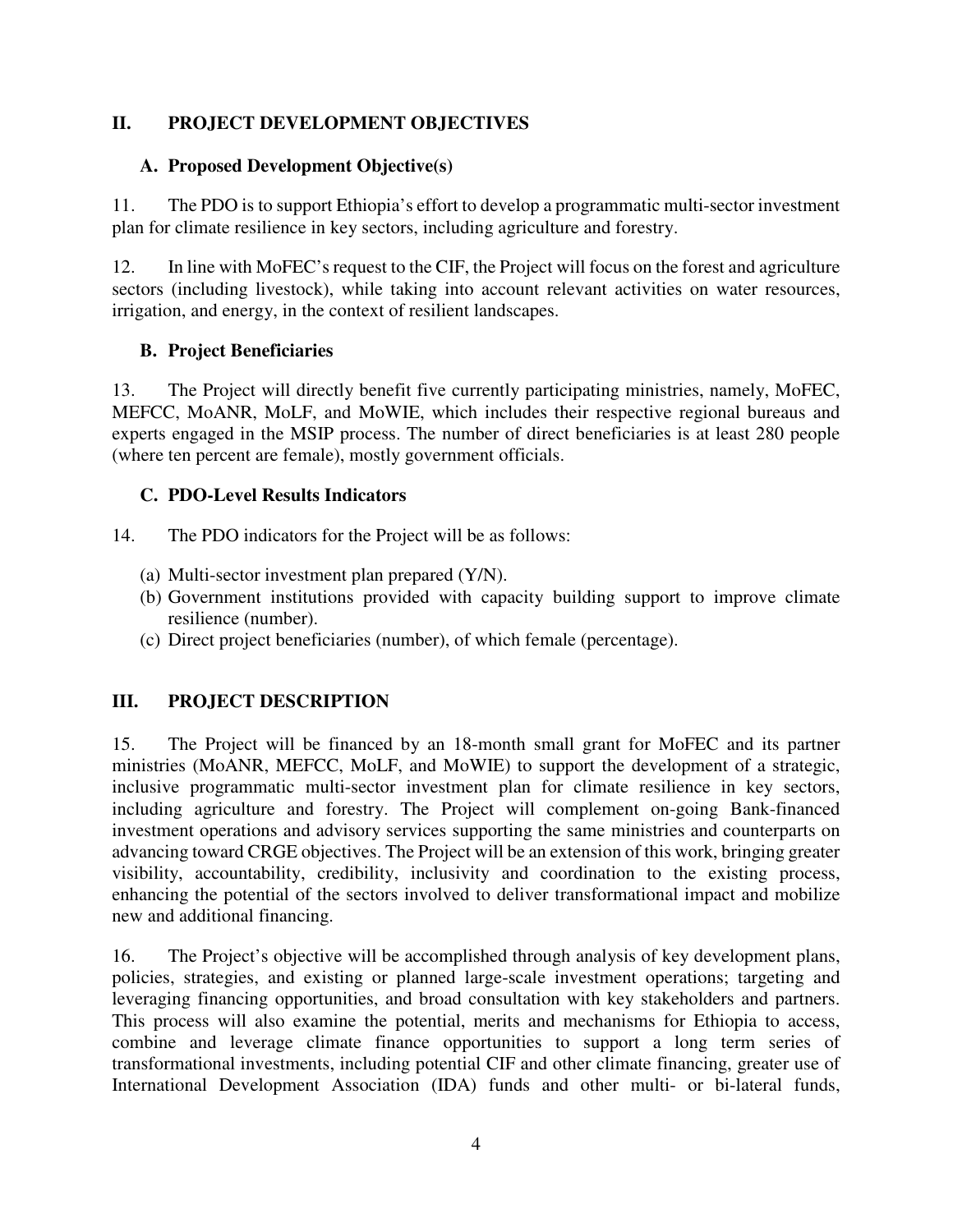performance-based financing, as well as private financing in the form of Public Private Partnerships (PPPs) or other modes.

17. The MSIP supported by the Project will be expected to consist of a pipeline of large scale, programmatic investments that serve to further the aims of the GTP-2, the CRGE Strategy and other relevant national strategies and policies. The MSIP will be informed by: (i) key analytical inputs for sector planning, (ii) increased awareness and support of stakeholders and DPs, and (iii) a plan of action for leveraging and channeling international climate financing and "conventional" financing. The MSIP will build on and incorporate: (i) all major FDRE strategies [GTP-2, CRGE Strategy, Forest/Agriculture Climate Resilience Strategy, Agriculture Sector Policy and Investment Framework, Sustainable Land Management Investment Framework, Reducing Emissions from Deforestation and Forest Degradation (REDD+) Strategy], (ii) investment planning processes or opportunities [such as IDA, Green Climate Fund (GCF), CIFs, etc.], and (iii) existing large-scale operations (such as the large-scale Bank-financed Sustainable Land Management Program, Agricultural Growth Program, Productive Safety Nets Program, and the emerging Oromia Forested Landscape Program), while also incorporating lessons from other projects such as the first generation of small projects funded by the CRGE Facility. As such, the MSIP process will build credibility for scaled up financing and action by centering on an inclusive and consultative process with numerous DPs and other stakeholders.

## **A. Project Components**

18. The Project will have two components: (1) Analytical support, and (2) Institutional support for MSIP and CRGE implementation. These funds will be channeled to the GoE as a Recipient Executed grant. Technical consultants recruited under "Activity 2.1: Rapid Response Team (RRT)" will be a resource that contributes to the delivery of both components and adds value to the quality and delivery of key MSIP activities and the broader CRGE Strategy.

# **Component 1. Analytical Support (US\$0.83 million)**

19. The component will finance the preparation, and dissemination of key analytics and facilitate dialogues around these and other existing analytics and information related to climate resilience, as well as training and capacity building activities. The activities under this component are further detailed in Annex 2.

### **Component 2. Institutional Support for MSIP and CRGE Implementation (US\$0.67 million)**

20. The component will finance a RRT to engage in technical activities and work with sectoral ministries, resource mobilization outreach, and portfolio tracking system management. This will include the costs of consultants, workshops, travel, goods, and services, as well as operational costs associated with management, administration, auditing and reporting. The activities under this component are further detailed in Annex 2.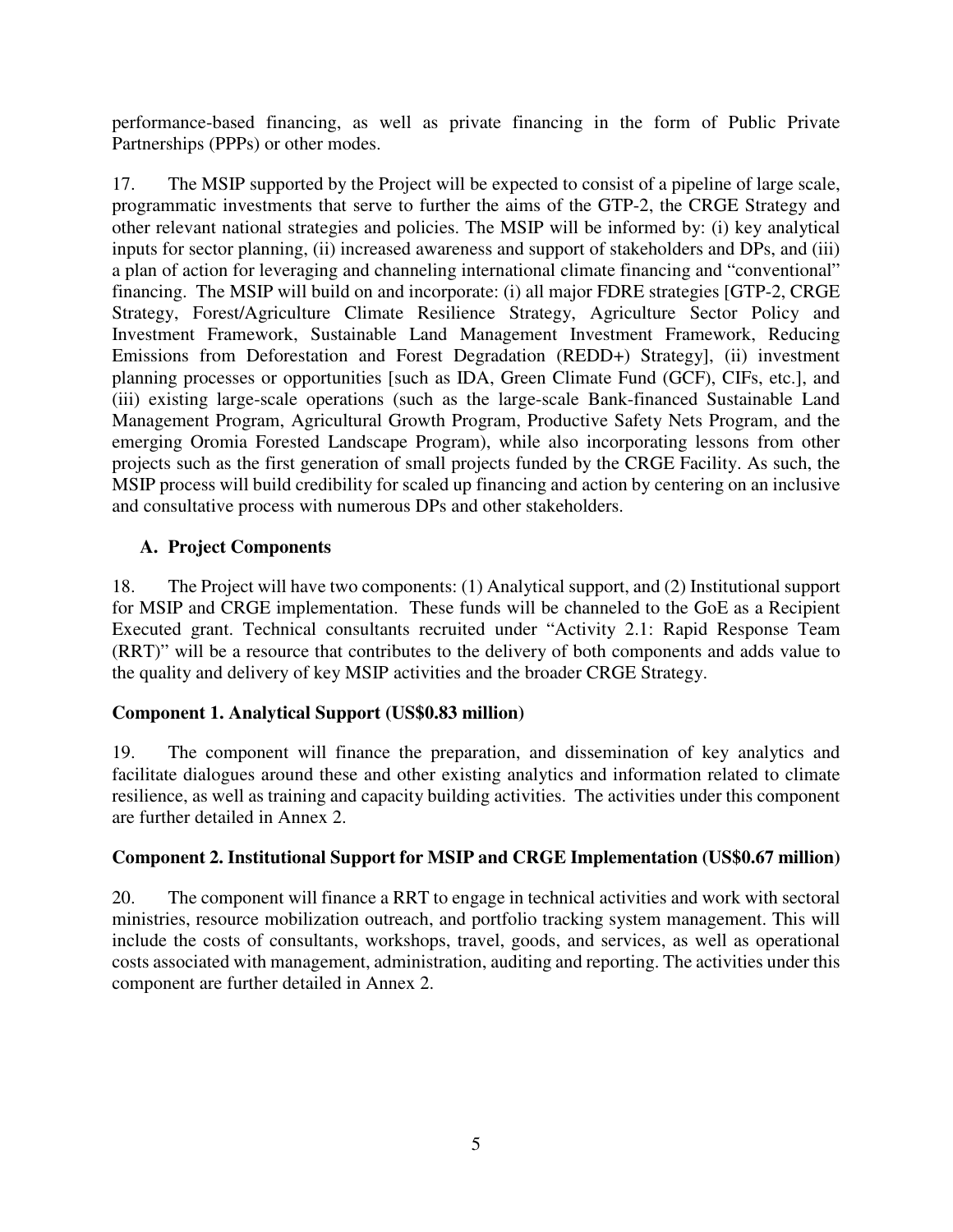# **B. Project Cost and Financing**

| <b>Project Components</b>                                                                             | Project cost<br>(US\$, million) | Grant<br><b>Financing</b><br>(US\$, million) | Percentage<br><b>Financing</b><br>$(\%)$ |
|-------------------------------------------------------------------------------------------------------|---------------------------------|----------------------------------------------|------------------------------------------|
| <b>Component 1. Analytical Support</b>                                                                |                                 |                                              |                                          |
| 1.1 Cost benefit analyses (CBA) of key climate<br>change interventions                                | 0.14                            | 0.14                                         | 100%                                     |
| 1.2 Climate policy and legal implementation gap<br>analysis                                           | 0.10                            | 0.10                                         | 100%                                     |
| 1.3 Assessment of cross-sector trade-offs and<br>opportunities                                        | 0.15                            | 0.15                                         | 100%                                     |
| 1.4 Climate Vulnerability Assessment of Households<br>and Development of Climate Change Tracking Tool | 0.10                            | 0.10                                         | 100%                                     |
| 1.5 Earth Observation Support                                                                         | 0.10                            | 0.10                                         | 100%                                     |
| 1.6 Climate Risk Insurance Options Study                                                              | 0.10                            | 0.10                                         | 100%                                     |
| 1.7 Capacity Building/Training                                                                        | 0.14                            | 0.14                                         | 100%                                     |
| <b>Subtotal</b>                                                                                       | 0.83                            | 0.83                                         | 100%                                     |
| <b>Component 2: Institutional Support for MSIP and CRGE Implementation</b>                            |                                 |                                              |                                          |
| 2.1 Rapid Response Project Support Team                                                               | 0.36                            | 0.36                                         | 100%                                     |
| 2.2 Resource Mobilization Outreach                                                                    | 0.10                            | 0.10                                         | 100%                                     |
| 2.3 Portfolio Tracking System                                                                         | 0.10                            | 0.10                                         | 100%                                     |
| 2.4 Project Management                                                                                | 0.11                            | 0.11                                         | 100%                                     |
| <b>Subtotal</b>                                                                                       | 0.67                            | 0.67                                         | 100%                                     |
| <b>Total Cost</b>                                                                                     | 1.5                             | 1.5                                          | 100%                                     |

**Table 1. Project Costs by Component (US\$, million)**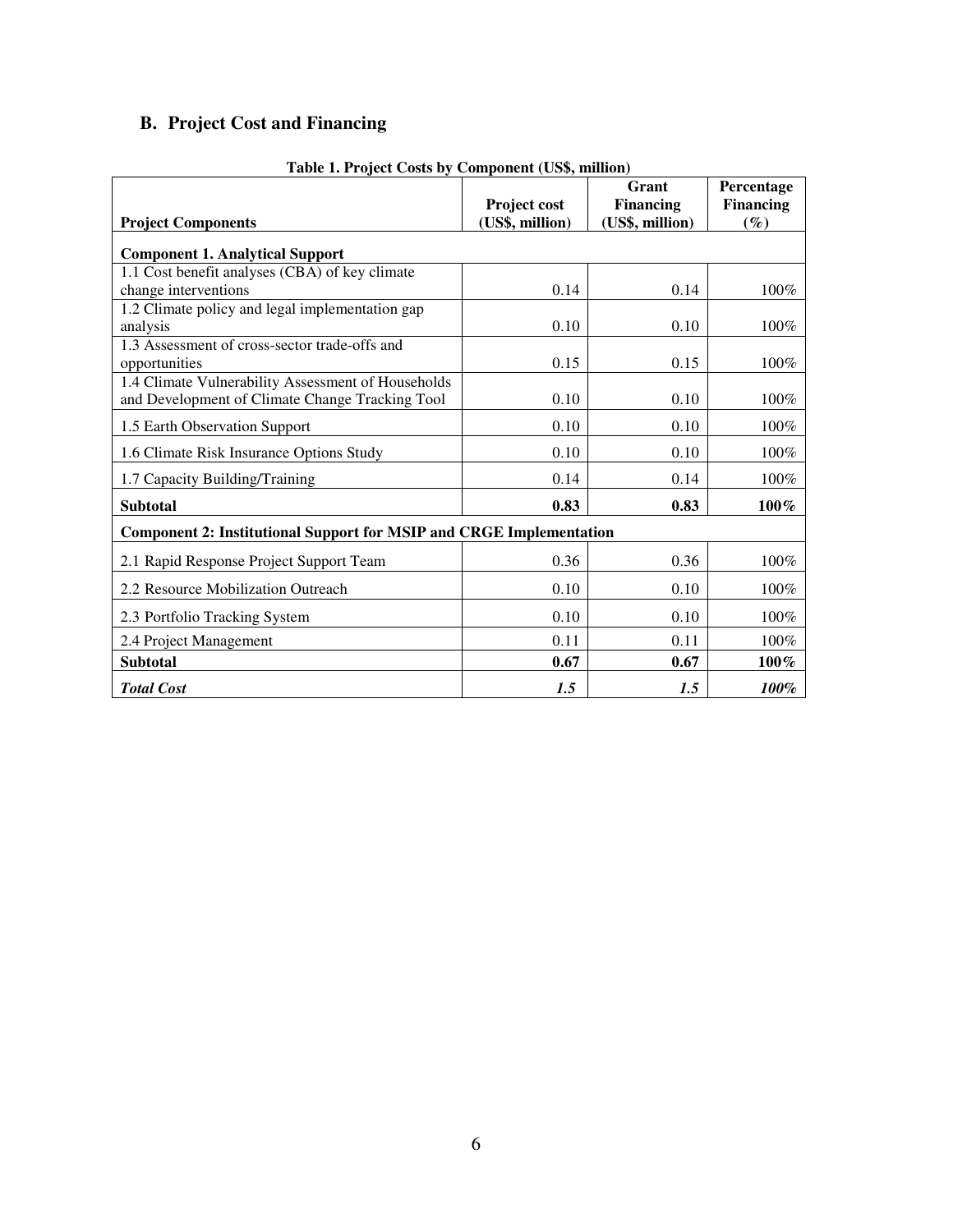### **IV. IMPLEMENTATION**

#### **A. Institutional and Implementation Arrangements**

21. Project implementation is based on the GoE's current implementation structures for the CRGE Facility, with core teams of government officials and support staff already in place to act. The principle is to help the Government put in place a strong multi-sector approach in line with GTP-2 clusters that identify groupings of sectors to deliver durable development outcomes.

22. MoFEC, through its Directorate of UN Agency and Regional Economic Cooperation & CRGE Facility, will lead on coordinating and directing the investment planning process. MoFEC is the lead implementing agency and main liaison to the CIF and GCF. MoFEC prepared and delivered the Expression of Interest to the CIF Secretariat, which forms the basis for the design of this grant support. The Directorate of UN Agency and Regional Economic Cooperation & CRGE Facility is responsible for: (i) leading the strategic MSIP process; (ii) coordinating the participation of the key line ministries; (iii) ensuring inclusive engagement of DPs and other concerned stakeholders; (iv) recruiting the RRT (see Component 2) with specialized technical and sectoral skills; (v) coordinating the procurement of goods and services; (vi) coordinating and managing the financial management; and (vii) monitoring and reporting the performance of the Project to the World Bank and other concerned DPs and stakeholders.

23. MEFCC is responsible for: (i) engaging in the strategic MSIP preparation process; (ii) collaborating with MoFEC and the other key line ministries to implement the Project; (iii) leading implementation of three project activities (Earth observation support, Climate policy and legal implementation gap analysis, and Climate vulnerability assessment of households and development of a climate change tracking tool) as detailed in Annex 2; and (iv) participating in capacity building activities.

24. MoANR is responsible for: (i) engaging in the strategic MSIP preparation process; (ii) collaborating with MoFEC and the other key line ministries to implement the Project; (iii) leading implementation of two project activities (Climate risk insurance options study, and Assessment of cross sector trade-offs and opportunities) as detailed in Annex 2; (iv) providing working facilities for a team of consultants to be assigned to the Ministry; and (iv) participating in the capacity building activities.

25. MoLF is responsible for promoting livestock and fisheries development including rangeland development. MoWIE is responsible for promoting the development of water resources, basin management, medium- and large-scale irrigation, electricity, and expansion of potable water supply coverage as well as ensuring proper execution of functions of the National Meteorological Agency. In line with their mandates, MoLF and MoWIE are responsible for: (i) engaging in the strategic MSIP preparation process; (ii) collaborating with MoFEC and other key line ministries to implement the Project; (iii) providing working facilities for a team of consultants to be assigned to their respective ministries; and (iv) participating in capacity building activities.

26. Because the MSIP process is based on an inclusive engagement, stakeholders (including civil society organizations, academia and partners) need to sustain their engagement to advance the MSIP development through: (i) providing information on current portfolios, priorities, and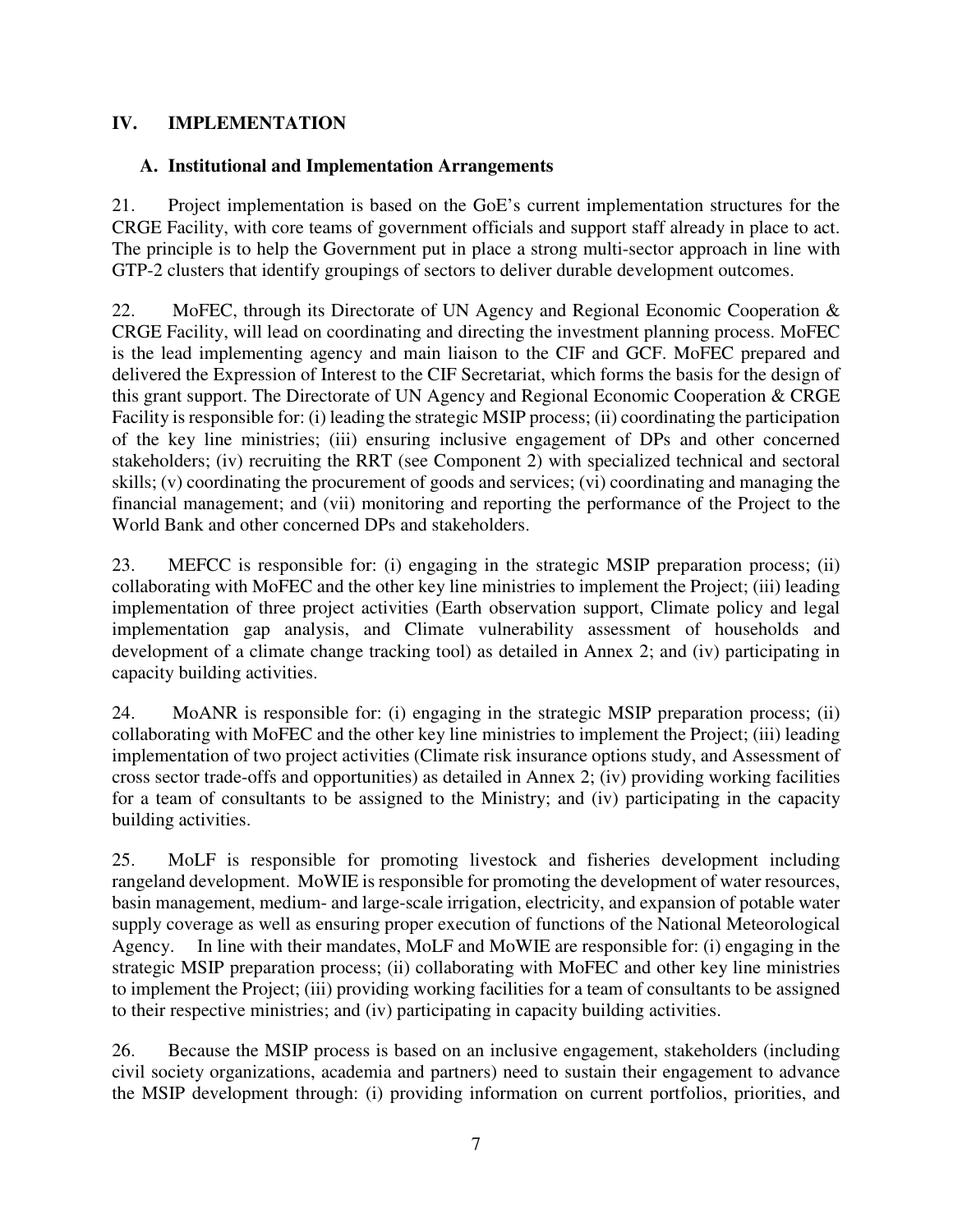pipelines so as to conduct portfolio review against MSIP priority activity packages; and (ii) actively participating in preparing and reviewing the draft MSIP document, among others.

# **B. Results Monitoring and Evaluation**

27. Monitoring and evaluation (M&E) of the Project will require close coordination between the GoE's line ministries and the World Bank. As presented in Annex 1, the proposed results framework for the Project includes monitoring indicators and corresponding expected results, which can be considered strategic milestones in assessing progress in the implementation of the Project. As the lead institution for the development of the MSIP, MoFEC will be primarily responsible for monitoring and reporting the performance of the Project as per the agreed indicators. Simple M&E reports will be provided every six months and Project Completion Report at closing. The World Bank and AfDB teams will maintain close dialogue with GoE counterparts, especially MoFEC.

28. Periodic joint implementation support missions with an M&E focus over the lifetime of the Project will be organized with the World Bank and partners. A Grant Completion Report will be prepared by the Bank at the end of the Project as per World Bank procedures, based partly on MoFEC's Project Completion Report.

# **C. Sustainability**

29. The Project supports the development, implementation and institutionalization of the MSIP, which helps build sustainability into national planning and investment activities. The MSIP development process is based on an inclusive engagement to build ownership and support for the planning and investment selection process; consolidate and harmonize information sharing; foster collaboration across sectoral, institutional and disciplinary boundaries; and reduce costly fragmentation. Because the process itself is a product, the sustainability of resilience interventions can be enhanced through this Project.

30. Furthermore, the Project will support preparation of credible climate financing proposals by: (i) centering on an inclusive and consultative process with numerous DPs and other stakeholders; and (ii) largely building on and incorporating all major strategies, programs, projects and analytics for Ethiopia. Using these climate finance proposals, the MSIP process aims to leverage and create a multiplier effect in scaling up investment and action through 2030 using new and additional financing from multiple sources to support Ethiopia to achieve its climate resilience objectives. By doing so, the MSIP process will boost GoE's capacity for cost-effective and efficient scaled-up action on the ground.

31. With regard to manpower and institutional capacity, after 18 months, the Directorate of UN Agency and Regional Economic Cooperation & CRGE Facility at MoFEC, and existing human resources in the four line ministries will have enhanced capacity as a result of the RRT. In line with this, manpower and institutional capacity developed at MoFEC and four line ministries (MEFCC, MoANR, MoLF, and MoWIE) are expected to be broadened and strengthened further in order to continue functioning as main: (i) climate resilience planning and coordination units in each sector, and (ii) cross-sectoral coordination platforms. As the Project is expected to mobilize new and additional financing from multiple sources, strong institutions staffed with technically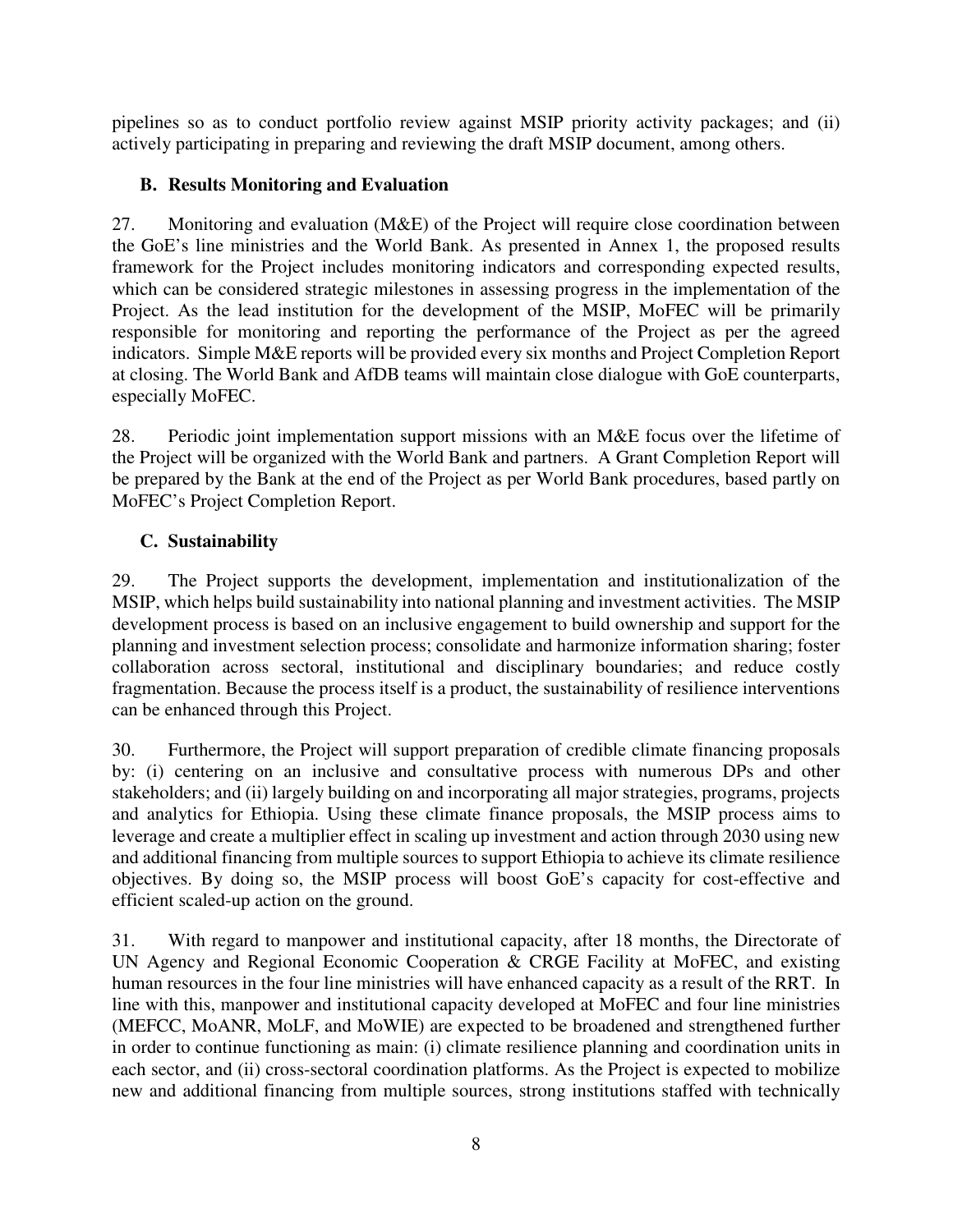advanced manpower have to do the coordination and oversee the efficient use of such resources. Hence, the technical teams assembled during this Project will form the basis in establishing stronger climate resilience units in key sectors capable in leading resilience programs/projects of considerable sizes.

#### **V. KEY RISKS AND MITIGATION MEASURES**

32. **The overall risk of the Project is rated Low** for the following reasons: (i) the Project is purely of a technical assistance nature, (ii) the development and implementation of Ethiopia's CRGE Strategy enjoys a high level of political leadership and buy-in, and is sufficiently integrated into the GTP-2, which is the country's five year national development plan that will cover 2016- 2020; (iii) the institutional arrangements for implementing this Project are built on existing CRGE structures and led operationally and strategically by MoFEC which has been successfully hosting its operational CRGE Unit for a number of years.

33. While the Project is in line with Ethiopia's CRGE Strategy, it faces some challenges to achieving the PDO. The risks are related to capacity constraints, weak cross-sectoral coordination, and a multitude of planning processes in play. In particular, the Project faces low financial management (FM) risk but high procurement management risk. Measures to address these risks are being taken and are planned, as part of the on-going CRGE capacity building being delivered by the Bank and DPs – many of whom are donors to IDA and the CIF. In particular, MoFEC leads and coordinates the CRGE initiative in the country and PPCR, working closely with four line ministries (MEFCC, MoANR, MoLF, and MoWIE). This existing institutional set-up headed by MoFEC's existing CRGE Unit provides a reasonably strong basis for this grant to the GoE to help institutionalize and sustain coordinated investment planning for resilient landscapes and help ensure that various analytics, tools, and teams are moving toward the same existing CRGE vision. The MSIP process is being further facilitated by the existing designated focal points within MoFEC, MoANR, MEFCC, MoLF, and MoWIE as well. It is also based on an inclusive engagement of key DPs and stakeholders to build ownership and support for the planning and investment selection process; consolidate and harmonize information sharing; foster collaboration across sectoral, institutional and disciplinary boundaries; and reduce costly fragmentation. The Project will also address the identified risks by recruiting a team of consultants with specialized technical and sectoral skills. Lastly, the Bank's task team will provide regular implementation support to ensure the identified procurement management risks are well managed (See Annex 3).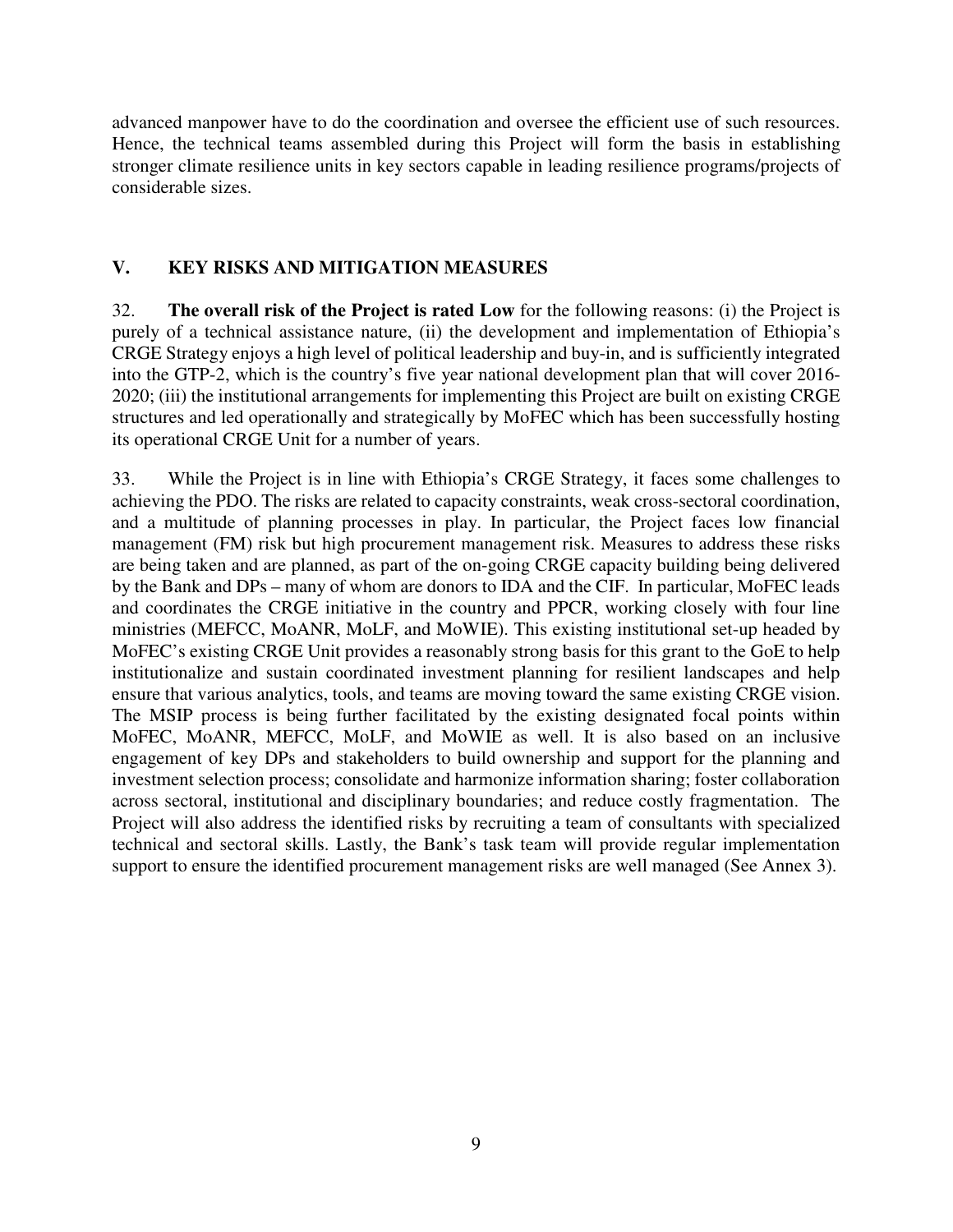### **VI. APPRAISAL SUMMARY**

#### **A. Technical**

34. The MSIP process will help Ethiopia to systematically convene, coordinate and complement financing for resilience objectives in forest, agriculture, livestock, water and energy from a variety of existing and future sources. It will help to channel and blend multiple resources, including climate and non-climate financing, private investment, government budget, direct financing to CRGE, bilateral support, pooled and stand-alone financing, among others. It will also enhance and expand the GoE's existing large scale resilience programs [such as the Sustainable Land Management Program (SLMP)]; help fill gaps in resilience responses (i.e., insurance, performance-based payments, etc.); strengthen the credibility of investment proposals, plans, programs, projects, and policies; and reduce transaction costs to Ethiopia and her partners from overlaps and duplications. By doing so, the MSIP process will boost the country's capacity for cost-effective and efficient scaled-up action on the ground as well.

35. Through the MSIP process, the GoE seeks to address some of the key challenges and barriers facing its climate-vulnerable natural resource-based sectors and support a transition to a more green and resilient development path. The Project will support Ethiopia's CRGE initiative and provide additional focus on the resilience aspects of programming, including cross-sector opportunities and trade-offs, for example managing biomass and water resources. In this regard, the Project can contribute to the overall MSIP process by providing technical/analytical skills, resources for consultations and some operating costs for a core government team to guide the process within five ministries allied with numerous domestic and international partners. This approach will also support and fill gaps facing existing initiatives, help mobilize new and additional financing, and help leverage larger investments.

#### **B. Financial Management**

36. An FM Assessment was conducted in accordance with the Financial Management Practices Manual for the Bank-financed investment operations issued by the Financial Management Sector Board on March 1, 2010 and reissued in February 2015 as well as the small grant recipientexecuted trust fund grants guidance note issued in 2015. The objective of the assessment was to determine whether the participating institutions have adequate financial management systems and related capacity in place which satisfies the Bank's Operation Policy/Bank Procedure (OP/BP) 10.00. The assessment also included the identification of key perceived financial management risks that may affect program implementation and proceeded to develop mitigation measures against such risks. The assessment was conducted for the implementing agency of the Project, MoFEC and its unit specifically tasked to handle this Project which is the Directorate of UN Agency and Regional Economic Cooperation & CRGE Facility. This unit will coordinate and manage the FM aspects of the Project.

37. MoFEC has experience in Bank-financed projects. The Project will largely follow the GoE's accounting policies and procedures which are robust. In addition, a brief FM Guideline highlighting basic FM arrangements for the Project will be prepared by MoFEC. Adequate staff are in place within the Directorate of UN Agency and Regional Economic Cooperation & CRGE Facility. Internal audit oversight over the Project is deemed weak and will be given attention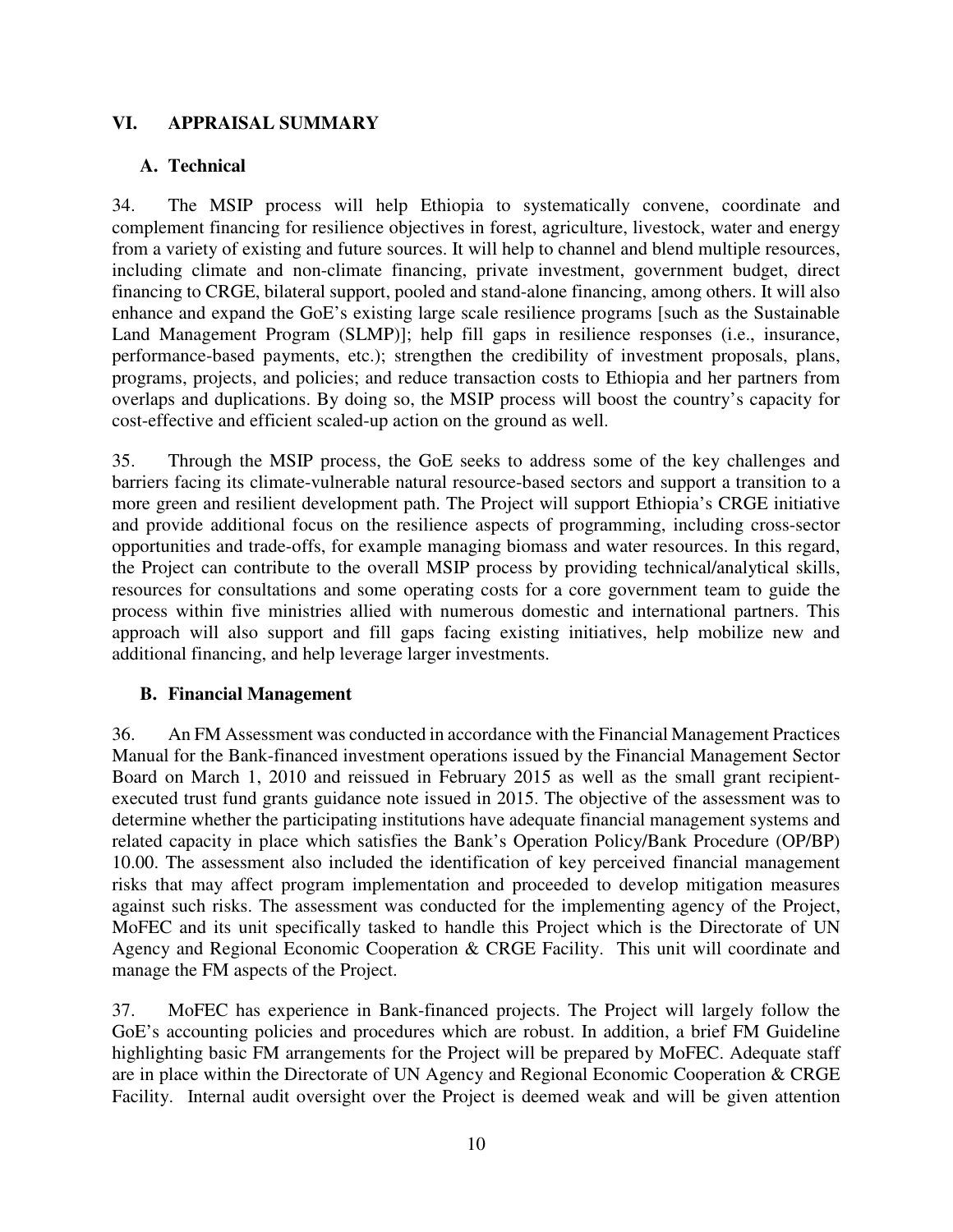during implementation. Based on the FM assessment conducted, **the FM residual risk for the Project is rated as Low.** Actions are agreed as mitigation measures to address the risks and weaknesses noted (see the Financial Management Action Plan in Annex 3B).

38. **Funds flow.** Two accounts will be opened for the Project (i.e., a segregated designated account in US\$ currency and a local currency account) to be opened by MoFEC at the National Bank of Ethiopia (NBE). The grant funds will flow from the Bank into a US\$ designated account (DA), and funds from this account will then be transferred to the local currency (Ethiopian birr) account to be held by MoFEC.

39. MoFEC will submit Interim Financial Reports (IFRs) within 45 days after the end of each quarter. In addition, MoFEC will have the Project's financial statement audited by an auditor acceptable to the Bank. The audit will cover the entire life of the Project and will be conducted after closure. The audit will be submitted within six months after the end of the closing date of the Project. With regard to disbursement, all disbursement methods are available to the Project. The Report (IFR) based disbursement method using statements of expenditure will be used when disbursing project funds to the DAs and for reimbursements. Further details about disbursements to the Project are included in the Disbursement Letter.

40. Based on the assessment conducted, the proposed FM arrangements meet the World Bank's requirements as per OP/BP 10.00. It is adequate to provide, with reasonable assurance, accurate and timely information on the status of the Project. Detailed FM arrangements are documented in the FM Assessment report and the key aspects are described in Annex 3B.

### **C. Procurement**

41. The grant financing for the Project will not involve any high value, complex or significant procurement and will be straight forward in terms of procurement. The procurement implementing unit of the grant will be the Finance and Procurement Directorate (FPD) of MoFEC. Since the Directorate has no prior experience working on Bank-financed project procurement, **the project procurement risk is assessed as High** and risk mitigation measures have been identified and agreed upon (see Annex 3C for details).

42. Procurement under the Project will be carried out in accordance with: (a) "Guidelines: Procurement of Goods, Works, and non-Consulting Services Under International Bank of Reconstruction and Development (IBRD) Loans and IDA Credits & Grants by World Bank Borrowers" dated January 2011 and revised in July 2014; (b) "Guidelines: Selection and Employment of Consultants Under IBRD Loans and IDA Credits & Grants by World Bank Borrowers" dated January 2011 and revised in July 2014; (c) "Guidelines on Preventing and Combating Fraud and Corruption in Projects Financed by IBRD Loans and IDA Credits and Grants" dated October 15, 2006 and revised in January 2011; (d) introduction of Exceptions to National Competitive Bidding Procedures; and (e) the provisions stipulated in the Grant Agreements. Bank standard documents shall be used for procurement of goods and works through International Competitive Bidding (ICB) and for all consultants exceeding US\$200,000. National competitive bidding will use government standard bidding documents and procedures subject to the exceptions as agreed with the Bank (see Annex 3C for details).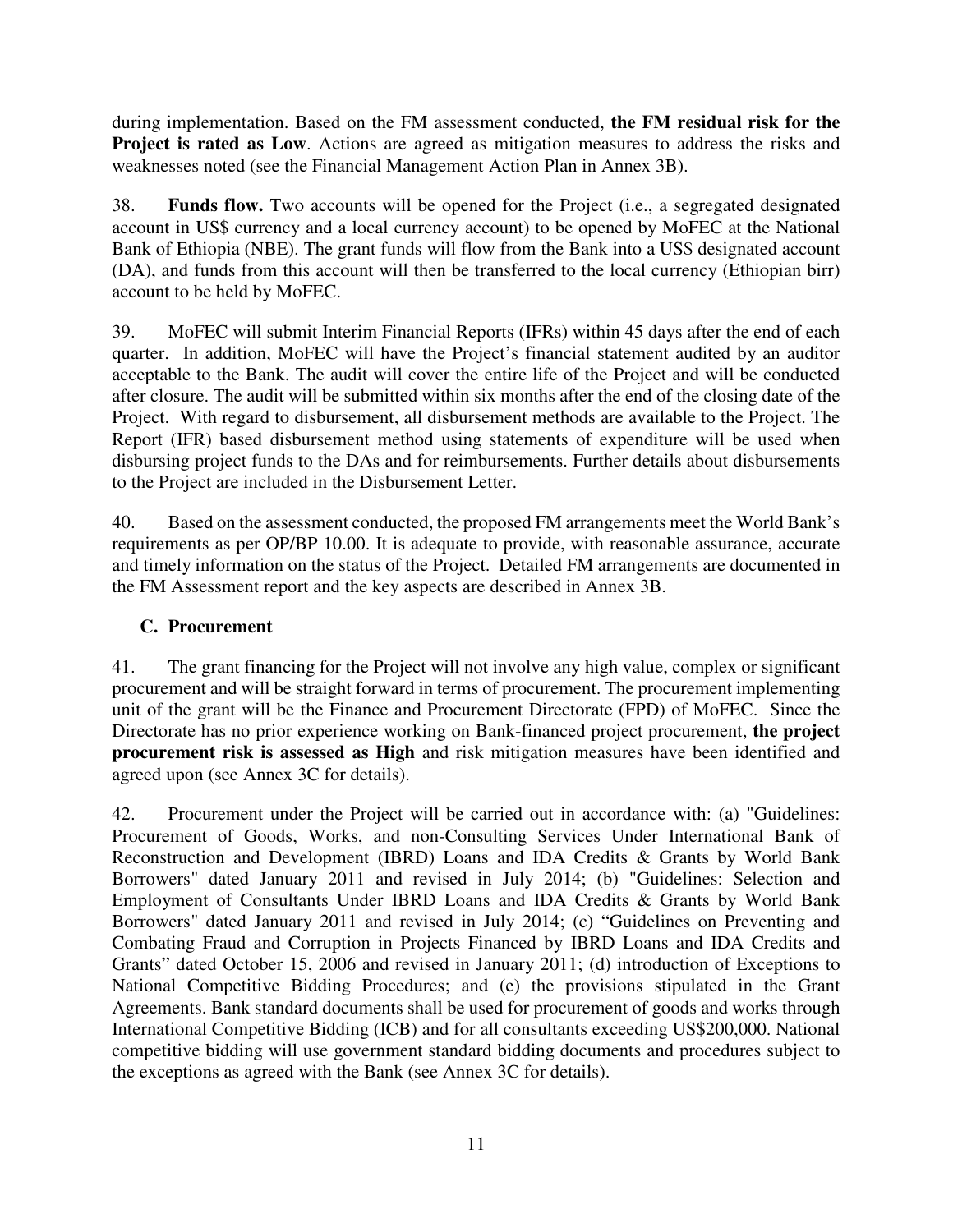#### **D. Social and Environment**

43. The Project only finances supportive technical assistance activities. The Project will finance only consultancy services, non-consulting services, workshops, travel, and operating costs. No investment on the ground is financed. The Project aims to assist GoE to identify, prioritize, and mainstream risks to development faced by current and future vulnerability to climate change risks, and provide a tool for mobilizing and coordinating financing to help build the resilience of the rural economy. Discrete investment proposals and enhancements arising from this grant will each include their own risk management and sustainability strategies as per the relevant institutions and DPs involved.

44. Even though the formulation of the MSIP, supported by the Project, is expected to have significant positive environmental and social impacts, the MSIP itself may have future consequences when implemented. To mitigate this risk, the GoE has put in place a safeguards instrument entitled "Environmental and Social Safeguards Framework (ESSF) for the CRGE initiative." Risks resulting from implementation of the MSIP will be addressed as per the country's ESSF for the CRGE, existing safeguards instruments in place for existing investment programs, as well as safeguards policies of DPs that may become engaged in financing MSIP implementation.

### **E. Safeguards**

45. For the reasons in Section D immediately above, the Project does not trigger any World Bank social and environment safeguards policies. **Category C is confirmed for the Project**.

### **F. World Bank Grievance Redress Service**

46. Communities and individuals who believe that they are adversely affected by a World Bank supported project may submit complaints to existing project-level grievance redress mechanisms or the World Bank's Grievance Redress Service (GRS). The GRS ensures that complaints received are promptly reviewed in order to address project-related concerns. Project affected communities and individuals may submit their complaint to the World Bank's independent Inspection Panel which determines whether harm occurred, or could occur, as a result of World Bank noncompliance with its policies and procedures. Complaints may be submitted at any time after concerns have been brought directly to the World Bank's attention, and Bank Management has been given an opportunity to respond. For information on how to submit complaints to the World Bank's corporate GRS, please visit http://www.worldbank.org/GRS. For information on how to submit complaints to the World Bank Inspection Panel, please visit www.inspectionpanel.org.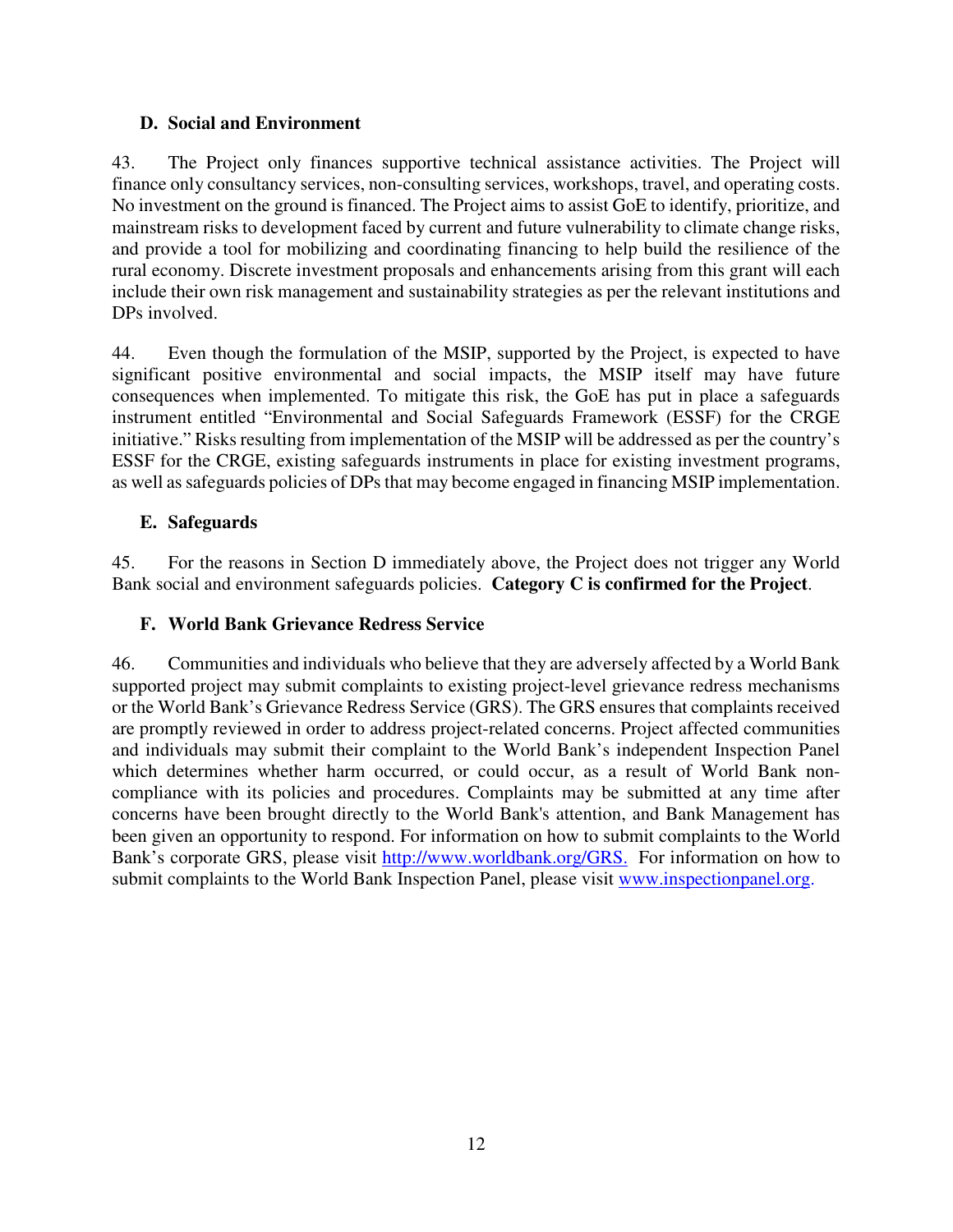### **ANNEX 1: RESULTS FRAMEWORK AND MONITORING**

## **Country: Ethiopia**

#### **Project Name: Multi-sector Investment Planning for Climate Resilience (P158987)**

#### **Results Framework**

#### **Project Development Objectives**

PDO Statement

The PDO is to support Ethiopia's effort to develop a programmatic multi-sector investment plan for climate resilience in key sectors, including agriculture and forestry.

**These results are at** Project Level

#### **Project Development Objective Indicators**

|                                                                                                                                            |          | <b>Cumulative Target Values</b> |                 |                   |  |  |  |
|--------------------------------------------------------------------------------------------------------------------------------------------|----------|---------------------------------|-----------------|-------------------|--|--|--|
| <b>Indicator Name</b>                                                                                                                      | Baseline | YR1                             | YR <sub>2</sub> | <b>End Target</b> |  |  |  |
| 1. Multi-sector<br>investment plan<br>prepared<br>(Yes/No)                                                                                 | No       | Yes                             | Yes             | Yes               |  |  |  |
| 2. Government<br>institutions<br>provided with<br>capacity<br>building support $ 0.00 $<br>to improve<br>climate<br>resilience<br>(Number) |          | 5.00                            | 5.00            | 5.00              |  |  |  |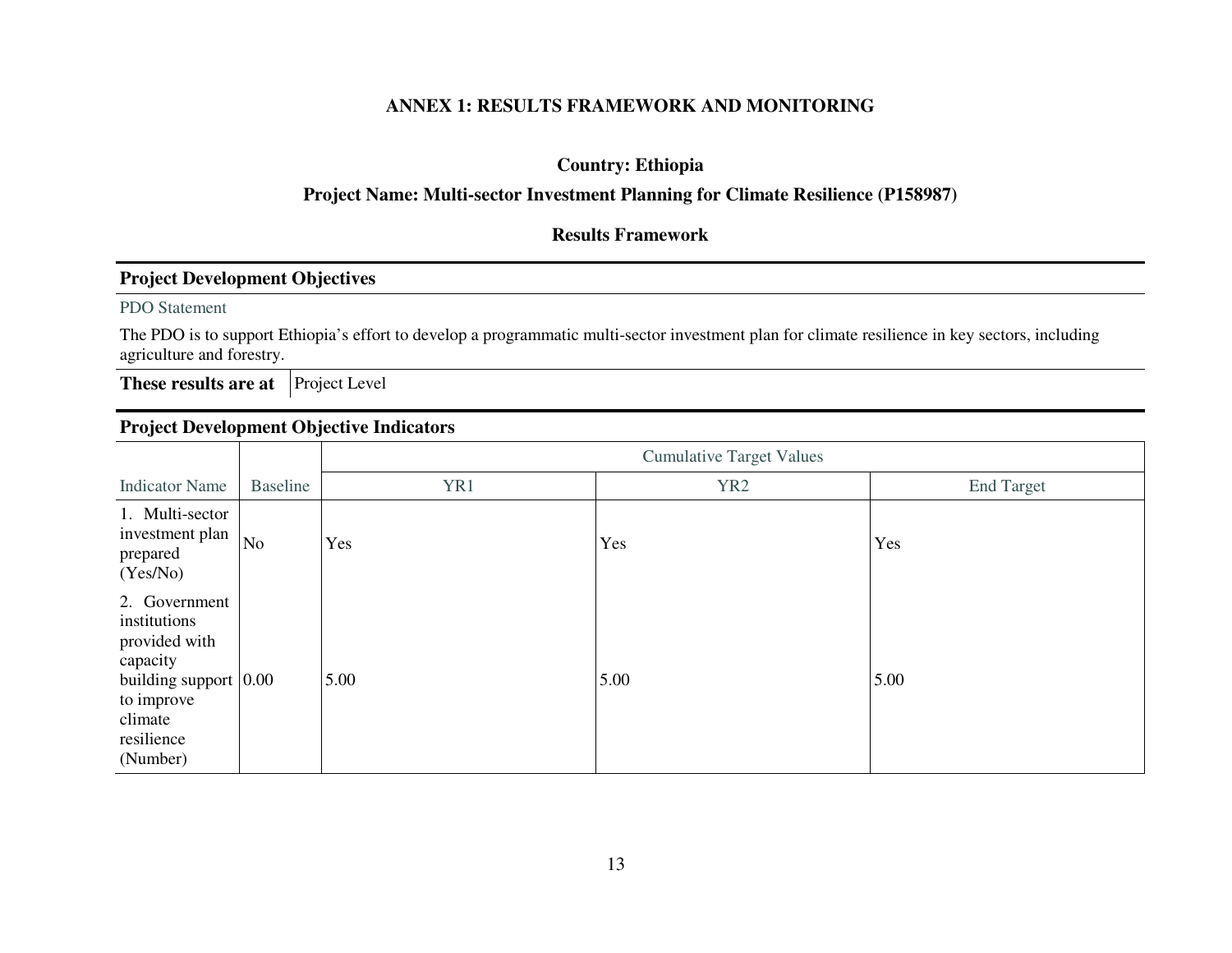| 3. Direct<br>project<br>beneficiaries<br>(Number) -<br>(Core)                         | 0.00 | 280.00 | 280.00 | 280.00 |
|---------------------------------------------------------------------------------------|------|--------|--------|--------|
| A. Female<br>beneficiaries<br>(Percentage -<br>Sub-Type:<br>Supplemental) -<br>(Core) | 0.00 | 10.00  | 10.00  | 10.00  |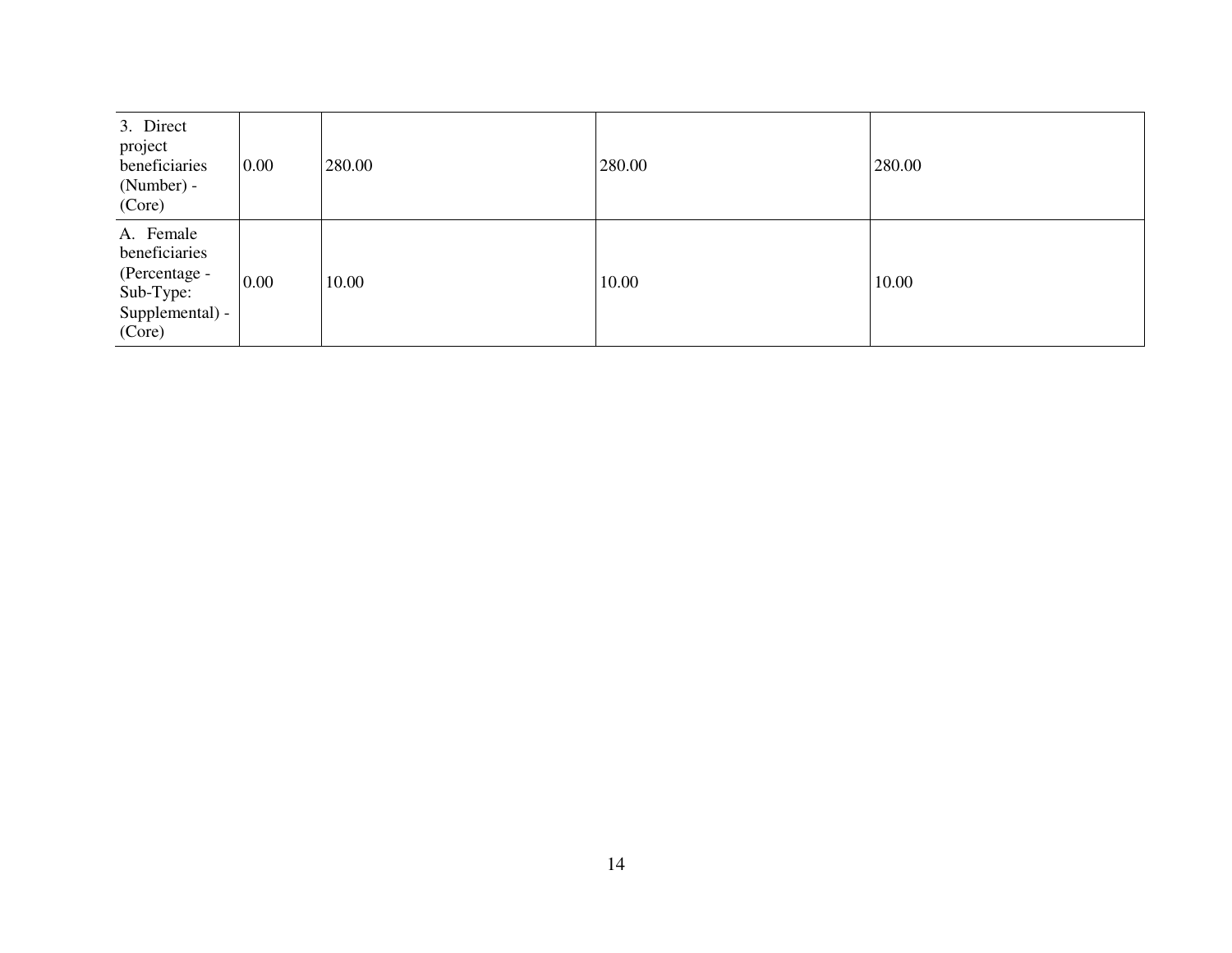| <b>Intermediate Results Indicators</b> |  |
|----------------------------------------|--|
|                                        |  |

|                                                                                                    |                 | <b>Cumulative Target Values</b> |                 |                   |
|----------------------------------------------------------------------------------------------------|-----------------|---------------------------------|-----------------|-------------------|
| <b>Indicator Name</b>                                                                              | <b>Baseline</b> | YR1                             | YR <sub>2</sub> | <b>End Target</b> |
| 4. Key<br>analytics and<br>dialogues<br>supported<br>(Number)                                      | 0.00            | 4.00                            | 6.00            | 6.00              |
| 5. Experts<br>trained on topics<br>related to<br>climate<br>resilience<br>(Number)                 | 0.00            | 100.00                          | 150.00          | 150.00            |
| A. Female<br>experts<br>(Percentage -<br>Sub-Type:<br>Supplemental)                                | 0.00            | 10.00                           | 10.00           | 10.00             |
| 6. Technical<br>consultants<br>recruited and<br>successfully<br>delivered their<br>ToR<br>(Number) | 0.00            | 10.00                           | 10.00           | 10.00             |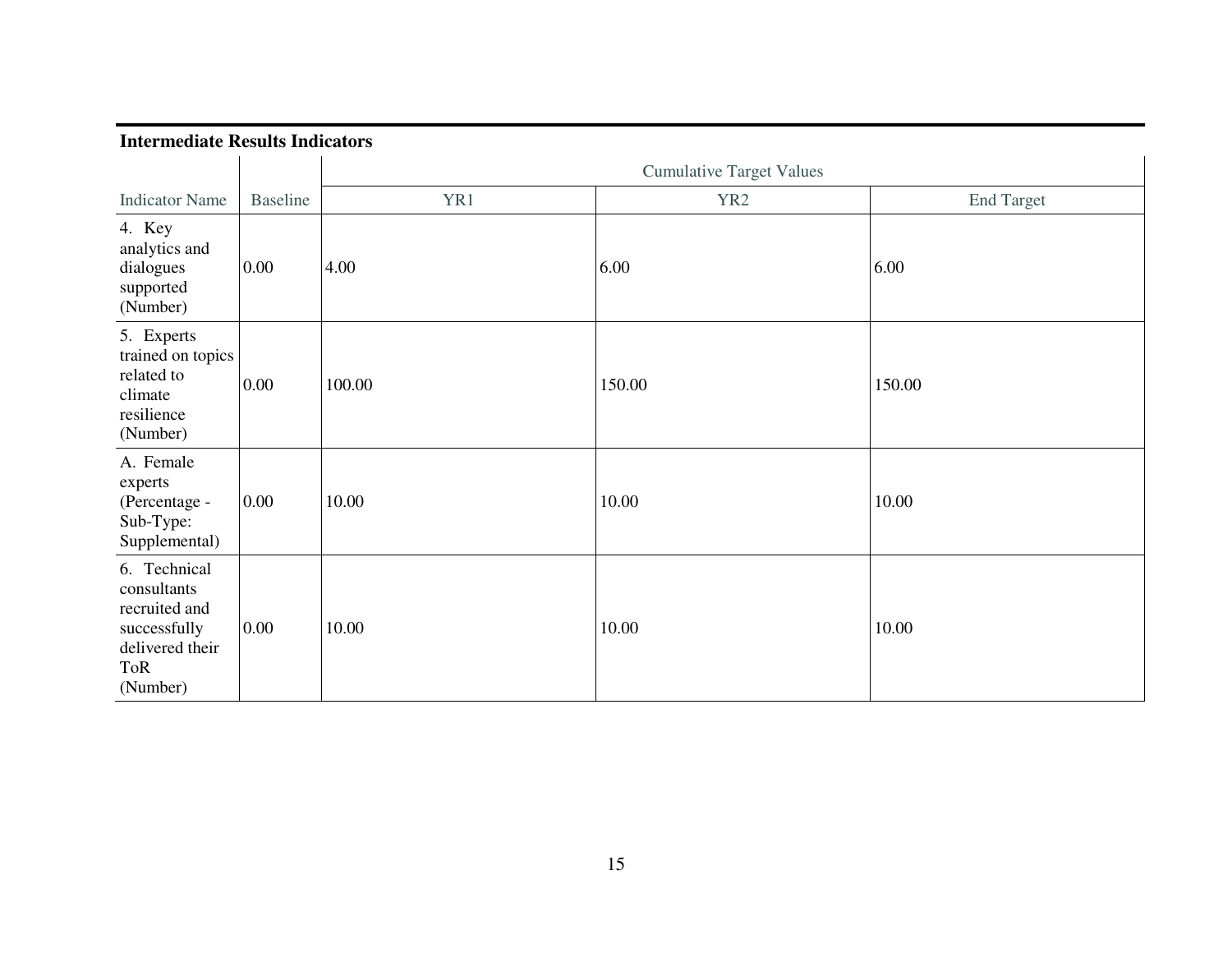| 7. Resource<br>mobilization<br>outreach events<br>held<br>(Number)        | 0.00 | 2.00 | 4.00 | 4.00 |
|---------------------------------------------------------------------------|------|------|------|------|
| 8. Portfolio<br>tracking system<br>improved and<br>maintained<br>(Yes/No) | No   | Yes  | Yes  | Yes  |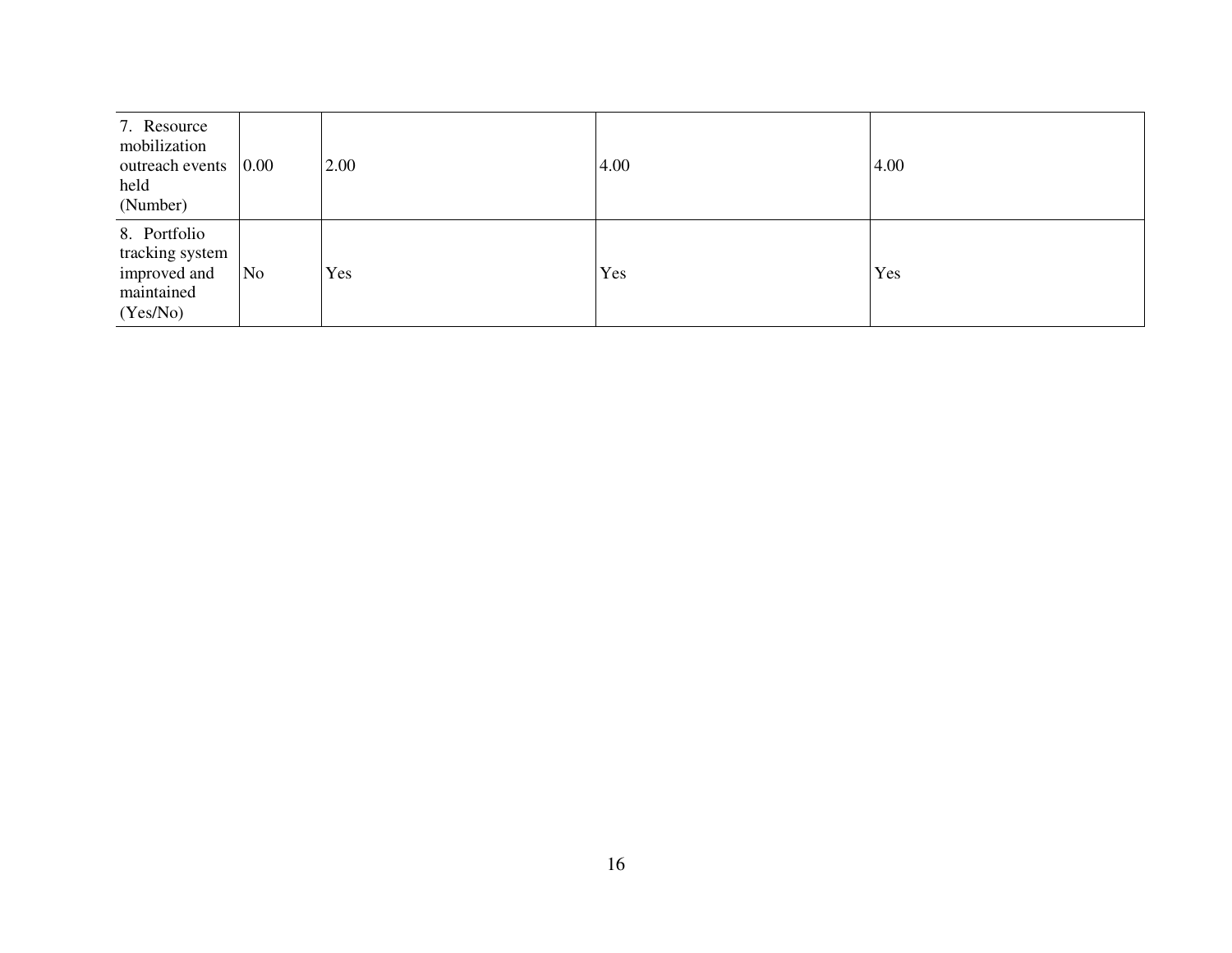# **Indicator Description**

| <b>Indicator Name</b>                                                      | Description (indicator definition etc.)                                                                                                                                                                                                                                                                                                                                                                                                                                                                                                                            | Frequency                                    | Data Source / Methodology  | <b>Responsibility for Data</b><br>Collection         |
|----------------------------------------------------------------------------|--------------------------------------------------------------------------------------------------------------------------------------------------------------------------------------------------------------------------------------------------------------------------------------------------------------------------------------------------------------------------------------------------------------------------------------------------------------------------------------------------------------------------------------------------------------------|----------------------------------------------|----------------------------|------------------------------------------------------|
| 1. Multi-sector investment<br>plan prepared                                | The Project will result in the formulation<br>of one comprehensive multi-sector<br>investment plan for climate resilience in<br>key sectors, including agriculture and<br>forestry (See detailed indicator definition).                                                                                                                                                                                                                                                                                                                                            | Annual                                       | Project records            | MoFEC with MEFCC,<br>MoANR, MoLF and<br><b>MoWIE</b> |
| 2. Government institutions<br>provided with capacity<br>climate resilience | Five line ministries and regional bureaus<br>engaged in the MSIP process will be<br>building support to improve provided with capacity building support to<br>improve climate resilience (See detailed<br>indicator definition).                                                                                                                                                                                                                                                                                                                                   | Annual                                       | Project records            | MoFEC with MEFCC,<br>MoANR, MoLF and<br><b>MoWIE</b> |
| 3. Direct project<br>beneficiaries                                         | Direct beneficiaries are people or groups<br>who directly derive benefits from an<br>intervention (i.e., children who benefit<br>from an immunization program; families<br>that have a new piped water connection).<br>Please note that this indicator requires<br>supplemental information. Supplemental<br>Value: Female beneficiaries (percentage)<br>Based on the assessment and definition of<br>direct project beneficiaries, specify what<br>proportion of the direct project<br>beneficiaries are female. This indicator is<br>calculated as a percentage. | MEFCC,<br>MoANR,<br>MoLF and<br><b>MoWIE</b> | MoFEC with Project records | <b>MOFEC</b>                                         |
| A. Female beneficiaries                                                    | Based on the assessment and definition of<br>direct project beneficiaries, specify what<br>percentage of the beneficiaries are female.<br>(Sub-indicator for indicator 3)                                                                                                                                                                                                                                                                                                                                                                                          | Annual                                       | Project records            | MoFEC with MEFCC,<br>MoANR, MoLF and<br><b>MoWIE</b> |

#### **Project Development Objective Indicators**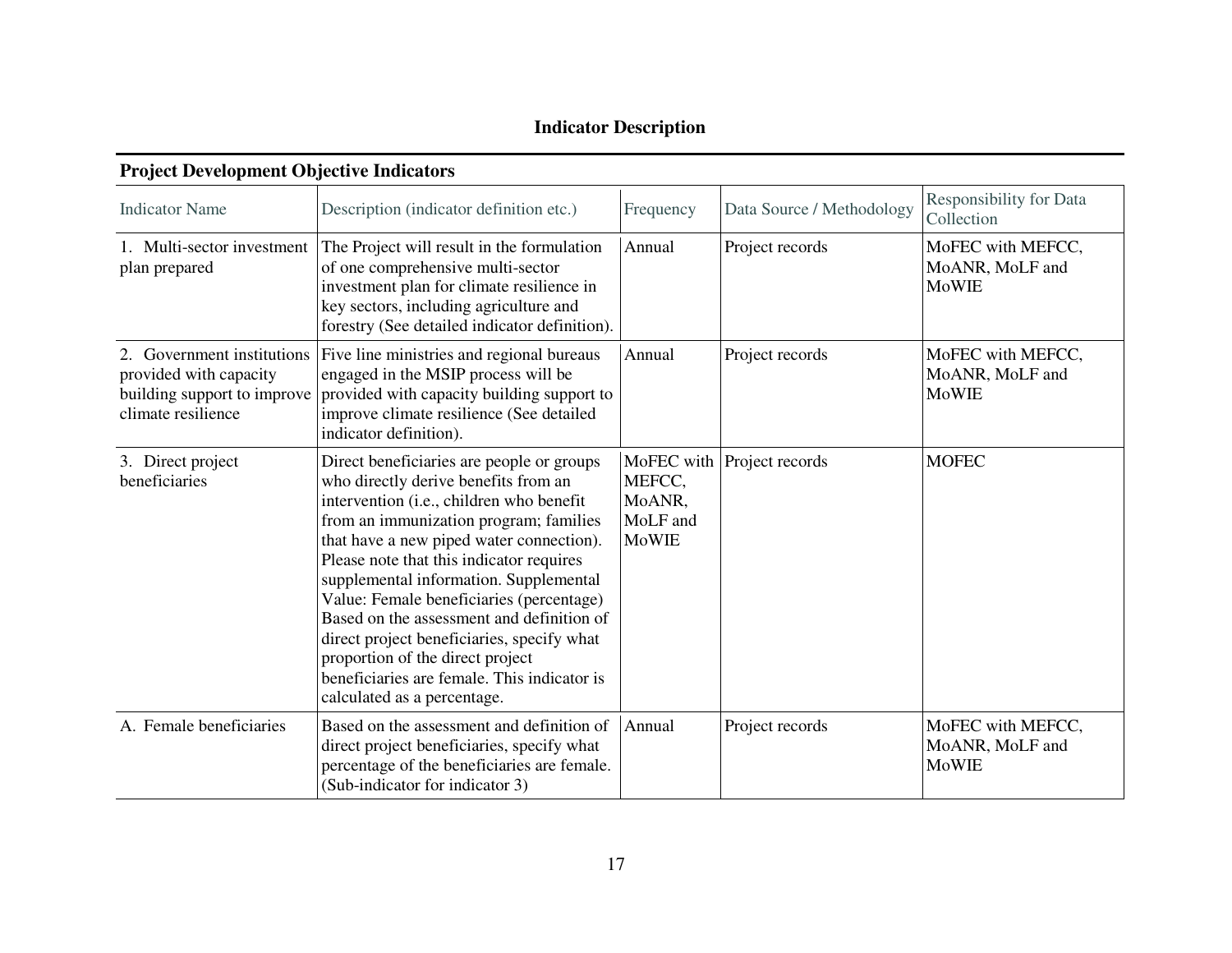| Intermediate Results Indicators                                               |                                                                                                                                                                                                                                                                                                           |           |                           |                                                      |  |
|-------------------------------------------------------------------------------|-----------------------------------------------------------------------------------------------------------------------------------------------------------------------------------------------------------------------------------------------------------------------------------------------------------|-----------|---------------------------|------------------------------------------------------|--|
| <b>Indicator Name</b>                                                         | Description (indicator definition etc.)                                                                                                                                                                                                                                                                   | Frequency | Data Source / Methodology | <b>Responsibility for Data</b><br>Collection         |  |
| 4. Key analytics and<br>dialogues supported                                   | The key analytics will include the<br>preparation and dissemination of six<br>products and facilitate dialogues around<br>these products. See detailed indicator<br>definition and also Annex 2.                                                                                                          | Annual    | Project records           | MoFEC with MEFCC,<br>MoANR, MoLF and<br><b>MoWIE</b> |  |
| 5. Experts trained on<br>topics related to climate<br>resilience              | 150 experts will be trained on five climate<br>resilient related topics (See detailed<br>indicator definition).                                                                                                                                                                                           | Biannual  | Project records           | MoFEC with MEFCC,<br>MoANR, MoLF and<br><b>MoWIE</b> |  |
| A. Female experts                                                             | Sub-indicator for indicator 5.                                                                                                                                                                                                                                                                            | Biannual  | Project records           | MoFEC with MEFCC,<br>MoANR, MoLF and<br><b>MoWIE</b> |  |
| 6. Technical consultants<br>recruited and successfully<br>delivered their ToR | Ten local consultants will be deployed to<br>establish and maintain a RRT. The<br>effectiveness of the technical consultants<br>will be measured through the successful<br>delivery of their terms of reference. See<br>detailed indicator definition and also<br>Annex 2 (Component 2).                  | Annual    | Project records           | MoFEC with MEFCC,<br>MoANR, MoLF and<br><b>MoWIE</b> |  |
| 7. Resource mobilization<br>outreach events held                              | Four climate finance proposals; one<br>strategic action plan for private sector; and<br>a self-managed community revolving<br>funds project proposal will be developed.<br>Also four events (two international and<br>two national) will be held (see detailed<br>indicator definition and also Annex 2). | Biannual  | Project records           | MoFEC with MEFCC,<br>MoANR, MoLF and<br><b>MoWIE</b> |  |
| 8. Portfolio tracking<br>system improved and<br>maintained                    | See detailed indicator definition and also<br>Annex 2 (Component 2).                                                                                                                                                                                                                                      | Biannual  | Project records           | MoFEC with MEFCC,<br>MoANR, MoLF and<br><b>MoWIE</b> |  |

# **Intermediate Results Indicators**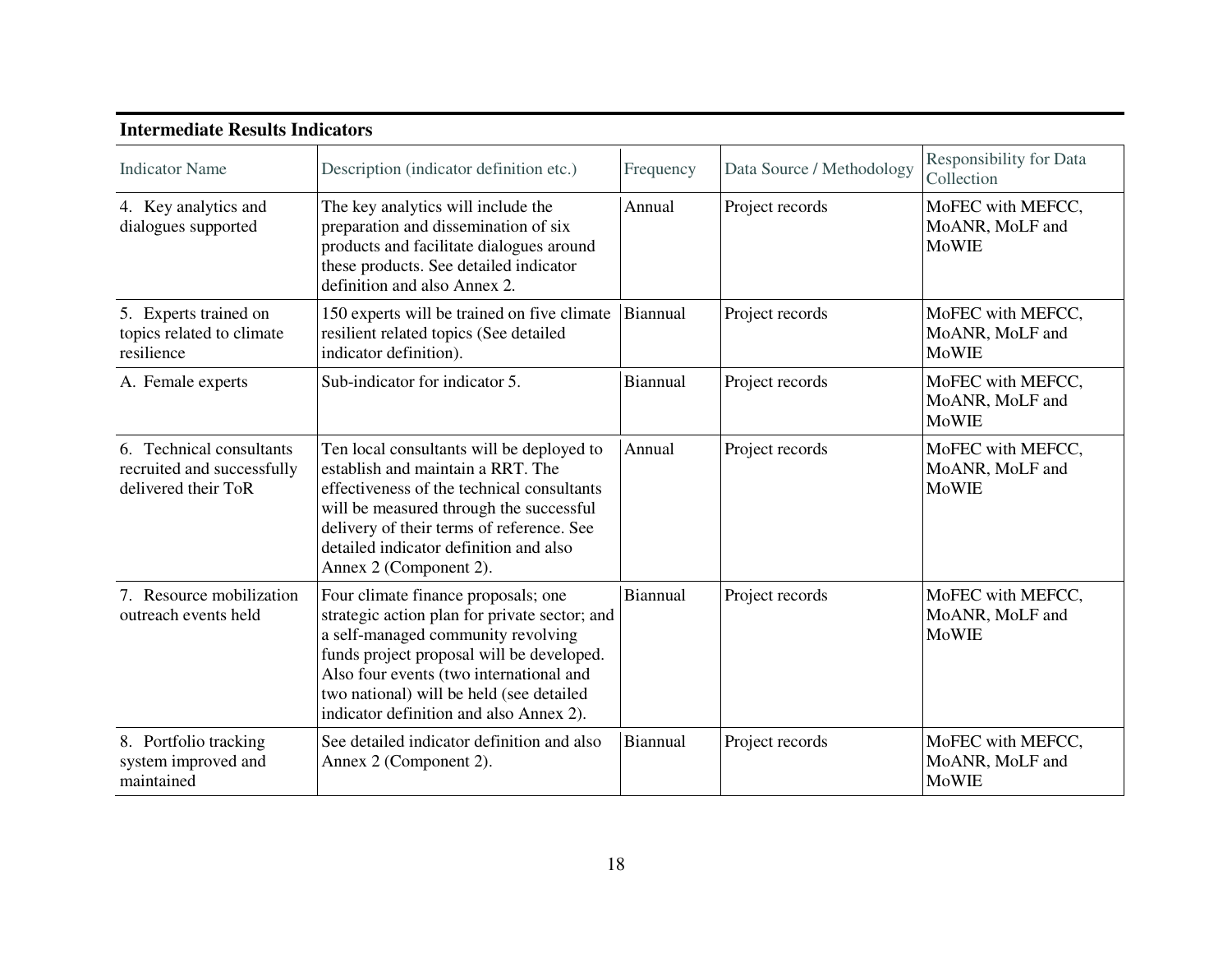## **Detailed Indicator Definitions**

1. Each indicator for measuring progress of the Multi-Sector Investment Planning for Climate Resilience Project achievements is defined below.

## **Indicator 1. Multi-sector investment plan prepared**

2. This indicator will measure the formulation of a comprehensive, unified, realistic, costed multi-sector investment plan that can harness synergies and ensure an integrated approach for scaling up and coordinating financing for climate resilience. The MSIP formulation will focus on the forest and agriculture sectors, and will incorporate activities in the water, energy and livestock sectors. The MSIP will consist of a pipeline of large scale, programmatic investments that serve to contribute to GoE's priorities and the achievement of the goals under the Government's GTP-2 and CRGE Strategy.

#### **Indicator 2. Government institutions provided with capacity building support to improve climate resilience**

3. This indicator will measure the extent to which the capacity of the five line ministries (MoFEC, MEFCC, MoANR, MoLF, and MoWIE) and regional bureaus engaged in the MSIP process has improved. This will be effected by: (i) providing capacity development/training on climate resilience related topics, (ii) engaging them in the MSIP and prioritization tool development, selection and prioritization of MSIP activity packages, analytical dialogues, resource mobilization outreach, climate resilience portfolio tracking system, investment proposals preparation, and (iii) providing goods. It will also consider coordination practices carried out during the Project life. In addition, Ethiopia's policy makers will benefit from analytical inputs for sector planning, access to global best practice in climate resilience planning and finance, as well as a stronger position in convening and leveraging international climate finance for enhancing existing investments and scaling-up new financing.

### **Indicator 3. Direct project beneficiaries (number), of which female (percentage) – Bank core** indicator

4. A 'beneficiary' in the broadest sense is anyone who is benefiting from a project/program. In particular, in the context of Bank-financed operations, direct beneficiaries are people or groups who directly derive benefits from an intervention (that is, children who benefit from an immunization program or families that have a new piped water connection). Based on the assessment and definition of direct project beneficiaries, the percentage of female beneficiaries is specified.

5. This indicator defines the direct beneficiaries from the Project. Accordingly, the Project will benefit 280 experts (10 percent female) of the five ministries and regional bureaus engaged in the MSIP process. This will be effected though providing capacity development/training on climate resilience related topics for 150 beneficiaries. Further, 130 beneficiaries will benefit through: (i) engagement in the MSIP and prioritization tool development, selection and prioritization of MSIP activity packages, analytical dialogues, resource mobilization outreach, climate resilience portfolio tracking system, investment proposals preparation, and (ii) providing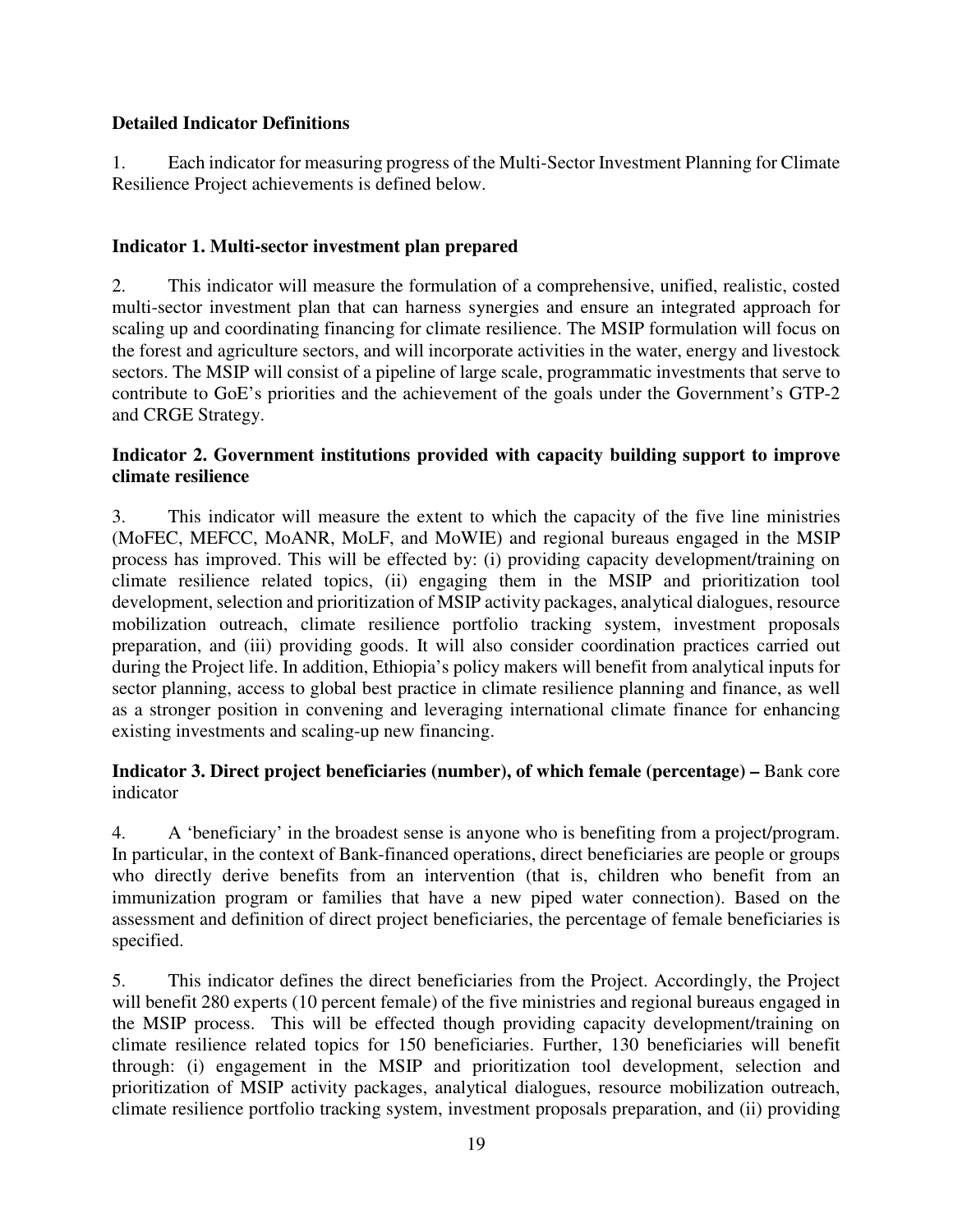goods. During implementation, data will be provided on the estimated actual number of project direct beneficiaries, including percentage female beneficiaries.

# **Indicator 4. Key analytics and dialogues supported**

6. This indicator will measure the preparation and dissemination of six key analytical products and the dialogues held around these products. The six key analytics include (i) Cost benefit analyses of key climate change interventions; (ii) Climate policy and legal implementation gap analysis; (iii) Assessment of cross-sector trade-offs and opportunities; (iv) Climate Vulnerability Assessment of Households and Development of Climate Change Tracking Tool; (v) Earth Observation Support; and (vi) Climate Risk Insurance Options Study. Two workshops (launching and validation) on each key analytical product will be held to facilitate dialogues among government organizations, DPs, NGOs, Academia and think tanks. See Annex 2 for further information.

# **Indicator 5. Experts trained on topics related to climate resilience**

7. This indicator will capture the number of experts (150, of which 10 percent female)) of line ministries and regional bureaus to be trained on five topics related to climate resilience. The training topics include: (i) Economics of climate resilience development and policy instruments for green growth and climate resilience; (ii) Climate screening tools; (iii) Climate change vulnerability assessment; (iv) Climate smart planning; and (v) Disaster risk management.

# **Indicator 6. Technical consultants recruited and successfully delivered their ToR**

8. This indicator will capture the recruitment of ten local technical consultants to establish and maintain a RRT that can be deployed within GoE across the five relevant ministries to develop and enhance projects and programs that deliver on climate risk management objectives. This indicator will also measure the effectiveness of the technical consultants using the successful delivery of their terms of reference. See Annex 2 (component 2) for main areas of responsibilities and expertise of the RRT.

# **Indicator 7. Resource mobilization outreach events held**

9. This indicator will capture the preparation of: (i) four climate finance proposals, (ii) one strategic action plan for private sector investment in sustainable natural resources and forest based business, and (iii) a self-managed community revolving funds project proposal. It will also capture the events to be held to mobilize resources. In this regard four events (two international and two national) will be held. The GoE will use various forms of outreach events, including "fund-raising roadshows as well as strategic action plan for private sector investment. See Annex 2 for further information.

# **Indicator 8. Portfolio tracking system improved and maintained**

10. This indicator will measure the improvement and functionality of the Portfolio Tracking System that will capitalize on the existing CRGE registry system and allow MoFEC and the four line ministries to track investment and other actions to improve climate resilience. More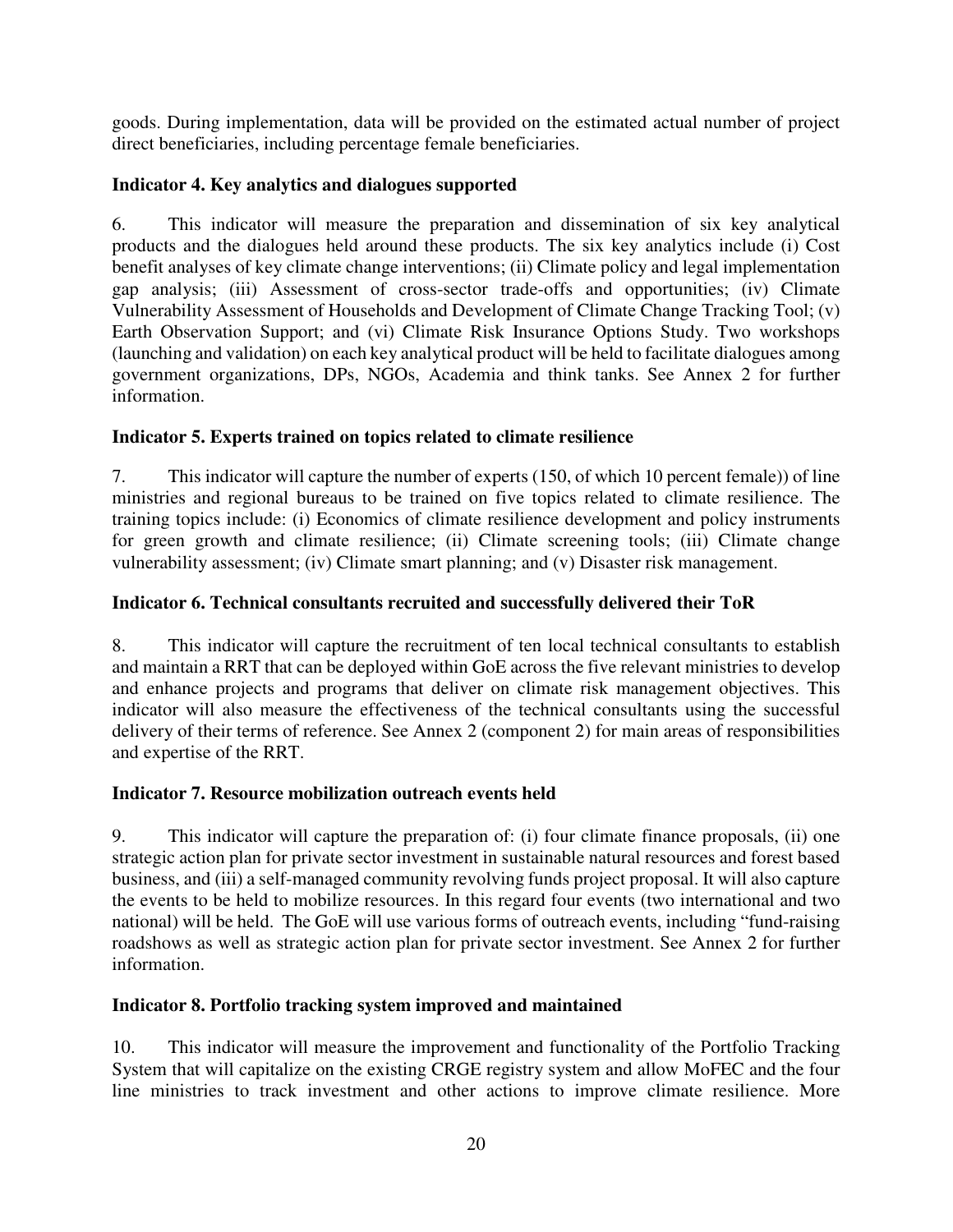specifically, the indicator will capture: (a) improvements in information and data management that are critical to inform and gauge progress towards scaled-up resilience financing and GTP-2 targets; (b) increasing access to and sharing of information and other data with stakeholders; (c) enhancement in coordination, stakeholder participation and convening financing, and (d) spatial data services and assessments. See Annex 2 for further information.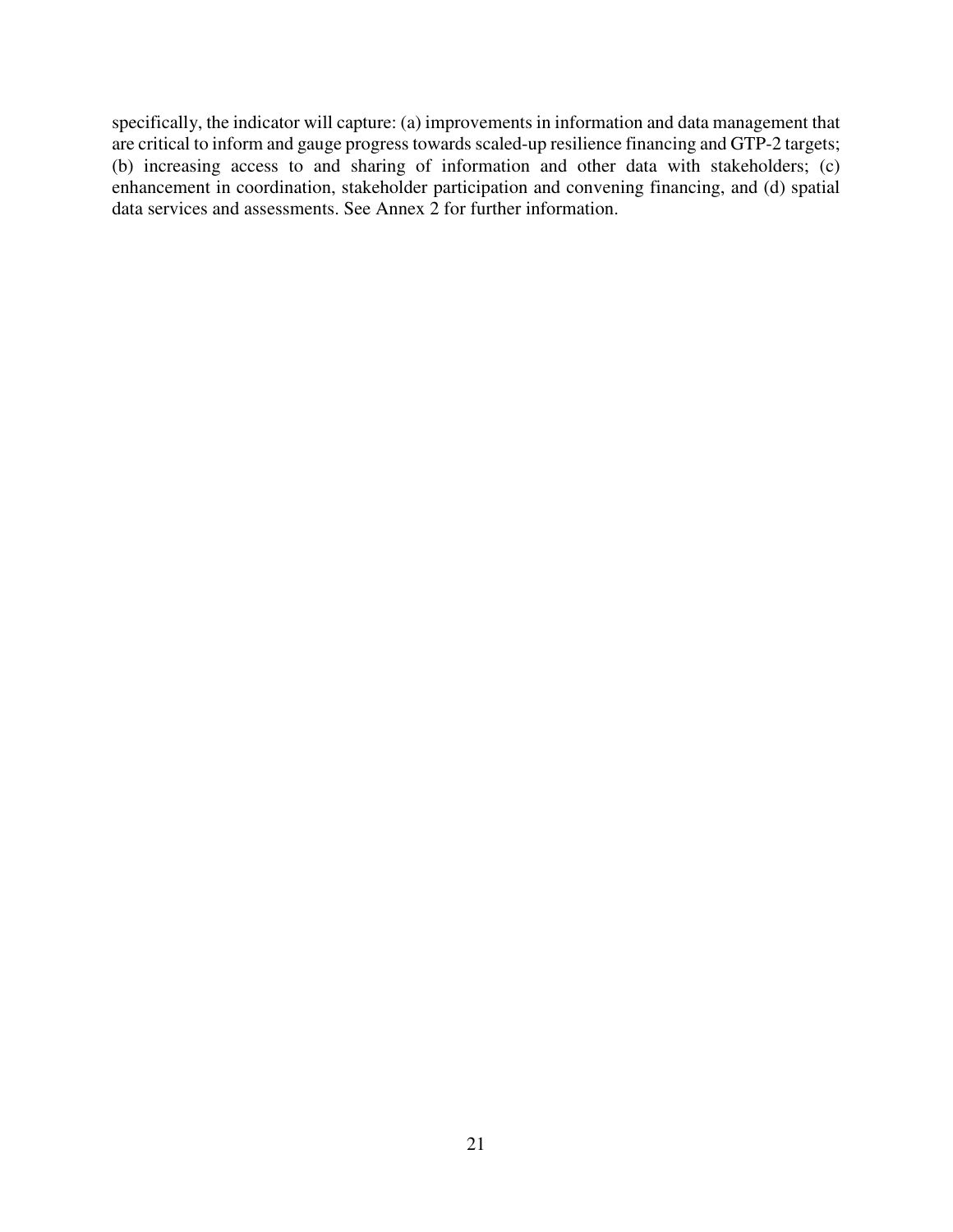## **ANNEX 2: DETAILED PROJECT DESCRIPTION**

1. The grant will finance TA for 18 months under two components: (1) Analytical Support, and (2) Institutional Support for MSIP and CRGE Strategy Implementation.

## **Component 1: Analytical Support** *(US\$0.83 million)*

2. Component 1 will finance the preparation and dissemination of key analytics and facilitate dialogues around these products and other existing information related to climate resilience, as well as training and capacity building activities. This component covers the costs of consultants, workshops, travel, goods, and services. Technical consultants recruited under "Activity 2.1: Rapid Response Team (RRT)" will be a resource that contributes to the organization and delivery of workshops, policy dialogue within line ministries, and data collection and adds value to the quality and delivery of key MSIP activities and the broader CRGE Strategy. Activities to be financed are as follows:

### **Activity 1.1: Cost benefit analyses (CBA) of key climate change interventions** *(US\$0.14 million)*

3. This activity will finance proven consultancies that have delivered international standard work to undertake CBA(s) for specific on the ground selected packages of prioritized interventions<sup>1</sup> in the rural landscape that the GoE aims to scale-up to enhance climate resilience. Interventions could include both investments and policies. It will also finance workshops and dissemination of technical reports related to the task. The aim of the CBAs will be to assist GoE decision makers to understand the medium term implications of proposed investment alternatives. The CBAs will take into account climate projections and uncertainties, since a positive cost-benefit ratio now may not necessarily hold true under likely climate scenarios within the CRGE planning horizon. CBAs that help quantify trade-offs and opportunities across sectors may bring much added value to multi-sector investment planning for a climate resilient, green economy future in Ethiopia. Topics for analysis will be prioritized during implementation, given the limited budget and time.

4. CBAs will be deployed to better understand the relative merits of project-level technology options. For example, "low tillage" could be a priority intervention at the higher level of the MSIP but more resolution will be needed when preparing or enhancing a discrete investment operation given that low tillage technologies come in all shapes and sizes (with and without pesticides, different rippers, different soil profiles, etc.).

5. **Outputs.** CBA reports that include pragmatic analysis of the cost effectiveness of various investment options for CRGE and GTP-2 implementation. CBA reports and outputs of other activities under analytical support that will be used to inform and update the MSIP prioritization framework, as the delivery of the investment plan rests on this prioritization framework to identify

 $\overline{a}$ <sup>1</sup> With existing support from the Bank-executed CRGE Advisory Services and Analytics (ASA) and supported by two PPCR joint missions held in February and June 2016, a draft MSIP Prioritization Framework/Tool was prepared to prioritize interventions, and this tool will be applied by the government to help prepare the multi-sector investment plan.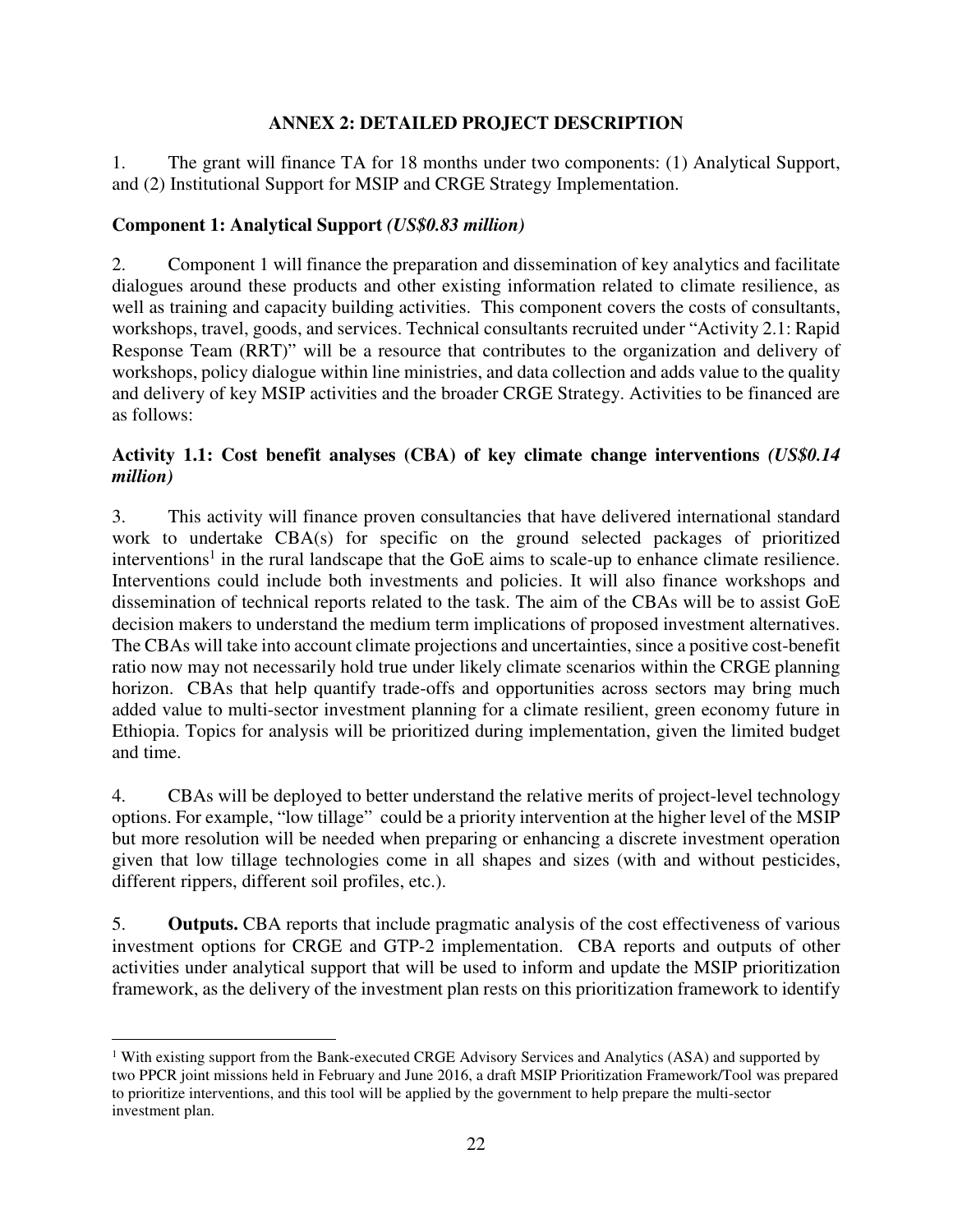those investment activities that are deemed most critical in advancing towards Ethiopia's climate resilience objectives.

6. **Timing.** This work will commence early in Project Year (YR) 1. Individual CBAs for specific sets of interventions or specific sectors could be delivered on a rolling basis programmatically.

7. **Implementation arrangements.** MoFEC will take the lead on this activity, working with the four line ministries and other actors as relevant. MoFEC will develop a costed annual work plan and budget for this activity, thus contributing to the overall project budget and procurement plan, which will be consolidated by the Directorate of UN Agency and Regional Economic Cooperation & CRGE Facility at MoFEC.

# **Activity 1.2: Climate policy and legal implementation gap analysis** *(US\$0.1 million)*

8. Good public policy, laws, and regulations can unlock climate action and complement international and domestic investment in public and private sectors substantially. This activity will finance an analysis of the existing policy and regulatory for climate resilience and institutional mandates for implementation, focusing on policy gaps, implementation gaps, incompatible incentives that may now be hindering progress and investment toward a climate resilient, green economy future. Furthermore, this activity will build up on an existing recent study on public climate resilience expenditures carried out by the Overseas Development Institute (ODI) and Addis Ababa University's climate group as well as on the on-going portfolio review focused on thematic, financial, and spatial gaps.

9. **Outputs.** A report with pragmatic options for policy, regulatory, incentive and institutional changes that may be effected through CRGE and GTP-2 implementation, including through future investments. The report will be disseminated and validated through workshops with key policymakers to strengthen the cross-sectoral climate policy dialogue.

10. **Timing.** This work will commence early in YR1.

11. **Implementation arrangements.** MEFCC will take the lead on this activity, working with MoFEC and the three line ministries and other actors as relevant. MoFEC in collaboration with MEFCC will develop a costed annual work plan and budget for this activity, thus contributing to the overall project budget and procurement plan, which will be consolidated by the Directorate of UN Agency and Regional Economic Cooperation & CRGE Facility at MoFEC.

### **Activity 1.3: Assessment of cross-sector trade-offs and opportunities** *(US\$0.15 million)*

12. This activity will finance an assessment of investment opportunities, synergies, and tradeoffs across the key sectors being examined in the MSIP. For example, an assessment could be carried out to determine the return on investment in strategic reservoirs from on-going watershed restoration efforts in strategic basins. A biophysical assessment has been carried out by the Ethiopian Land and Water Resource Center as part of the on-going SLMP-2, and presented to Parliament. Furthermore, the outputs of the CBAs will be used as inputs to carry out assessment of cross-sector trade-offs.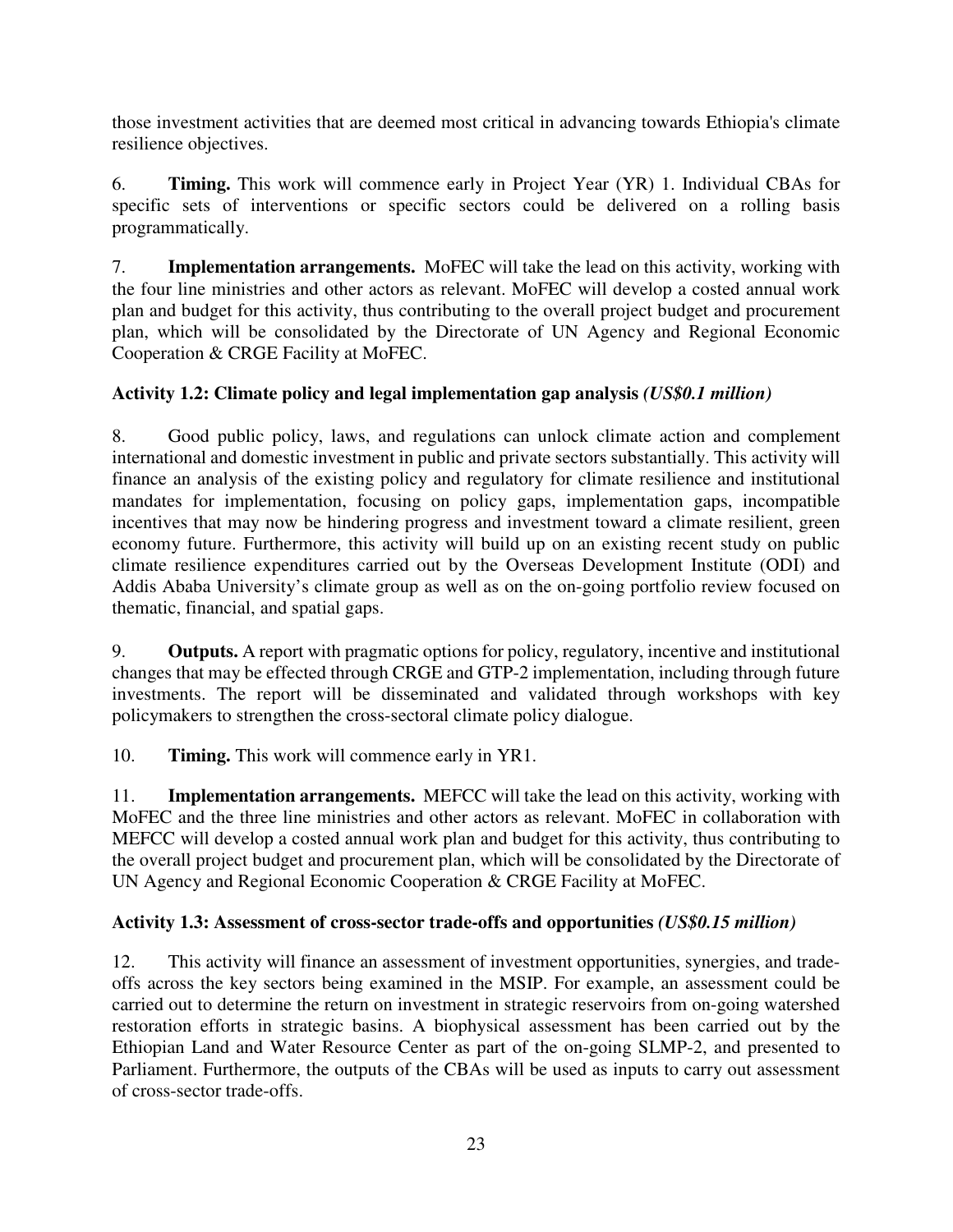13. **Outputs.** A report with pragmatic options for CRGE and GTP-2 implementation and future investment projects. The report will be disseminated and validated through workshops with key policymakers to strengthen the cross-sectoral climate policy dialogue.

14. **Timing.** This work will commence early in YR1.

15. **Implementation arrangements.** MoANR will take the lead on this activity, working with MoWIE, MoLF and MEFCC. MoANR will develop a costed annual work plan and budget for this activity, thus contributing to the overall project budget and procurement plan, which will be consolidated by the Directorate of UN Agency and Regional Economic Cooperation & CRGE Facility at MoFEC.

## **Activity 1.4: Climate Vulnerability Assessment of Households and Development of Climate Change Tracking Tool** *(US\$0.1 million)*

16. This activity will finance climate vulnerability assessment at households' level (based on agreed criteria to be set) and development of climate change vulnerability tracking system. The work will be based on a synthesis of existing work on this topic, supplemented by assessments for a selected sample of households, as needed. The findings of the assessment will be used as inputs for forward planning of CRGE investments and for awareness-raising events on climate change impacts, vulnerabilities and resilience/adaptation for government organizations, including policy makers, and other stakeholders, among others.

17. **Outputs.** A report with pragmatic options for CRGE and GTP-2 implementation, including recommendations for design or geographic targeting of scaled-up interventions to address vulnerability gaps or concerns.

18. **Timing.** This work will commence early in YR1.

19. **Implementation arrangements.** MEFCC will take the lead on this activity, working with MoFEC, MoLF, MoANR, MoWIE, and other actors as relevant. MEFCC will develop a costed annual work plan and budget for this activity, thus contributing to the overall project budget and procurement plan, which will be consolidated by the Directorate of UN Agency and Regional Economic Cooperation & CRGE Facility at MoFEC.

# **Activity 1.5: Earth Observation Support** *(US\$0.1 million)*

20. This activity will finance the access to and application of earth observation systems, and support the GoE to put in place or strengthen existing geospatial decision support services to better manage climate risk in existing programs and projects in the four key ministries. The initial step will be to assess existing capabilities and gaps and to contact the European Space Agency, SERVIR in Kenya (www.rcmrd.org) and other sources of geospatial data to determine availability of programs or parallel financing to supplement this work, provide analytical services and to provide hands-on training for Ethiopian experts and institutions. In this regard, the European Space Agency, through Hatfield Consultants, is being engaged very recently to provide support on this activity.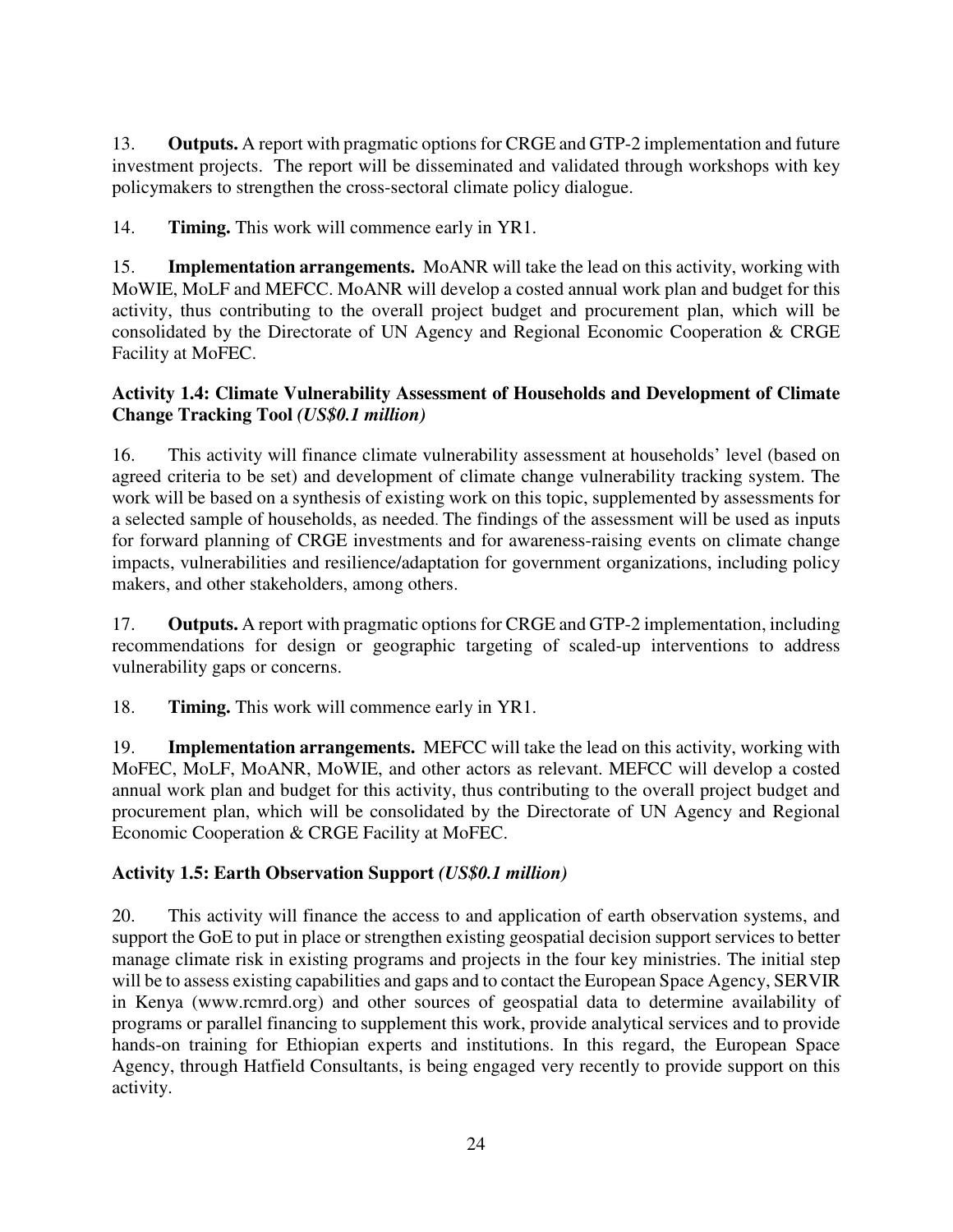21. **Outputs.** A report with pragmatic options for CRGE and GTP-2 implementation, including possible follow on activities (project concepts) that can be financed in the future.

22. **Timing.** This work will commence early in YR1.

23. **Implementation arrangements.** MEFCC will take the lead on this activity, working with the National Meteorological Agency, MoWIE, MoANR, MoLF, and other actors as relevant. MEFCC will develop a costed annual work plan and budget for this activity, thus contributing to the overall project budget and procurement plan, which will be consolidated by the Directorate of UN Agency and Regional Economic Cooperation & CRGE Facility at MoFEC.

# **Activity 1.6: Climate Risk Insurance Options Study** *(US\$0.1 million)*

24. This activity will finance analysis of on-going initiatives and development of comprehensive insurance model/framework and workshop on climate insurance options that could be relevant in the Ethiopian context and could be further considered by GoE decision-makers. During the workshop, insurance options will be summarized and presented, building upon existing analytical work and initiatives on climate and disaster risk insurance, including, for instance, crop and livestock insurance. The workshop will seek to identify areas where insurance could enable greater financial protection against climate-related risks such as droughts or floods.

25. **Outputs.** A workshop report with pragmatic options for CRGE and GTP-2 implementation

26. **Timing.** This work will commence early in YR1.

27. **Implementation arrangements.** MoANR will take the lead on this activity, working with MoLF, MoWIE. MoFEC, and MEFCC, and will develop a costed annual work plan and budget for this activity, thus contributing to the overall project budget and procurement plan, which will be consolidated by the Directorate of UN Agency and Regional Economic Cooperation & CRGE Facility at MoFEC.

# **Activity 1.7: Capacity Building/Training** *(US\$0.14 million)*

28. This activity will build on the on-going programmatic Bank-executed advisory services that have delivered extensive training on sources of climate finance and preparing financing proposals, among others. The outputs of the analytical studies will be also used to support this activity with concrete evidence. This activity will finance capacity building and training on topics related to climate resilience. Specifically tailored and customized trainings on the Economics of Climate Resilience Development and policy instruments, climate change vulnerability assessment, climate smart planning, disaster risk management, and M&E. Capacity building on Climate screening tools will also be an important activity to enable the GoE to screen their investments under the MSIP for climate resilience. Therefore, this activity will help institutionalize a multisectoral learning culture via extensive training. This activity will finance GoE participants, logistics and training delivery costs. The cost of development of training programs and associated expertise will be partially covered under the existing World Bank - Programmatic Advisory Services to the CRGE Facility.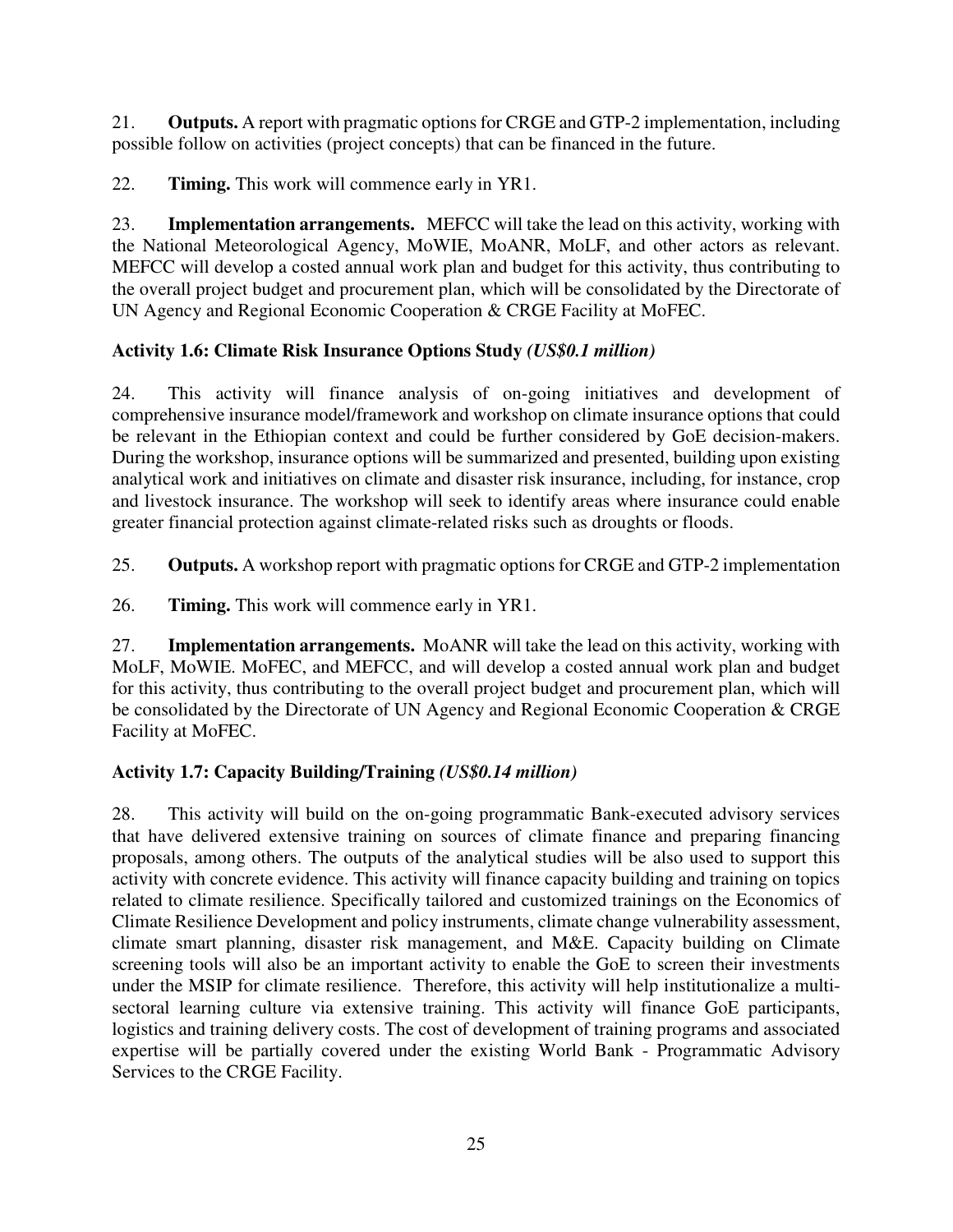29. **Outputs.** Five training workshops on: (i) Economics of climate resilience development and policy instruments for green growth and climate resilience; (ii) Climate screening tools; (iii) Climate change vulnerability assessment; (iv) Climate smart planning; and (v) Disaster risk management.

30. **Timing.** This work will commence early in YR1.

31. **Implementation arrangements.** MoFEC will take the lead on this activity, working with the four line ministries and other actors as relevant. MoFEC will develop a costed annual work plan and budget for this activity, thus contributing to the overall project budget and procurement plan, which will be consolidated by the Directorate of UN Agency and Regional Economic Cooperation & CRGE Facility at MoFEC.

## **Component 2: Institutional Support for MSIP and CRGE Strategy Implementation**  *(US\$0.67 million)*

32. Component 2 will finance the deployment of a RRT comprising of local consultants, resource mobilization outreach, portfolio tracking system, and project management. This TA will include the costs of consultants, workshops, travel, goods, and services. Key activities to be financed are as follows.

## **Activity 2.1: Rapid Response Project Support Team** *(US\$0.36 million)*

33. This activity will finance consultancies to establish and maintain a RRT that can be deployed within GoE across the four relevant ministries to develop and enhance projects and programs that deliver on climate risk management objectives. The consultants will assist GoE counterparts to: (a) design individual projects and financing proposals, (b) enhance existing projects and programs to deliver on climate resilience objectives in GTP-2 and the CRGE Strategy, (c) troubleshoot and provide advice to existing relevant projects and programs, (d) carry out feasibility studies for new projects, (e) support operationalization of cross-sectoral coordination to better implement climate risk management across existing projects and programs that could benefit from mutual cooperation to achieve joint sectoral objectives (e.g., reforestation on agricultural lands and watershed rehabilitation), (f) carry out strategic and tactical communications work, (g) advise on areas where social and environmental risk may need to be managed and mitigated, or where more technical and expert assessments will be expected/needed, and (h) contribute to analysis, data collection, workshops and dissemination activities being conducted under Component 1 above. In addition, the consultants will support MoFEC and line ministries to implement the Project, under the direction of MoFEC's CRGE Coordinator and sectoral CRGE Coordinators in the line ministries.

34. Parallel financing under Bank-executed CRGE Facility advisory services will secure additional advisory expertise from the World Bank task team to work closely with the full team of consultants under the client's supervision.

35. After 18 months, the Directorate of UN Agency and Regional Economic Cooperation & CRGE Facility and existing human resources in the four line ministries will have enhanced capacity as a result of the RRT. The RRT will be engaged by the GoE through other sources.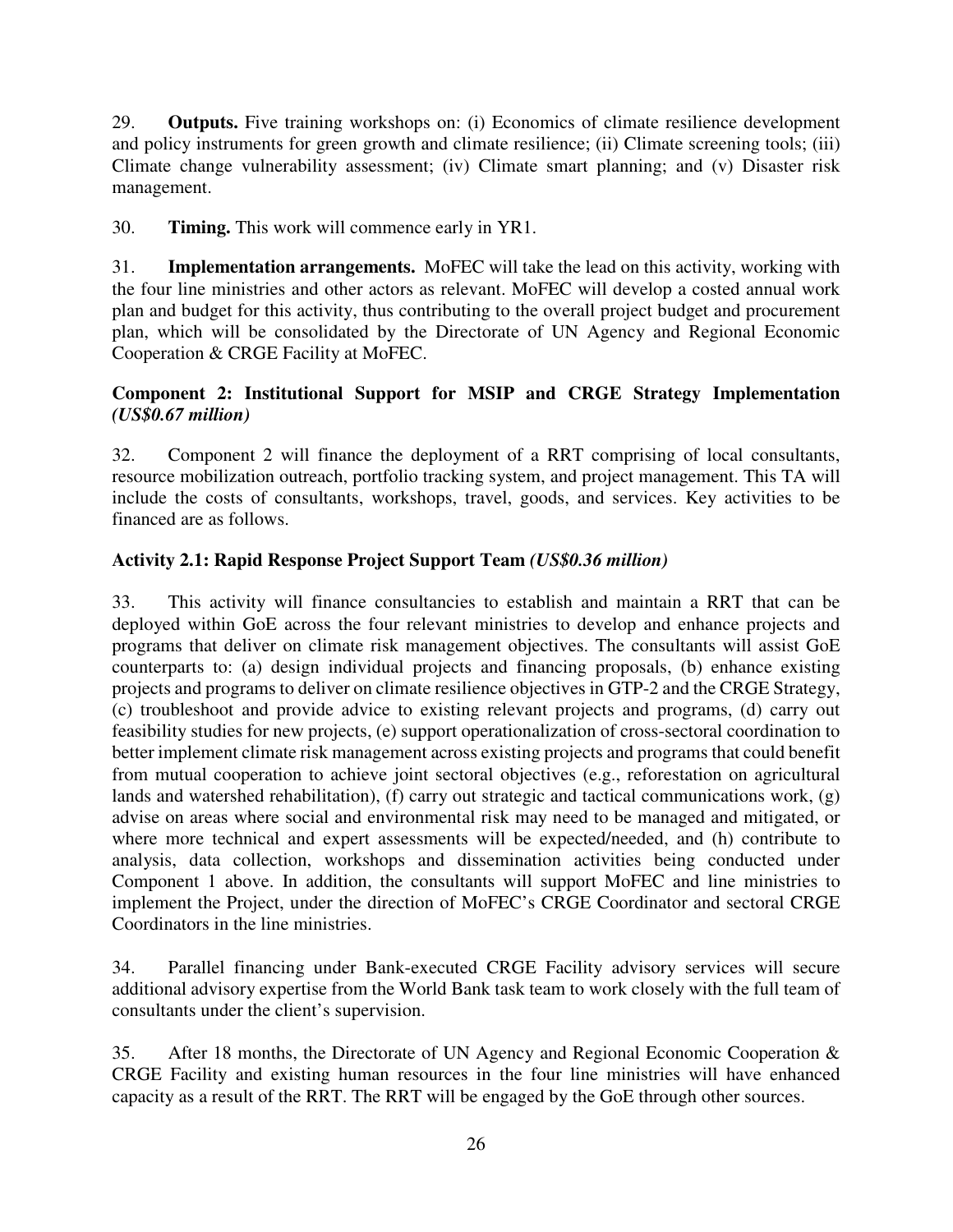| S.N.           | Title                           | Unit         | <b>Quantity</b> | Unit cost      | Budget US\$ (000) |                 |       |
|----------------|---------------------------------|--------------|-----------------|----------------|-------------------|-----------------|-------|
|                |                                 |              |                 | US\$ (000)     | YR1               | YR <sub>2</sub> | Total |
|                | Agronomist                      | Expert-month | 18              | $\overline{c}$ | 24.0.0            | 12.0            | 36.0  |
| 2              | Forest specialist               | Expert-month | 18              | $\overline{c}$ | 24.0.0            | 12.0            | 36.0  |
| 3              | Livestock specialist            | Expert-month | 18              | $\overline{2}$ | 24.0              | 12.0            | 36.0  |
| $\overline{4}$ | Social safeguards specialist    | Expert-month | 18              | $\overline{2}$ | 24.0              | 12.0            | 36.0  |
| 5              | Rural energy specialist         | Expert-month | 18              | $\overline{c}$ | 24.0              | 12.0            | 36.0  |
| 6              | GIS Specialist                  | Expert-month | 18              | $\overline{2}$ | 24.0              | 12.0            | 36.0  |
| 7              | Irrigation engineer             | Expert-month | 18              | $\overline{c}$ | 24.0              | 12.0            | 36.0  |
| 8              | Environmental lawyer            | Expert-month | 18              | 2              | 24.0              | 12.0            | 36.0  |
| 9              | Economist                       | Expert-month | 18              | $\overline{c}$ | 24.0              | 12.0            | 36.0  |
| 10             | Hydro-geologist                 | Expert-month | 18              | 2.15           | 25.9              | 12.9            | 38.7  |
|                | Sub-total for local consultants |              |                 |                |                   |                 | 362.7 |

#### 36. The consultancies are listed in the table below:

37. **Outputs.** The outputs include technical and institutional strengthening of the CRGE teams at MoFEC and relevant line ministries and contributions to specific analytical studies, feasibility studies, workshops and proceedings, and project proposals.

38. **Timing.** This work will commence in early YR1.

39. **Implementation arrangements.** MoFEC will take the lead on this activity, working with the four line ministries and other actors as relevant. MoFEC will develop a costed annual work plan and budget for this activity, thus contributing to the development of the joint Project annual work plan, budget and procurement plan (PP), which will be consolidated by the Directorate of UN Agency and Regional Economic Cooperation & CRGE Facility at MoFEC. ToRs will be developed for the individual experts to include the items above and a general scope of duties related to cross sectoral coordination and integrated forward planning for climate resilient investment.

# **Activity 2.2: Resource Mobilization Outreach** *(US\$0.10 million)*

40. This activity will finance the GoE and key consultancies as needed to raise interest among international partners, domestic and international investors, foundations, and donors; and get their support for MSIP implementation.

41. **Outputs.** The outputs include: (a) fundraising for MSIP, such as through holding "fundraising roadshows" or other forms of outreach at relevant international public and private sector events or among targeted companies, foundations, or donors; (b) design climate finance proposals for resources mobilization, (c) strategic action plan for private sector investment in sustainable natural resources and forest based businesses; ; and (d) design (not implementation) of community revolving funds modelled after the successful community self-managed revolving funds developed by SLMP-2, funded by SLMP-2 communities themselves.

42. **Timing.** This work will commence in mid YR1.

43. **Implementation arrangements.** MoFEC will take the lead on this activity, working with the four line ministries and other actors as relevant. MoFEC will develop a costed annual work plan and budget for this activity, thus contributing to the overall project budget and procurement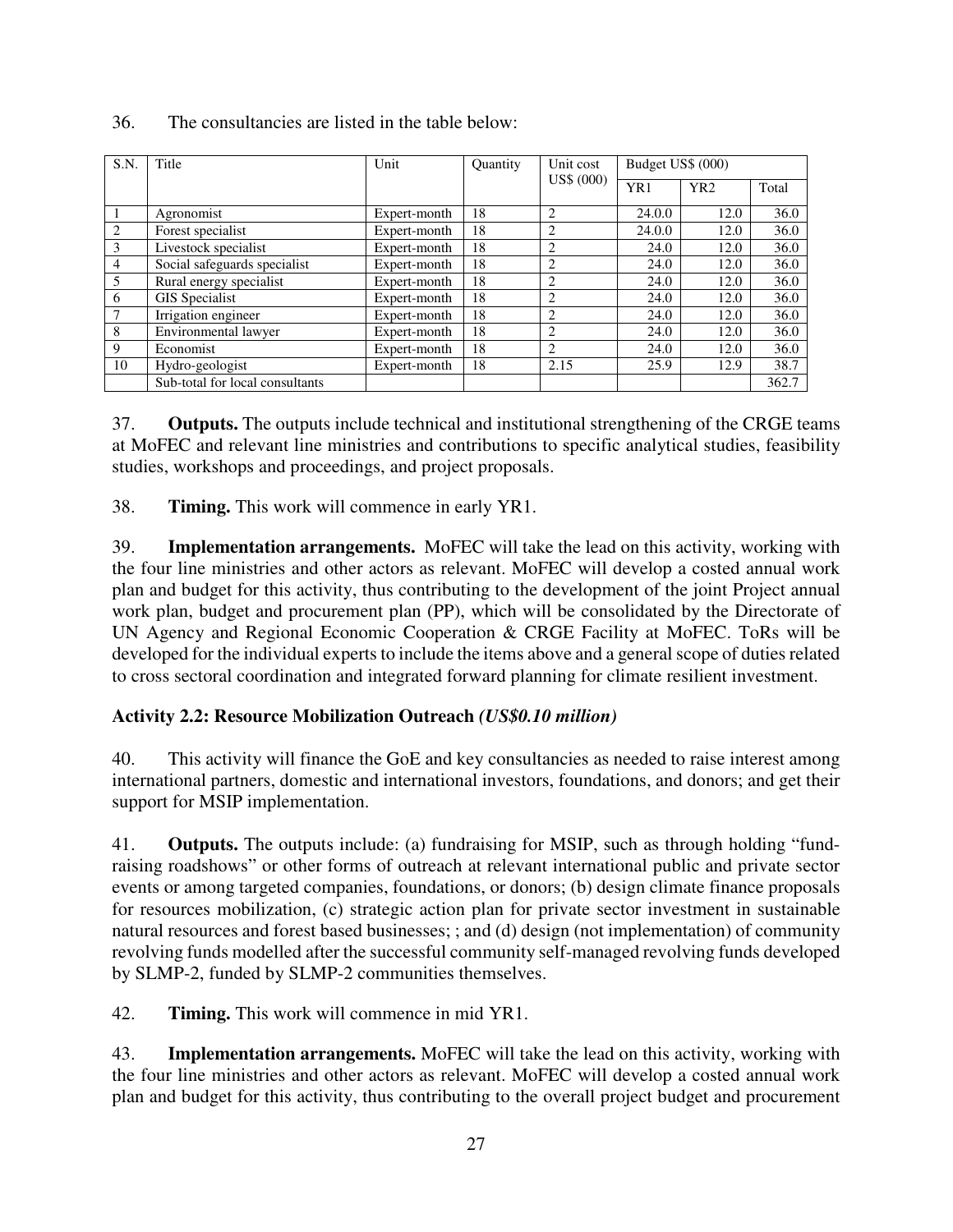plan, which will be consolidated by the Directorate of UN Agency and Regional Economic Cooperation & CRGE Facility at MoFEC.

# **Activity 2.3: Portfolio Tracking System** *(US\$0.10 million)*

44. This activity will capitalize on the existing CRGE registry system and finance the establishment of a portfolio tracking system to track investment and other actions to improve climate resilience. It will also help reduce fragmentation and enhance reporting on CRGE and MSIP objectives. The scope of the portfolio includes large scale World Bank-financed operations such as the Sustainable Land Management Project, Agricultural Growth Project, Productive Safety Net Program, new livestock program, and the new Oromia Forested Landscape Program, as well as many others. A portfolio review is underway.

45. **Outputs.** The outputs include: (a) improvements in information and data management which are critical to inform and gauge progress towards scaled-up resilience financing and GTP-2 targets; (b) increasing access to and sharing information and other data with concerned and wider stakeholders; (c) enhancement in coordination, stakeholders participation and convening financing, and (d) spatial data services and assessments.

46. **Timing.** This work will commence in mid YR1.

47. **Implementation arrangements.** MoFEC will take the lead on this activity, working with the four line ministries and other actors as relevant. MoFEC will develop a costed annual work plan and budget for this activity, thus contributing to the overall project budget and procurement plan, which will be consolidated by the Directorate of UN Agency and Regional Economic Cooperation & CRGE Facility at MoFEC.

# **Activity 2.4. Project Management** *(US\$0.11 million)*

48. This activity will finance the necessary fiduciary reporting by consultants working under MoFEC CRGE Coordinator supervision. This amount includes a five percent contingency to be re-allocated to activities based on needs that arise due to physical or price variations.

49. **Outputs.** The outputs of this activity include financial audit report, procurement audit report and project completion report.

50. **Timing.** As this is a small grant, all the audit works and preparation of project completion report will be started within six months of the closing of the Project.

51. **Implementation arrangements.** As MoFEC is managing the Project, it will take the lead on these activities. However, it will execute the activities in cooperation with the four line ministries which will access resources from the grant and implementation activities that they are delegated to execute or implement.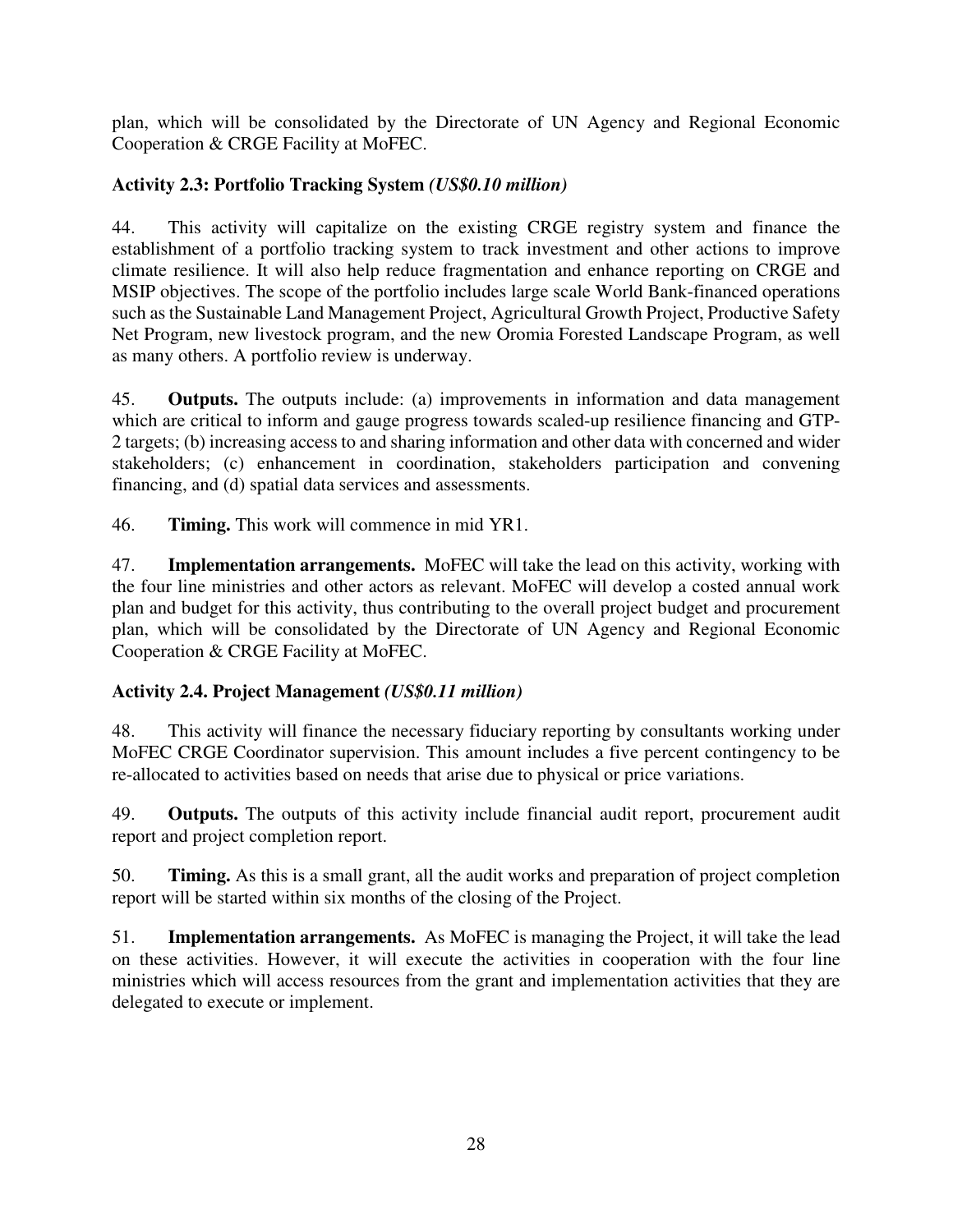### **ANNEX 3: IMPLEMENTATION ARRANGEMENTS**

#### **Annex 3A: Institutional and Implementation Arrangements**

1. Project implementation is based on the GoE's current implementation structures for the CRGE Facility, with core teams of government officials and support staff already in place to act.

2. MoFEC, through its Directorate of UN Agency and Regional Economic Cooperation & CRGE Facility, will lead on coordinating and directing the investment planning process. MoFEC is the lead implementing agency and main liaison to the CIF and GCF. MoFEC prepared and delivered the Expression of Interest to the CIF Secretariat, which forms the basis for the design of this grant support. The Directorate of UN Agency and Regional Economic Cooperation & CRGE Facility is responsible for: (i) leading the strategic MSIP process; (ii) coordinating the participation of the key line ministries; (iii) ensuring inclusive engagement of DPs and other concerned stakeholders; (iv) recruiting the RRT (see Component 2) with specialized technical and sectoral skills; (v) coordinating the procurement of goods and services; (vi) coordinating and managing the financial management; and (vii) monitoring and reporting the performance of the Project to the World Bank and other concerned DPs and stakeholders.

3. MEFCC is responsible for: (i) engaging in the strategic MSIP preparation process; (ii) collaborating with MoFEC and the other key line ministries to implement the Project; (iii) leading implementation of three project activities (Earth observation support, Climate policy and legal implementation gap analysis, and Climate vulnerability assessment of households and development of a climate change tracking tool) as detailed in Annex 2; and (iv) participating in capacity building activities.

4. MoANR is responsible for: (i) engaging in the strategic MSIP preparation process; (ii) collaborating with MoFEC and the other key line ministries to implement the Project; (iii) leading implementation of two project activities (Climate risk insurance options study, and Assessment of cross sector trade-offs and opportunities) as detailed in Annex 2; (iv) providing working facilities for a team of consultants to be assigned to the Ministry; and (iv) participating in the capacity building activities.

5. MoLF is responsible for promoting livestock and fisheries development including rangeland development. MoWIE is responsible for promoting the development of water resources, basin management, medium- and large-scale irrigation, electricity, and expansion of potable water supply coverage as well as ensuring proper execution of functions of the National Meteorological Agency. In line with their mandates, MoLF and MoWIE are responsible for: (i) engaging in the strategic MSIP preparation process; (ii) collaborating with MoFEC and other key line ministries to implement the Project; (iii) providing working facilities for a team of consultants to be assigned to their respective ministries; and (iv) participating in capacity building activities.

6. As the MSIP process is based on an inclusive engagement, stakeholders (including civil society organizations, academia and partners) need to sustain their engagement to advance the MSIP development through: (i) providing information on current portfolios, priorities, and pipelines so as to conduct portfolio review against MSIP priority activity packages; and (ii) actively participating in preparing and reviewing the draft MSIP document, among others.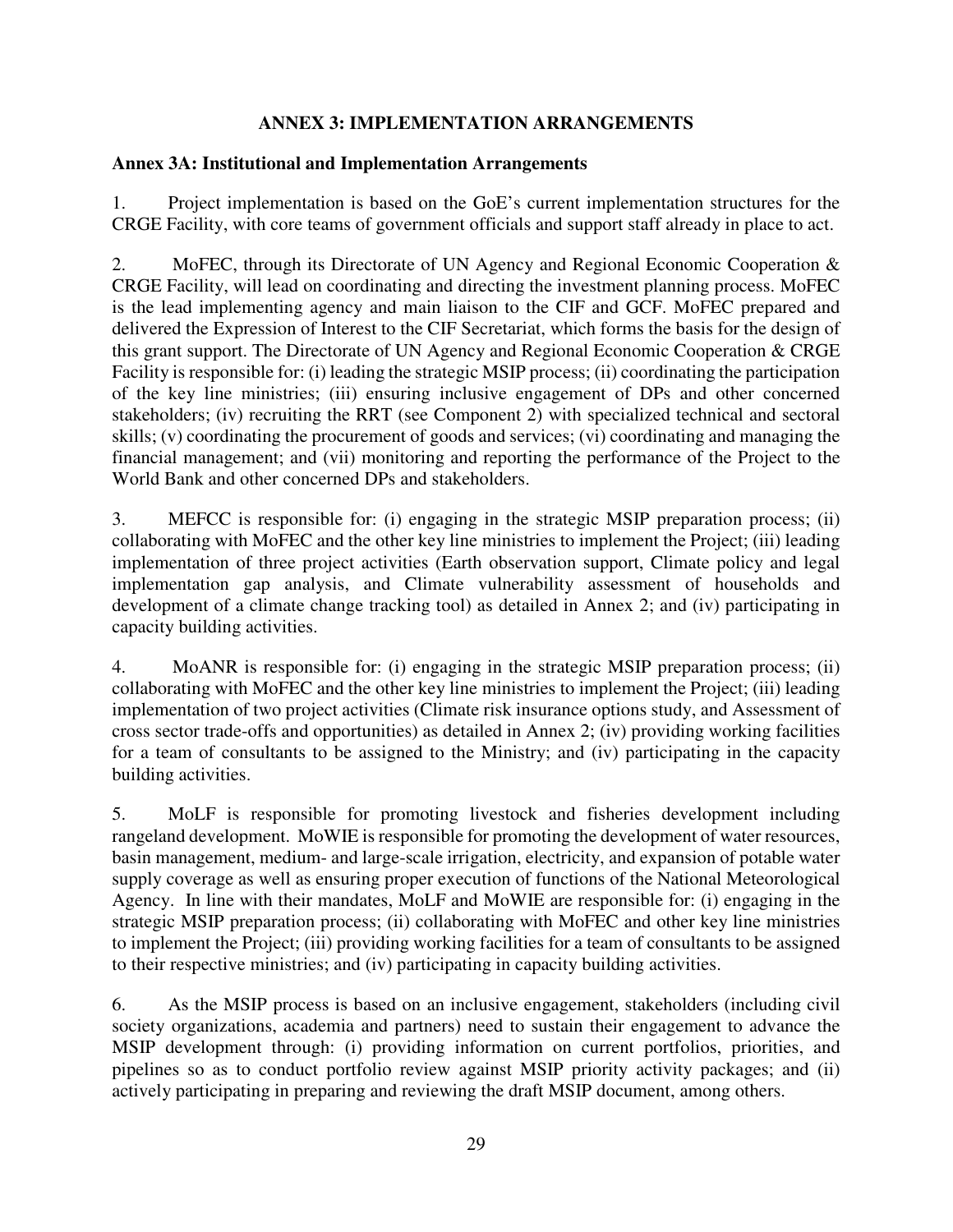7. Periodic joint implementation support missions with an M&E focus over the lifetime of the Project will be organized with the World Bank and partners. A Grant Completion Report will be prepared by the Bank at the end of the Project as per World Bank procedures, based partly on MoFEC's Project Completion Report.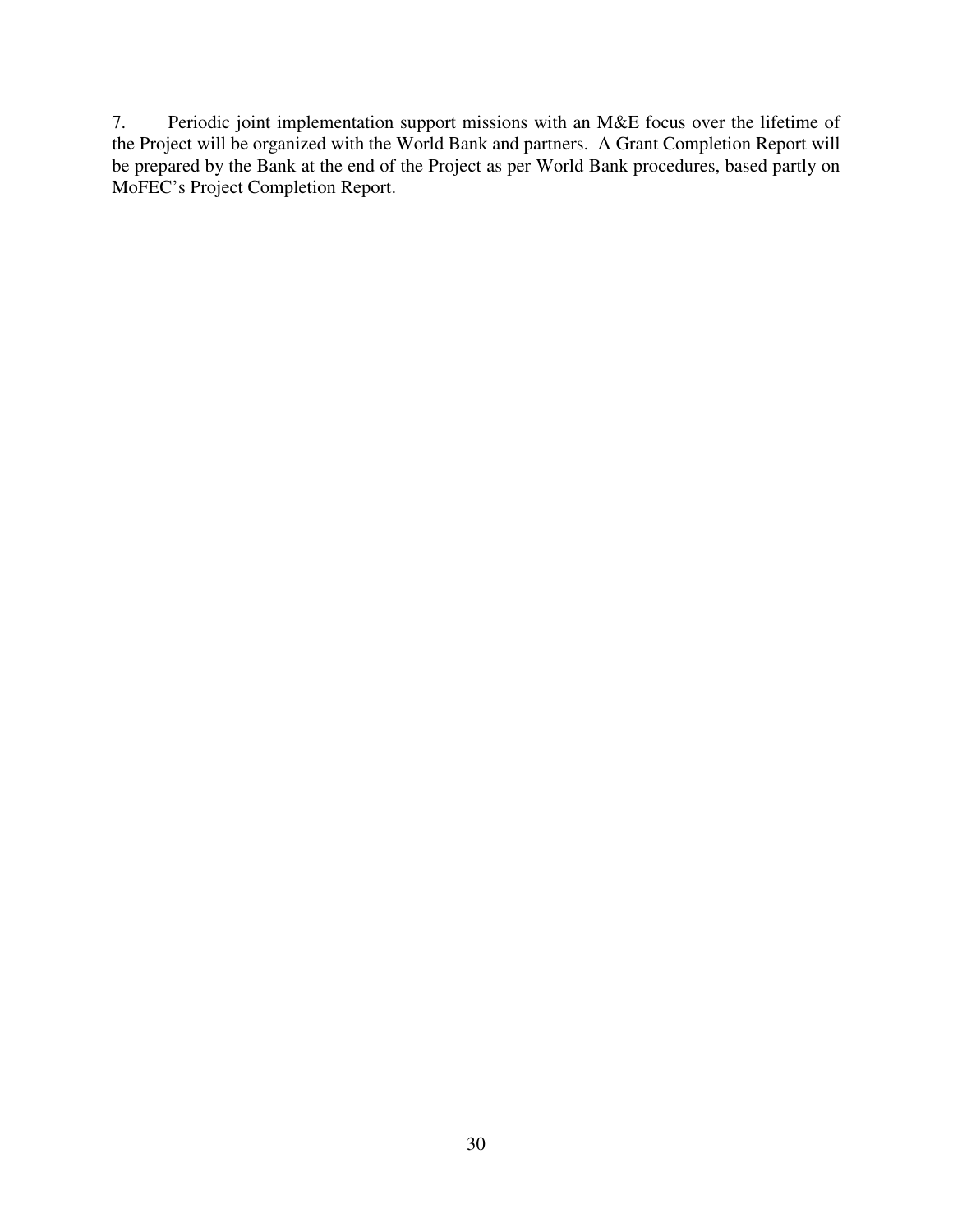#### **Annex 3B: Financial Management**

8. A Financial Management assessment of MoFEC was conducted in accordance with the Financial Management Practices Manual for the Bank-financed investment operations issued by the Financial Management Sector Board on March 1, 2010 and reissued in February 2015 as well as the small grant recipient-executed trust fund grants guidance note issued in 2015. In conducting the assessment, the Bank's team visited MoFEC with the department that is specifically dealing with the CRGE (Directorate of UN Agency and Regional Economic Cooperation & CRGE Facility).

### **Country Context**

9. GoE has been implementing a comprehensive Public Finance Management (PFM) reform with support from DPs, including the Bank, for the last twelve years through the Expenditure Management and Control sub-program (EMCP) of the GoE's civil service reform program (CSRP). This is being supported by the closed IDA financed Public Sector Capacity building Support Program, the ongoing Promoting Basic Services program and other donor financing as well as Government own financing. These programs have focused on strengthening the basics of PFM systems: budget preparation, revenue administration, budget execution, internal controls, cash management, accounting, reporting, and auditing.

10. The 2014 Ethiopia Public Expenditure and Financial Accountability (PEFA) PFM performance measurement framework assessment is underway and draft reports issued for the federal as well as Addis Ababa city administration, Oromia, Amhara, Tigray, Somali and Southern Nations, Nationalities, and People (SNNP) regions. The 2010 PEFA PFM performance measurement framework assessment covered the federal government in the form of ministries and agencies as well as five regions. It found that Ethiopia has made significant progress in strengthening PFM at both federal and regional levels, especially in budgeting and accounting reform. The budget is reasonably realistic and is reasonably implemented as intended. Other areas of improvement are: increased budgetary documentation submitted to House of Peoples' Representatives, strengthened reporting on donor projects and programs, improved transparency in inter-governmental fiscal relations through greater timeliness in the provision of information to regional governments on the size of the budget subsidies that they will receive, and improved access by the public to key fiscal information through audit reports. Overall performance of external audit has improved due to increased coverage and a lessening of the time needed to audit annual financial statements. Audits conducted by Office of the Federal Auditor General generally adhere to International Organization for Supreme Audit Institutions auditing standards and focus on significant issues. The GoE needs to make public more detailed information on the incomes and expenditures of extra-budgetary operations.

11. Areas for improvement were noted in internal auditing, which necessitate increased focus on systems audit and increasing management response to audit findings. Further strengthening of the internal audit function is a key challenge. The full roll-out of Integrated Budget and Expenditure System has helped to strengthen the quality of in-year budget execution reports by including information on revenue and expenditures, financial assets and liabilities, but excluding information on donor-financed projects and programs.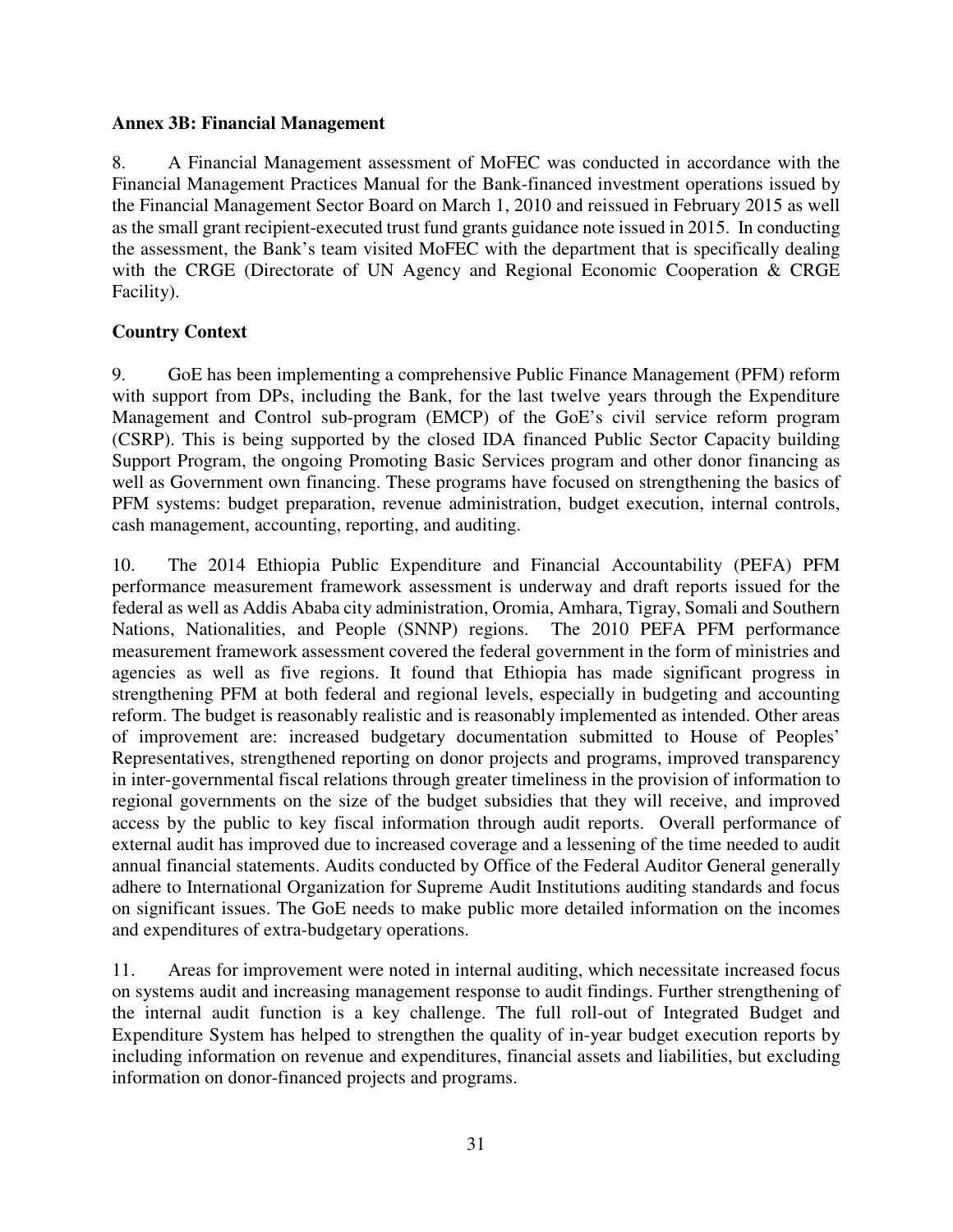## **Financial Management Arrangements**

# **Budgeting**

12. *Budget preparation and proclamation*. Budget preparation for the Project grant will follow the GoE's budget system<sup>1</sup> recorded in the GoE's budget manual. The budget for the grant will be determined each year based on the annual work plan, PP, and budget to be prepared by all implementers. The overall annual budget for the Project will prepared by MoFEC and will be approved by the steering committee or the highest level overseeing the Project. The budget will also be submitted to the Bank for 'no objection'. The budget for the grant will be proclaimed at the federal level under the MoFEC.

13. *Budget control*. Detailed program work plans, projected costs, and PPs will be finalized and agreed upon. These will form the basis for the Project costs noted in the project paper. Activities and costs noted in the work plans and budgets will be 'eligible expenditures' under the Project.

14. *Budget dissemination*. The approved budget should be disseminated to all Project implementers in a timely manner. There is a need to compare actual expenditures with that of the approved budget to monitor progress and identify any impediments. Significant variations should be explained and the analysis should be used as a management tool to make important decisions. To facilitate this, the IFR of the Project will have a format for the analysis.

## **Accounting**

15. **Policies and procedures.** The GoE's accounting policies and procedures<sup>2</sup> will be largely used for the accounting of the Project. The Directorate of UN Agency and Regional Economic Cooperation & CRGE Facility has developed a financial management manual in line with the GoE manual.

16. *FM Manual.* The GoE's FM manual will be used for the Project. In addition, a brief FM Guideline defining basic FM arrangements for the Project will be prepared by the client. It is important to note that although the CRGE Operations Manual includes financial provisions and procedures, there are differences with the implementation arrangements of this Project and for this reason a brief FM Guideline will be prepared as noted above. The Directorate of UN Agency and Regional Economic Cooperation & CRGE Facility uses the Chart of Accounts of the GoE. Hence for this Project, the Chart of Accounts will be modified to accommodate the reporting requirements for the Project. Monthly, quarterly, and annual reports will be produced directly from the FM system and thus a well-developed Chart of Accounts is crucial.

 $\overline{a}$ <sup>1</sup> The budgets are reviewed at first by MoFEC and then by the Council of Ministers. The final recommended draft budget is sent to parliament around early June and is expected to be cleared at the latest by the end of the fiscal year. <sup>2</sup> GoE follows a double entry book keeping system and modified cash basis of accounting. This is documented in the GoE's Accounting Manual. This has been implemented at the federal level and in many regions. The GoE's Accounting Manual provides detailed information on the major accounting procedures.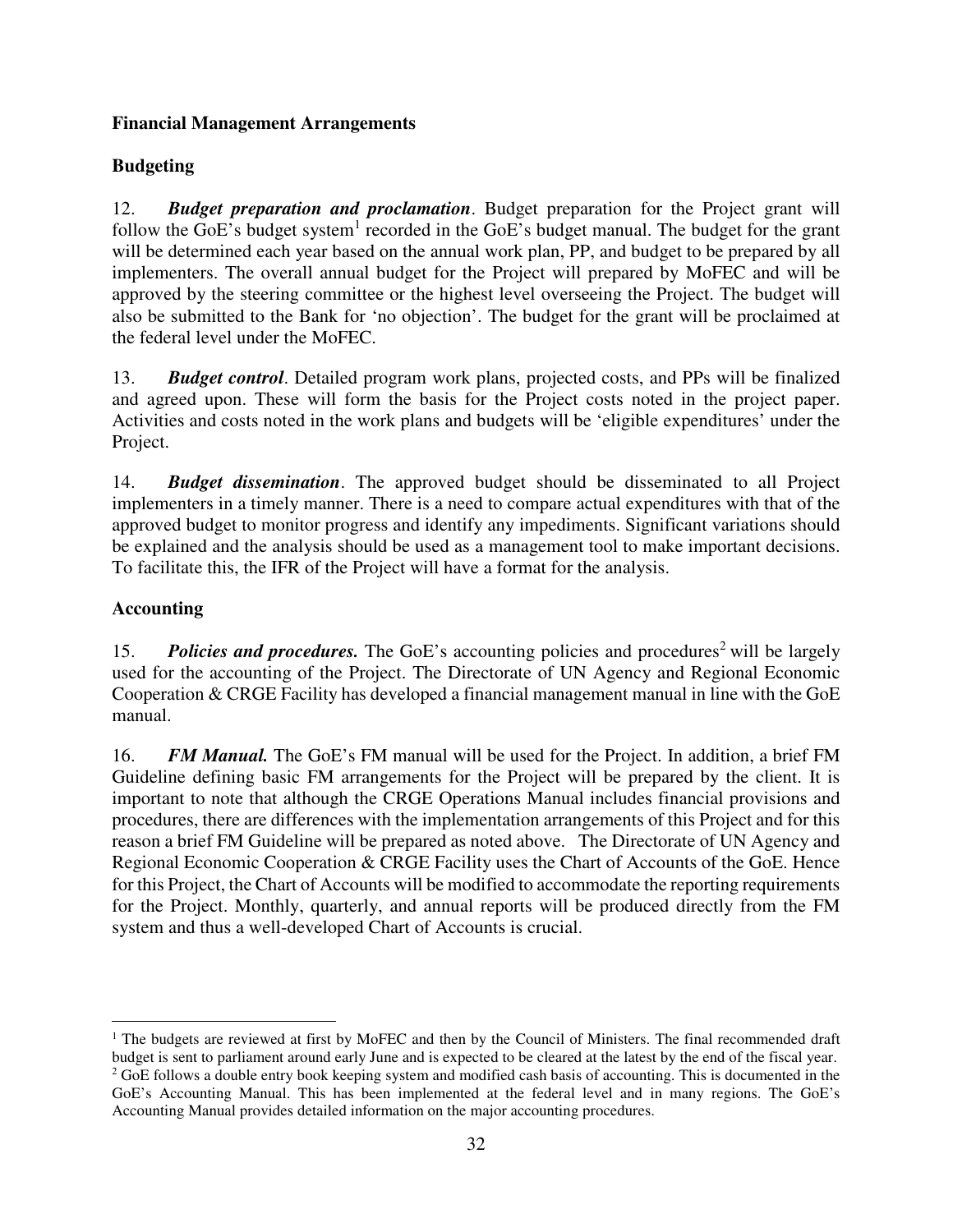17. *Accounting system*. The Directorate of UN Agency and Regional Economic Cooperation & CRGE Facility is currently using Peachtree accounting software for donor-financed operations. Peachtree accounting software will also be used for this Project.

18. *Staffing***.** At the MoFEC, the Directorate of UN Agency and Regional Economic Cooperation & CRGE Facility is staffed with one senior finance officer, a senior accountant, two accountants and one cashier/secretary. Two of the accountants mostly have the task of spot checking the donor resources that were released to line ministries and provide the reports required. Based on the draft budget submitted for the Project, most of the expenditure items are consultancy payments, workshops and trainings and operating costs. For these, the existing finance staff is adequate to manage the Project. However, in times of trainings and workshops, if the workload is found to be heavy, MoFEC could assign one accountant from its finance unit to assist the Project during these high peak seasons.

19. *Accounting centers*. The accounting center for this Project will only be MoFEC. MoFEC will maintain accounting books and records and prepare financial reports in line with the system outlined in the FM guidelines. Detailed arrangements for consolidation of the Project financial information are discussed under the Financial Reporting section below. MoFEC is responsible for maintaining the Project's records and documents for all financial transactions that occur in their offices. These documents and records will be made available to the Bank's regular implementation support missions and to the external auditors.

# **Internal Control and Internal Auditing**

20. Internal control comprises the whole system of control, financial or otherwise, established by the management to: (a) carry out the Project activities in an orderly and efficient manner; (b) ensure adherence to policies and procedures; (c) ensure maintenance of complete and accurate accounting records; and (d) safeguard the assets of the Project. Regular GoE systems and procedures are being followed, including those relating to authorization, recording, and custody controls at all implementing levels. The Project's internal controls, including processes for recording and safeguarding of assets, is captured in the GoE's FM manual and key ones will be firmed up in the FM Guidelines to be prepared for this Project.

21. *Internal audit*. The MoFEC has an internal audit unit. However, this unit only reviews the treasury accounts due to limitation of staff. Therefore the Project will mostly depend on the reviews of the external audit firms. However, MoFEC will ensure that the internal audit unit will audit the Project once per annum.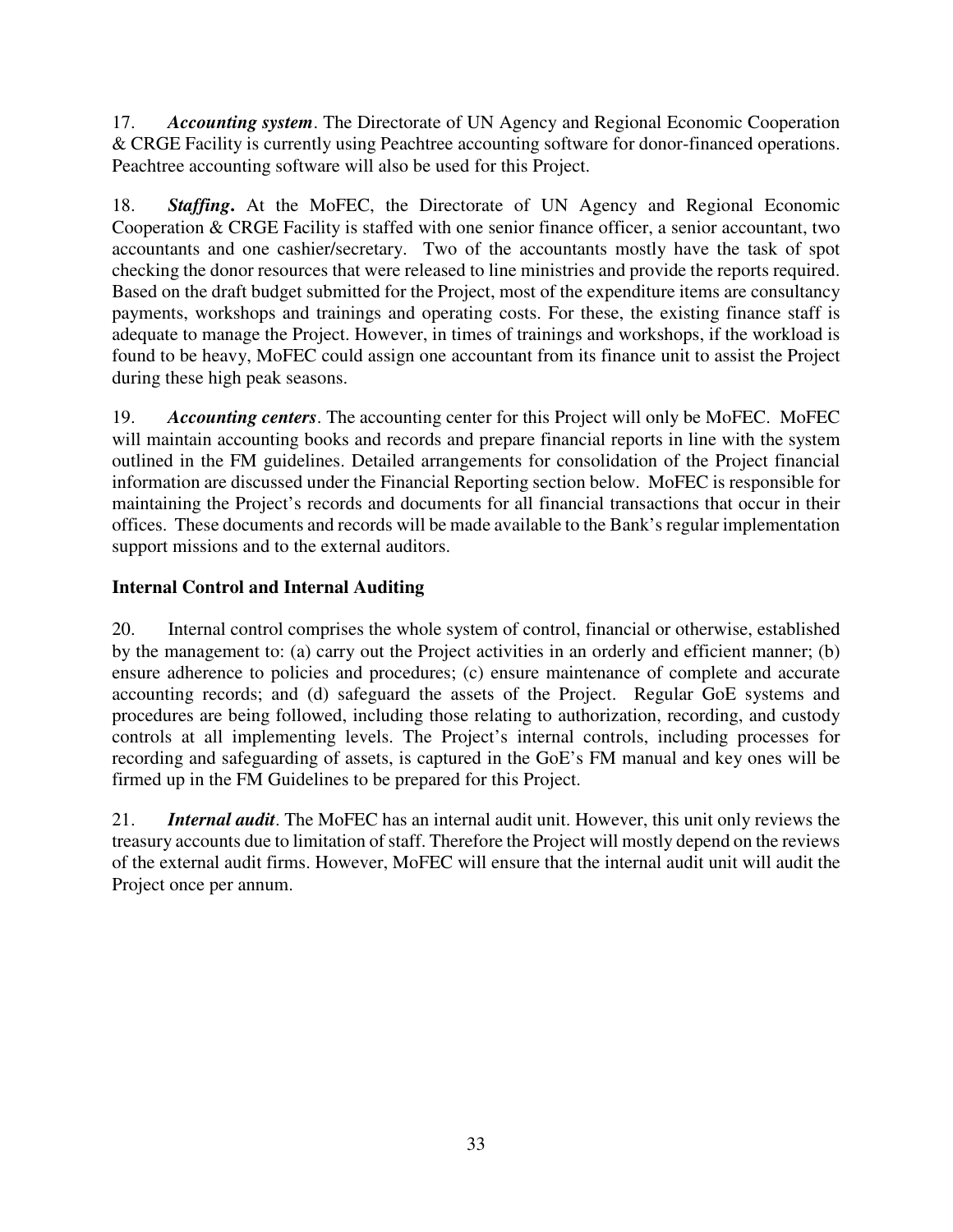### **Financial Reporting**

22. *Reporting requirements*. The Project will prepare consolidated unaudited IFRs each quarter. These will be submitted to the Bank within 45 days of the end of each quarter. The format and the content, consistent with the Bank's standards, will be agreed with the GoE before the grant signing. MoFEC, in the quarterly IFR, will ensure that the advances received and the expenditures are properly identified and reflected. At a minimum, the report will include a statement of sources and uses of funds and opening and closing balances for the quarter and cumulative balances; cash forecast statements; a statement of uses of funds that shows actual expenditures, appropriately classified by main Project activities (categories, components, and subcomponents); actual versus budget comparisons for the quarter and cumulative comparisons; a statement on movements (inflows and outflows) of the Project designated account, including opening and closing balances and notes and explanations; and other supporting schedules and documents.

23. *Reporting timetables and quality*. Financial reports will be designed to provide highquality, timely information on program performance to the program management, the Bank, and other relevant stakeholders. The accounting software to be adopted for the program is capable of producing the required information regarding program resources and expenditures. MoFEC will prepare the financial report and submit the same to the World Bank. It is the responsibility of the MoFEC to prepare consolidated quarterly unaudited IFRs, consolidate annual accounts, and facilitate the external audit of the consolidated accounts.

24. In compliance with International Accounting Standards and the Bank's requirements, MoFEC will produce annual financial statements similar to the contents of the quarterly IFRs. The annual financial statement will be similar to the IFRs with some modifications that will be indicated in the audit ToR. These financial statements will be submitted for audit at the end of each year.

# **External Auditing**

25. Usually Annual audited financial statements and audit reports (including the Management Letter) will be submitted to the Bank within six months from the end of the fiscal year. Given that this project has a life span of less than two years, only one audit will be conducted at the end of the project life. It has been noted that the audit reports for the donor-financed operations in MoFEC are being submitted in a timely manner with clean audit opinions.

26. The Project financial statements will be prepared in accordance with the standards indicated in the audit ToR agreed before grant signing. The audit will be carried out by the Office of the Federal Auditor General, or a qualified auditor nominated by the Office of the Federal Auditor General and acceptable to the Bank. The audit will be carried out in accordance with the International Standards of Auditing issued by the International Federation of Accountants. Once the reports are issued, MoFEC has the responsibility to prepare audit action plans within one month of the receipt of the annual audit report. MoFEC will be responsible for submitting the consolidated status report within a maximum of two months after the receipt of the audit report.

27. In accordance with its policies, the Bank requires that the client disclose the audited financial statements in a manner acceptable to the Bank; following the formal receipt of these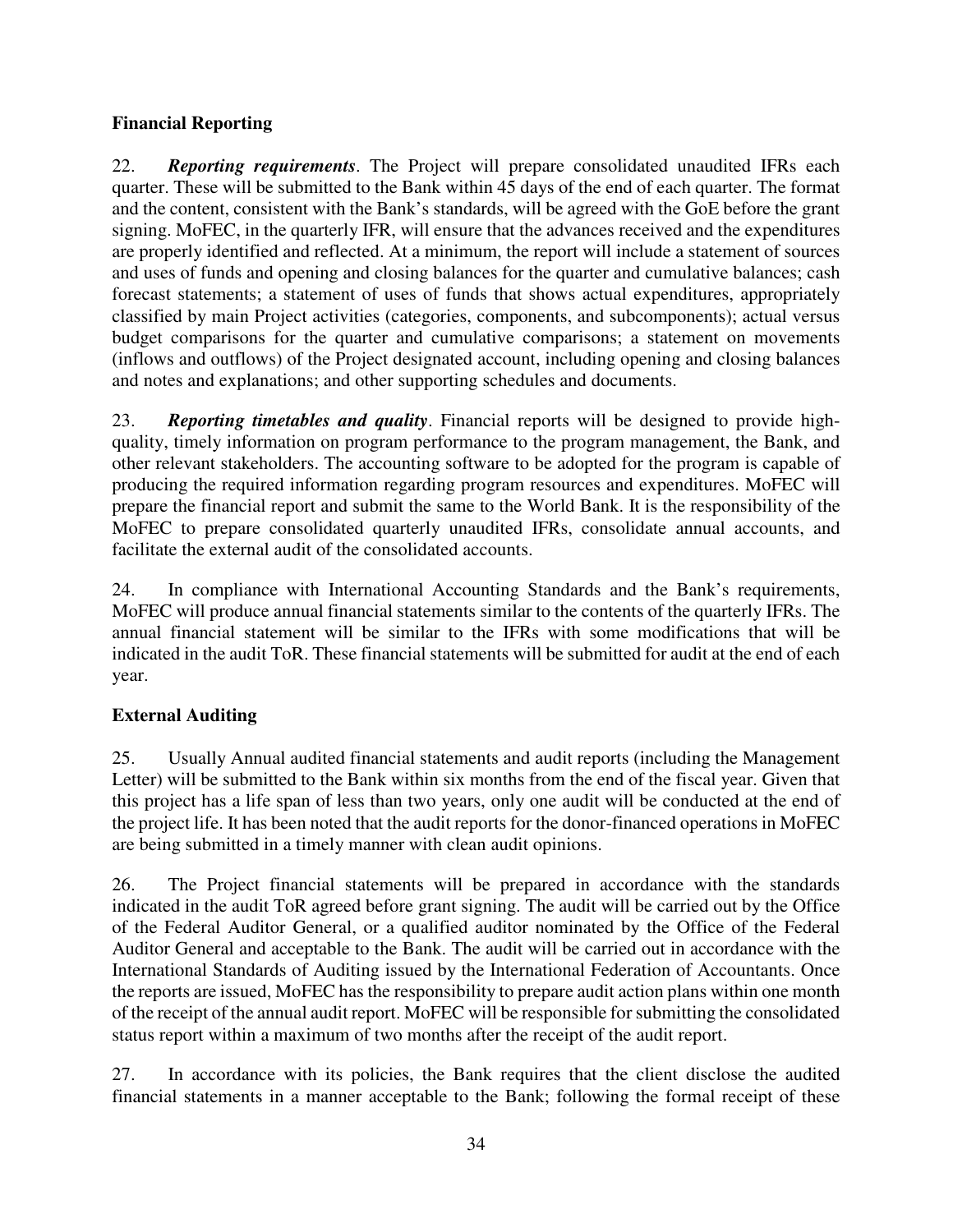statements from the client, the Bank makes them available to the public in accordance with its Policy on Access to Information.

# **FM-related Costs**

28. The Project work plans and budget will include: (a) auditing costs, and (b) related logistics and supervision costs (for example, transportation, per diem, and accommodation while travelling).

## **Financial Management Risk Assessment, Strengths, Weaknesses, Lessons Learned, Action Plan**

29. *Risk assessment***. The FM risk of the Project is Low**. The mitigating measures proposed in the action plan will help reduce the risk of the Project once implemented and applied during Project implementation.

30. *Strength and weaknesses*. The Project will inherit the various strengths of the country's PFM system. As discussed earlier, several aspects of the PFM system function well, such as the budget process, classification system, and compliance with financial regulations. Significant ongoing work is directed at improving country PFM systems through the GoE's EMCP. The GoE's existing arrangements are already being used in a number of Bank-financed projects, including the Program for Basic Services. The Project will also benefit from the country's internal control system, which sufficiently provides for the separation of responsibilities, powers, and duties. The Directorate of UN Agency and Regional Economic Cooperation & CRGE Facility also has experience in managing donor financing for investment and TA operations.

31. The main weaknesses in FM arrangements will be the limited focus of internal audit.

# **Financial Management Action Plan**

32. Factoring in the above strengths and weaknesses, the inherent and control risk of the Project is rated as low. The action plan for the project is depicted below.

|                | Tabic 1. Fiyi acubii pian                                 |                                     |  |  |  |
|----------------|-----------------------------------------------------------|-------------------------------------|--|--|--|
| No.            | <b>Activity</b>                                           | <b>Timing</b>                       |  |  |  |
| -1             | Prepare annual plan and budget and submit for approval    | At the beginning of the fiscal year |  |  |  |
|                | by MoFEC management and proclamation                      |                                     |  |  |  |
| 2              | Prepare and submit IFRs                                   | Every quarter                       |  |  |  |
| 3              | Submit the audit report for the Project                   | Within six months after the end of  |  |  |  |
|                |                                                           | the Project                         |  |  |  |
| $\overline{4}$ | Prepare a brief FM Guideline that summarizes basic FM     | Within 3 months after Project       |  |  |  |
|                | arrangements, rules and regulations                       | Effectiveness.                      |  |  |  |
| 5              | Internal auditors of MoFEC will review the Project once a | Annually                            |  |  |  |
|                | year                                                      |                                     |  |  |  |
| 6              | Agree on the IFR format and the audit ToR                 | Before grant signing                |  |  |  |

**Table 1. FM action plan**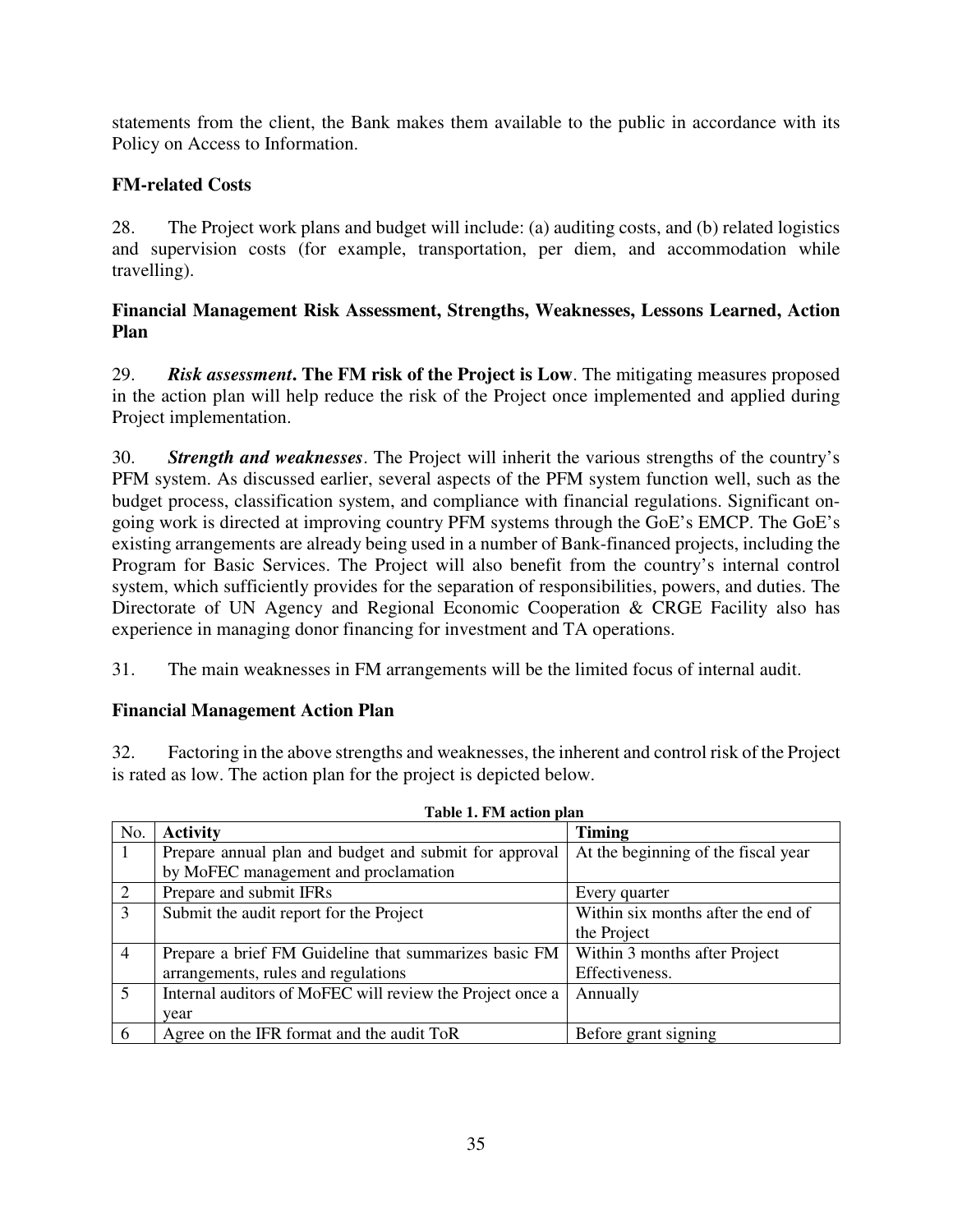#### **Financial Management Covenants and Other Agreements**

33. FM-related covenants include: (a) maintenance of a satisfactory FM system for the Project; (b) submission of IFRs for each fiscal quarter within 45 days of the end of the quarter by the MoFEC; and (c) submission of audited financial statements and the audit report within six months after Project closure.

#### **FM Supervision Plan**

34. Since the FM risk for the Project is rated Low, the Project's FM will be supervised once every year. After each supervision, the risk will be measured and recalibrated accordingly. Supervision will be carried out in coordination with other DPs and will include on-site visits, review of IFRs and audit reports, and follow-up on agreed actions.

#### **Funds Flow and Disbursement Arrangements**

35. Funds flow of the Project is depicted below. Two accounts will be opened for the Project (i.e., a segregated designated account in US\$ currency and a local currency account) to be opened by the MoFEC at the National Bank of Ethiopia (NBE). The grant funds will flow from the Bank into a US\$ designated account (DA), and funds from this account will then be transferred to the local currency (Ethiopian birr) account to be held by MoFEC.



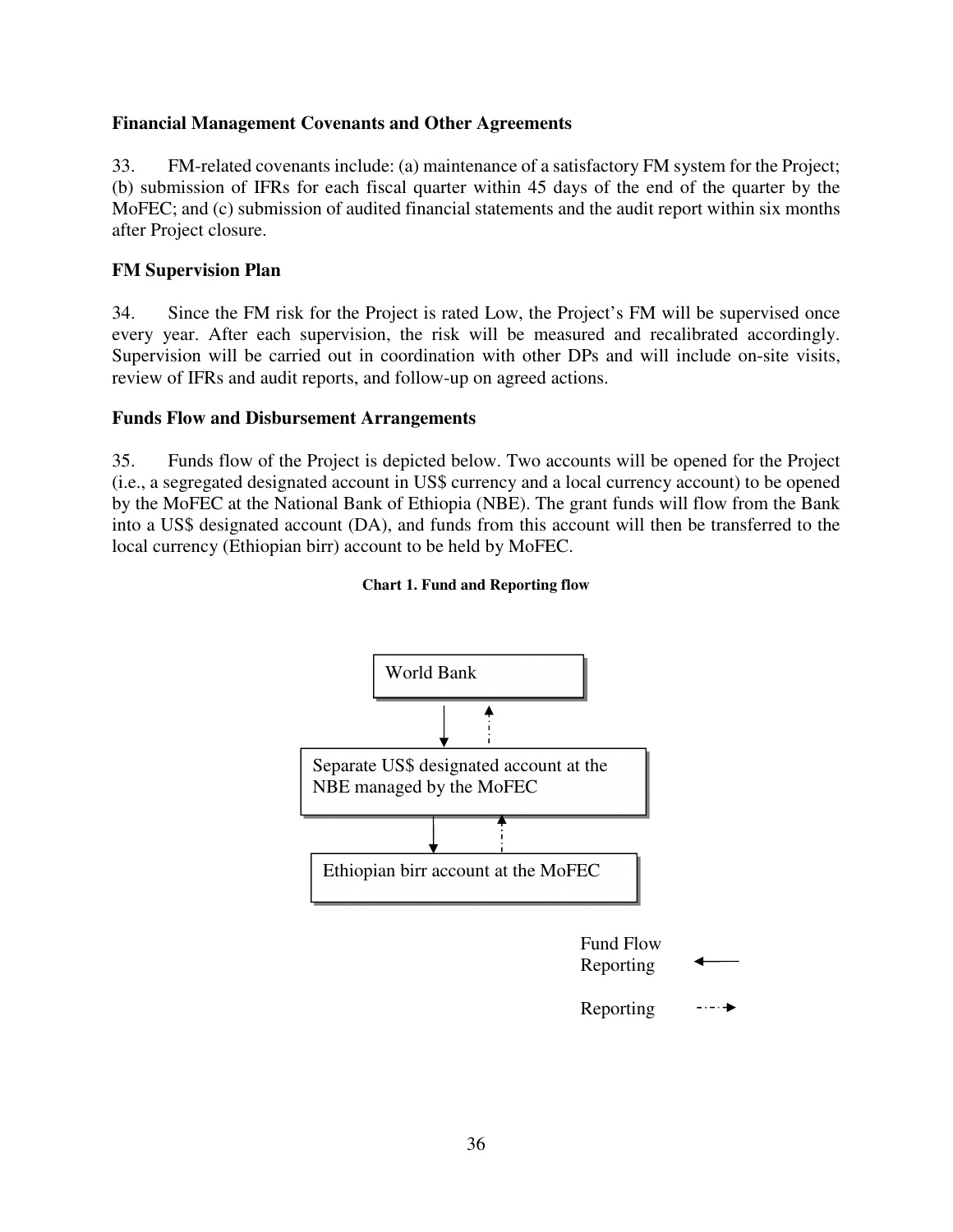#### **Disbursement mechanism and methods**

36. The Project may follow one or a combination of the following disbursement methods: designated account, direct payment, reimbursement, and special commitment. The Project will use IFR-based disbursement.

37. The allocation of proceeds will be based on the Project components. This will facilitate the monitoring of the Project performance indicators as well as financial aspects because expenditures are directly allocated to components. Requests for replenishment of the DA for expenditures incurred under each component will be based on expenditures incurred at the implementing agencies for which justification of utilization has been provided.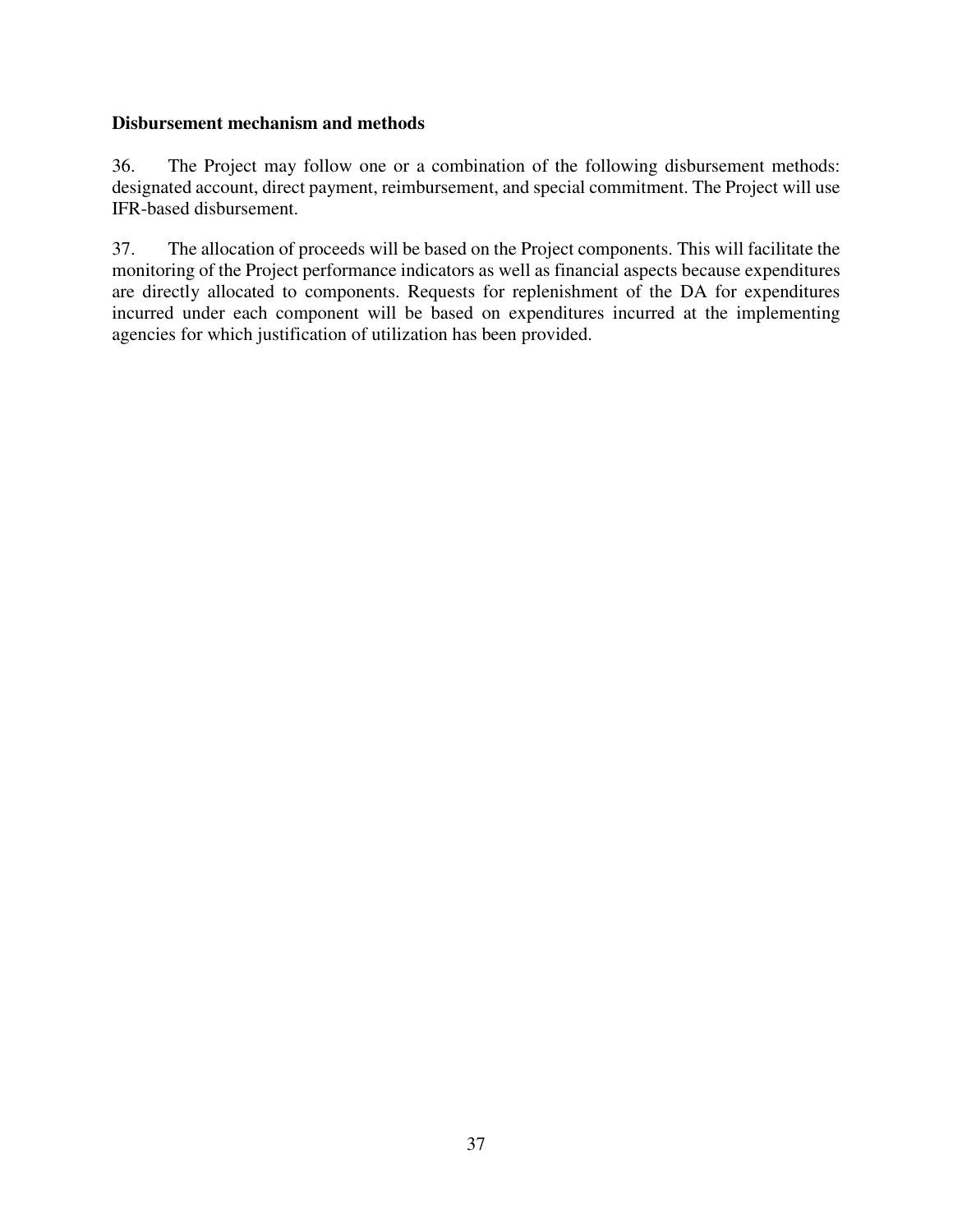### **Annex 3C: Procurement Management**

#### **Background**

38. Procurement management capacity assessment of the Finance and Procurement Directorate (FPD) of the MoFEC was conducted to assess for adequacy of procurement institutional capacity and governance structure to implement Bank financed investment projects. The Bank has been advised that the procurement implementing unit for the grant will be the FPD of MoFEC. Therefore, the Bank team assessed the procurement capacity of FPD of MoFEC on July 4, 2016. The team has also had limited discussions with the unit that is specifically dealing with CRGE (Directorate of UN Agency and Regional Economic Cooperation & CRGE Facility).

#### **Procurement Implementation Arrangements**

39. Procurement under the Project to be financed through IDA will be carried out in accordance with: (a) "Guidelines: Procurement of Goods, Works, and non-Consulting Services Under IBRD Loans and IDA Credits & Grants by World Bank Borrowers" dated January 2011 and revised in July 2014; (b) "Guidelines: Selection and Employment of Consultants Under IBRD Loans and IDA Credits & Grants by World Bank Borrowers" dated January 2011 and revised in July 2014; (c) "Guidelines on Preventing and Combating Fraud and Corruption in Projects Financed by IBRD Loans and IDA Credits and Grants" dated October 15, 2006 and revised in January 2011; (d) introduction of Exceptions to National Competitive Bidding Procedures; and (e) the provisions stipulated in the Grant Agreements. Bank standard documents shall be used for procurement of goods and works through ICB and for all consultants exceeding US\$200,000. National competitive bidding will use government standard bidding documents and procedures subject to the exceptions included below.

40. A Procurement Plan acceptable to the Bank covering at least the first eighteen months will be agreed at negotiations. For each contract to be financed by the Grant, the different procurement methods or consultant selection methods, the need for pre-qualification, estimated costs, prior review requirements, and time frame for major milestones will be agreed between the Borrower and IDA World Bank task team in the Procurement Plan. The Procurement Plan will be updated at least annually or as required to reflect the actual project implementation needs and improvements in institutional capacity.

41. General Procurement Notice (GPN) will be prepared and published in United Nations Development Business (UNDB), on the Bank's external website and in at least one national newspaper after the Grant is approved by the Bank Board, and/or before Project effectiveness. Specific Procurement Notices for all goods to be procured under ICB and Expressions of Interest for all consulting services to cost the equivalent of US\$200,000 and above will also be published in the UNDB, the Bank's external website, and the national press.

42. *National Competitive Bidding Procedures.* National Competitive Bidding (NCB) shall follow the Open and Competitive Bidding procedure set forth in the Ethiopian Federal Government and Procurement and Property Administration Proclamation No. 649/2009 and Federal Public Procurement Directive issued by the MoFEC dated June 10, 2010, provided, that such procedure shall be subject to the provisions of Section I and Paragraphs 3.3 and 3.4 of the "Guidelines for Procurement of Goods, Works, and Non-Consulting Services under IBRD Loans and IDA Credits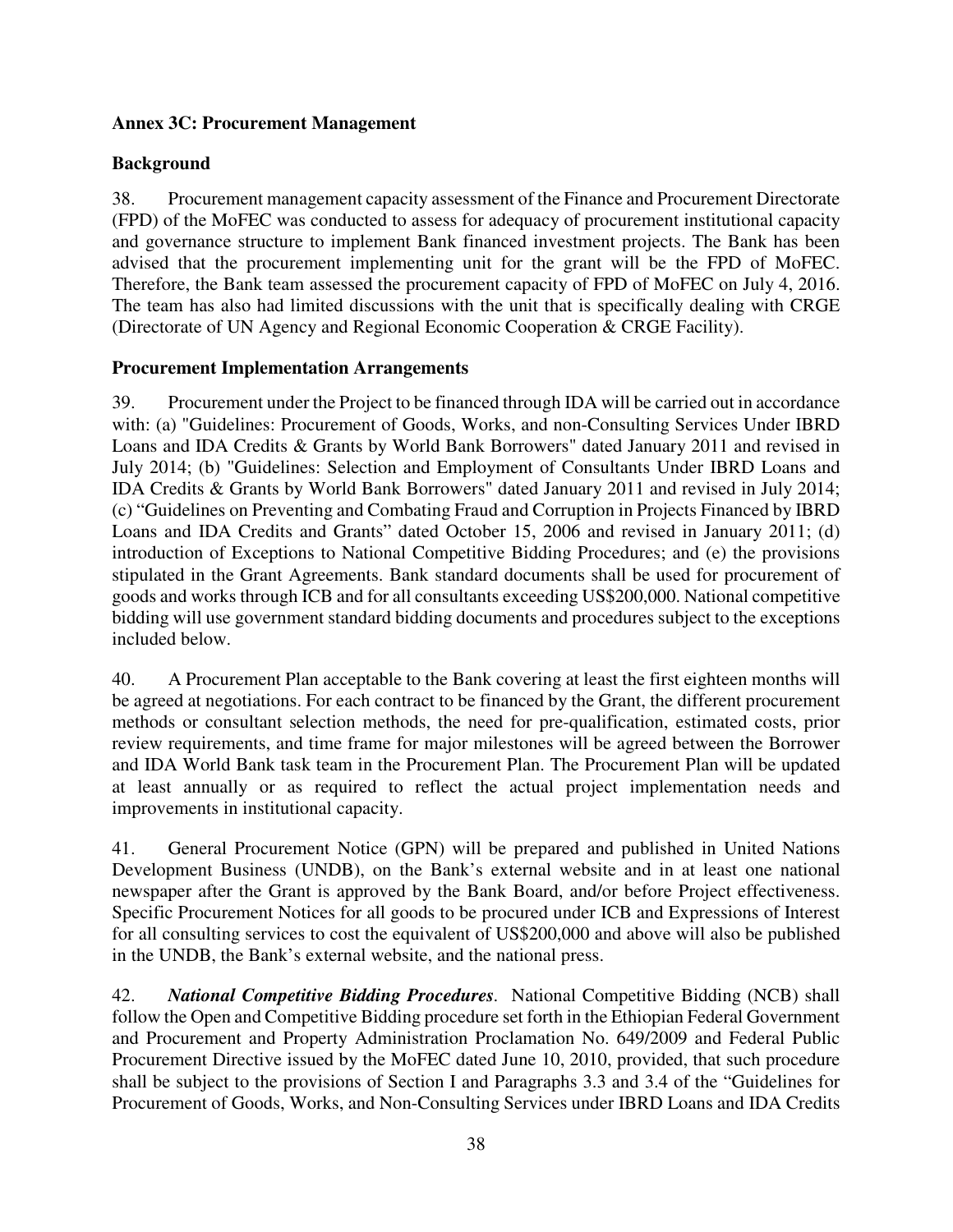& Grants by World Bank Borrowers" (January 2011 and revised in July 2014) (the "Procurement Guidelines") and the following additional provisions:

- (a) The Recipient's standard bidding documents for procurement of goods and works acceptable to the Bank shall be used. At the request of the Borrower, the introduction of requirements for bidders to sign an Anti-Bribery pledge and/or statement of undertaking to observe Ethiopian Law against Fraud and Corruption and other forms that ought to be completed and signed by him/her may be included in bidding documents if the arrangements governing such undertakings are acceptable to the Bank.
- (b) If pre-qualification is used, the IDA's standard pre-qualification document shall be used;
- (c) No margin of preference shall be granted in bid evaluation on the basis of bidder's nationality, origin of goods or services, and/or preferential programs such as but not limited to small and medium enterprises.
- (d) Mandatory registration in a Supplier List shall not be used to assess bidders' qualifications. A foreign bidder shall not be required to register as a condition for submitting its bid and if recommended for contract award shall be given a reasonable opportunity to register with the reasonable cooperation of the Recipient, prior to contract signing. Invitations to bids shall be advertised in at least one newspaper of national circulation or the official gazette, or on a widely used website or electronic portal with free national and international access.
- (e) Bidders shall be given a minimum of thirty (30) days to submit bids from the date of availability of the bidding documents;
- (f) All bidding for goods and works shall be carried out through a one-envelope procedure.
- (g) Evaluation of bids shall be made in strict adherence to the evaluation criteria specified in the bidding documents. Evaluation criteria other than price shall be quantified in monetary terms. Merit points shall not be used, and no minimum point or percentage value shall be assigned to the significance of price, in bid evaluation.
- (h) The results of evaluation and award of contract shall be made public. All bids shall not be rejected and the procurement process shall not be cancelled, a failure of bidding declared, or new bids shall not be solicited, without the Bank's prior written concurrence. No bids shall be rejected on the basis of comparison with the cost estimates without the Bank's prior written concurrence.
- (i) In accordance with para. 1.16(e) of the Procurement Guidelines, each bidding document and contract financed out of the proceeds of the Financing shall provide that: (1) the bidders, suppliers, contractors and sub-contractors, agents, personnel, consultants, service providers, or suppliers shall permit the IDA, at its request, to inspect all accounts, records and documents relating to the bid submission and performance of the contract, and to have them audited by auditors appointed by the IDA; and (2) Acts intended to materially impede the exercise of the Bank's audit and inspection rights constitutes an obstructive practice as defined in the para. 1.16 a (v) of the Procurement Guidelines. 72.
- (j) **Standard Bidding Documents (SBDs) for NCB:** The FPPA's SBD will be revised to take into account the above exceptions and the revised documents will be agreed with the Bank. The Project's procurement manual will include as an annex revised SBDs that will be applicable for the Project. As an alternative the Bank's standard bidding documents can also be used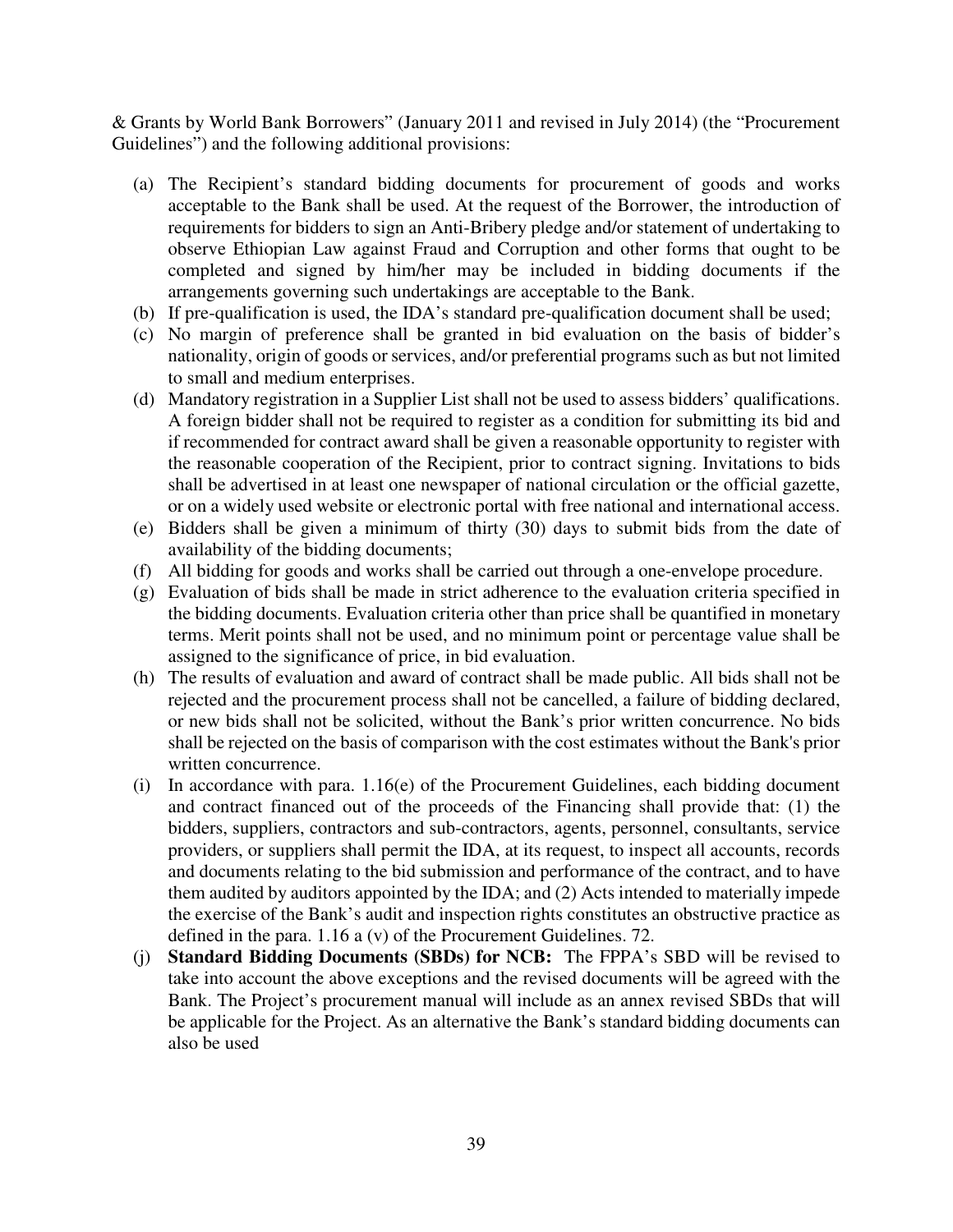#### **Procurement Capacity and Risk Assessment**

43. Procurable items under the grant will include consultancy services for TA and other studies, smaller value goods and non-consultancy services contracts procurements for office supplies and institutional capacity building, workshops and trainings. The Directorate of UN Agency and Regional Economic Cooperation & CRGE Facility is the owner and beneficiary of the Grant while the MoFEC Finance and Procurement Directorate (FPD) will handle the procurement of the Grant as the beneficiary unit has no procurement unit on its own. Though it manages all procurement activities of the ministry, the FPD of the MoFEC has no experience implementing Bank-financed project procurement. At the moment, the Channel One Coordinating Directorate of MoFEC manages procurement activities for projects financed by the Bank and other DPs. Therefore FPD is new for Bank-financed project procurement.

44. As part of Project preparation, the Bank undertook a procurement risk assessment of the project implementation arrangement. Though the beneficiaries of the grant is the Directorate of UN Agency and Regional Economic Cooperation & CRGE Facility, the Grant procurement management will be handled by FPD of MoFEC and the assessment covered the procurement capacity of FPD. The assessment concluded that the procurement risk under the Project is High.

45. *Procurement Legal Framework.* In Ethiopia, Federal budgetary institutions (like MoFEC), public procurement is regulated by the Public Procurement and Property Administration Proclamation No. 649/2009 issued September 9, 2009. The proclamation is further detailed in subsequent directives (issued June 2010) and secondary procedural procurement documents (SBDs, Standard Requests for Proposals (SRFPs) and Procurement manual). The Proclamation establishes the FPPPA as a responsible body for procurement regulatory function at Federal level. The Nine regional states and two City administrations of the Federal Government do have their own procurement proclamations and directives, which are basically drafted using the federal procurement legal documents, as a prototype. The Ethiopian Federal Public Procurement legal framework is based in the United Nations Commission on International Trade (UNCITRAL) Model Law for Public Procurement and is generally acceptable.

46. *Accountability, Internal Manual of the Procurement Process.* Consistent with the FPPA directives, there are defined responsibilities and delegation of authority within the FPD. In accordance with the GoE procurement rules, the FPD has its own Bid Endorsing Committee which is delegated to give final decision on procurement decisions above the stated threshold. The procurement decision process follows GoE procurement directives. However, as happens across most government agencies, officials involved in Bid Endorsing Committee members do not have standard time to make procurement decisions, and the accountability for delay is loose. There is an operations manual for the Directorate of UN Agency and Regional Economic Cooperation & CRGE Facility and this manual has limited generic coverage for procurement that needs substantive qualifications to be used for Bank-financed project procurement.

47. *Staffing.*FPD mainly undertakes smaller operational procurement for the MoFEC, while major and bulk procurement of the MoFEC is procured through the Federal Public Procurement and Assets Disposals Services on framework contracts arrangement. The FPD has seven procurement staff whose qualifications vary between  $2<sup>nd</sup>$  degree and diploma levels. All of them have more than five years' experience in procurement, but none of them have experience in Bank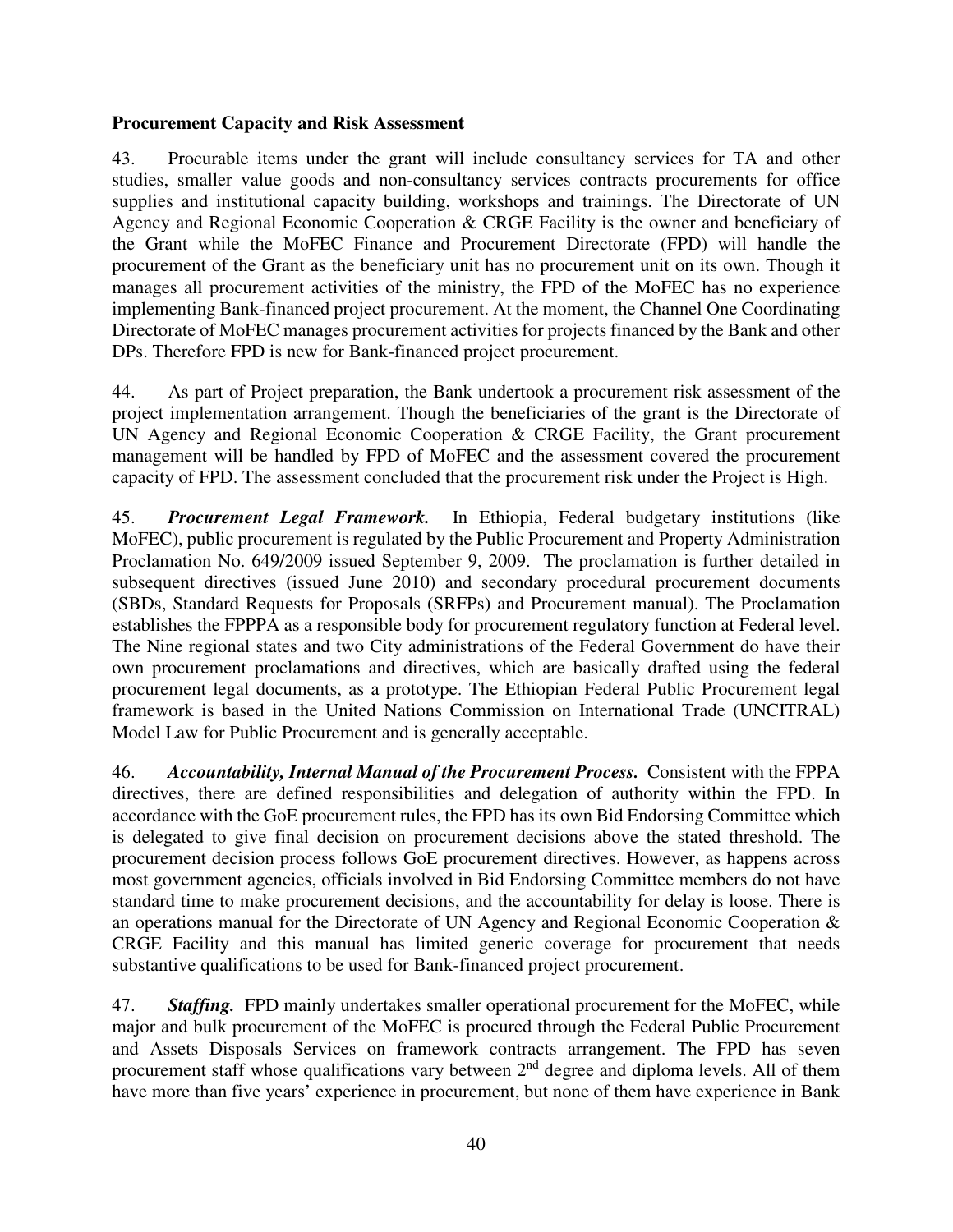financed project procurement. Based on the number of contracts the directorate procures annually, their number is just adequate to deal with current procurement demand from on-going projects. As none of them have experience in Bank financed procurement, intensive training on Bank's procurement documents and assignment of consultants in the form of TA for hands-on support may be required during early stage of the Grant procurement implementation.

48. *Procurement planning.*FPD has limited experience of preparing and updating Procurement Plans to capture changes in need and planned procurement lead-times/milestones. Past experience shows that FPD has limited practice of consolidating procurement requirements and procuring through competitive methods, though this is a requirement in the procurement rule of the GoE. Procurement Plan preparation is not supported with assessment of supply market and associated risks management. The FPD has no experience of consultant selection involving international consultants. It is recommended that FPD needs to receive close support and guidance from technical experts of the end beneficiaries (UN agency and Regional economic cooperation & CRGE facility) on crafting of ToRs, Shortlisting, Request for Proposal (RFP) drafting, Technical proposals evaluations and contracts negotiation in selecting consulting firms.

49. *Bidding documents, short-listing, and evaluation criteria.*The FPD uses the national SBDs for procurements under NCB procedure. The FPD needs to modify the national SBD for NCB to accommodate the Bank's exceptions. Major challenges are foreseen in preparation of technical aspects of the ToR, RFPs and bidding documents. The end user's close support and TA in this regard is very important. The use of Bank's standard procurement documents for international suppliers and consultants' selection should be supported by TA consultants.

50. *Evaluation and Award of contract.* Given that the Project will involve more consultancy services selection, successfully dealing with the complete cycle of consultancy service selection process is expected to be a challenge. Consultants will need to support technical beneficiary departments, prepare ToRs in a timely manner, and be involved in the evaluation process (mandatory). The current practice is that evaluations are carried out by ad-hoc technical committees comprising of members having technical expertise. There is a tender endorsing committee comprising of five members. The FPD has no experience in using the Bank's standard evaluation template to systematically include essential information for decisions. Generic shortcomings are expected – including technical evaluations being mechanically oriented with undue emphasis on rigid application of criteria or specifications stated in the bidding documents without applying professional judgment on level of variances; these could substantially affect the outcome of the procurement process.

51. *Contract Management and Administration.* Though the Project will involve small value contracts, the assessment indicates that contract management is the most challenging aspect in the FPD's procurement cycle management. Past experience shows that the FPD has limitations in dealing with contract management issues. It fully depends on supervision consultants, with no or limited role being played by the client. Adequate mechanisms are not in place for procurement and contract monitoring. Use of the procurement plan as a procurement monitoring tool is very minimal. Contracts were not monitored to ensure timely delivery and payment. The FPD team needs to be very conversant with the contractual obligations of the parties and contractual issues need to be resolved timely and properly. To strengthen the FPD's contract management capacity, it is recommended to hire a contracts administration officer who will set up a contract monitoring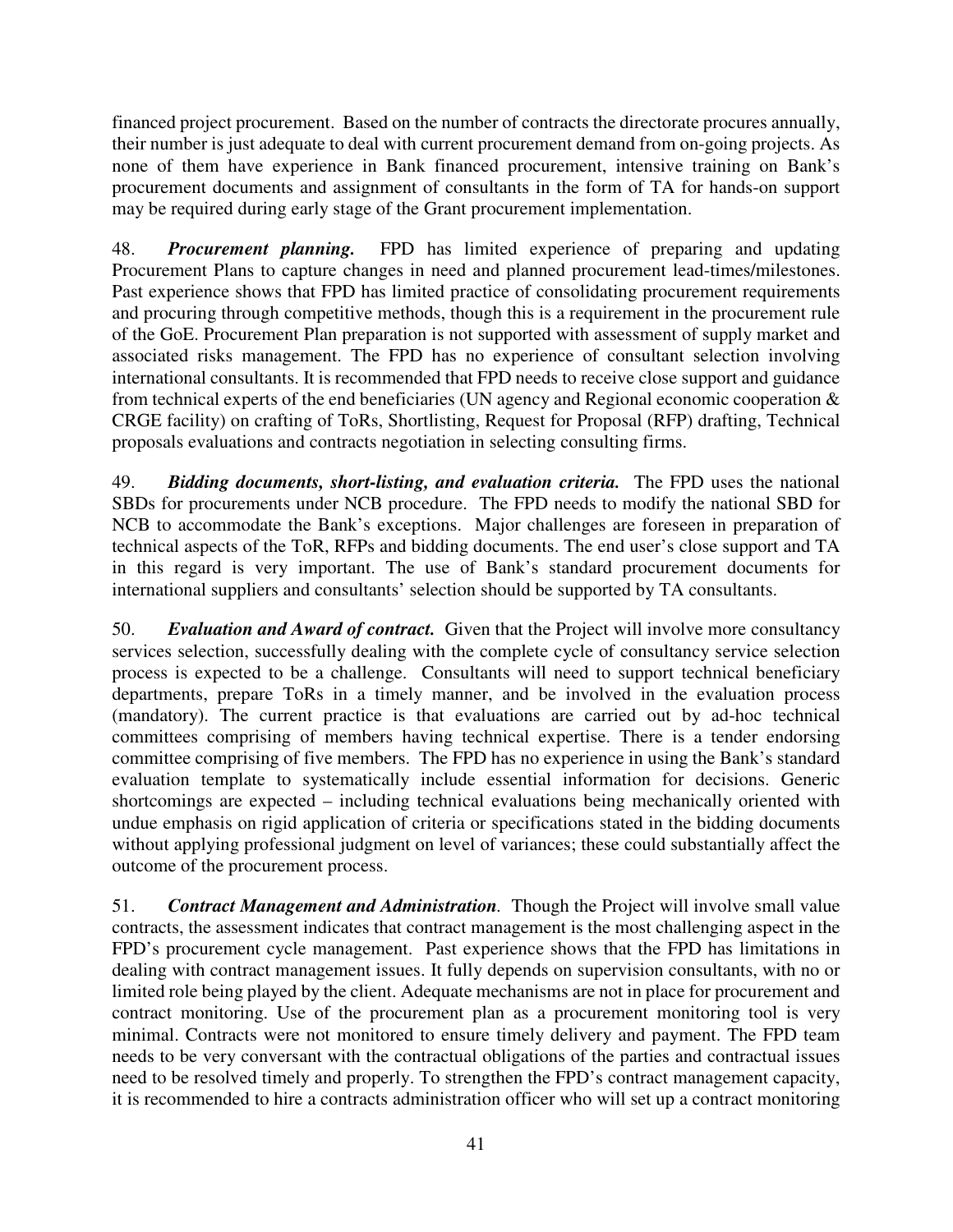system, follow up contract progresses, and provide advice to deal with contract issues in a timely and following contractual provisions and remedies.

52. *Procurement oversight and complaints-handling systems.* The system is in place but implementation requires significant improvement. The FPD reported that the directorate follows the procurement complaint resolution procedures set in the FPPA's directives and reported that there has been no experience in terms of complaint receipt and handling. This situation may be related to lack of confidence by the business community that complaints either may not be fairly addressed or the business community may fear retaliation and this is a concern.

53. *Record Management System.* FPD maintains adequate procurement records through assigned staff responsible for handling procurement records. However it is difficult to easily locate procurement records including accessing approved procurement plans. There is a need to develop a system that allows one to easily locate and retrieve relevant records. Moreover, the documents are kept in the same office where day to day procurement activities are conducted with clients and suppliers, and this makes the records vulnerable for access to unauthorized persons. In particular, opened bid documents that are ready for evaluation constitutes a risk when exposed to access to unauthorized persons. Therefore the record management system needs improvements in terms of having a record retrieving system and ensuring adequate protection from loss and unauthorized access.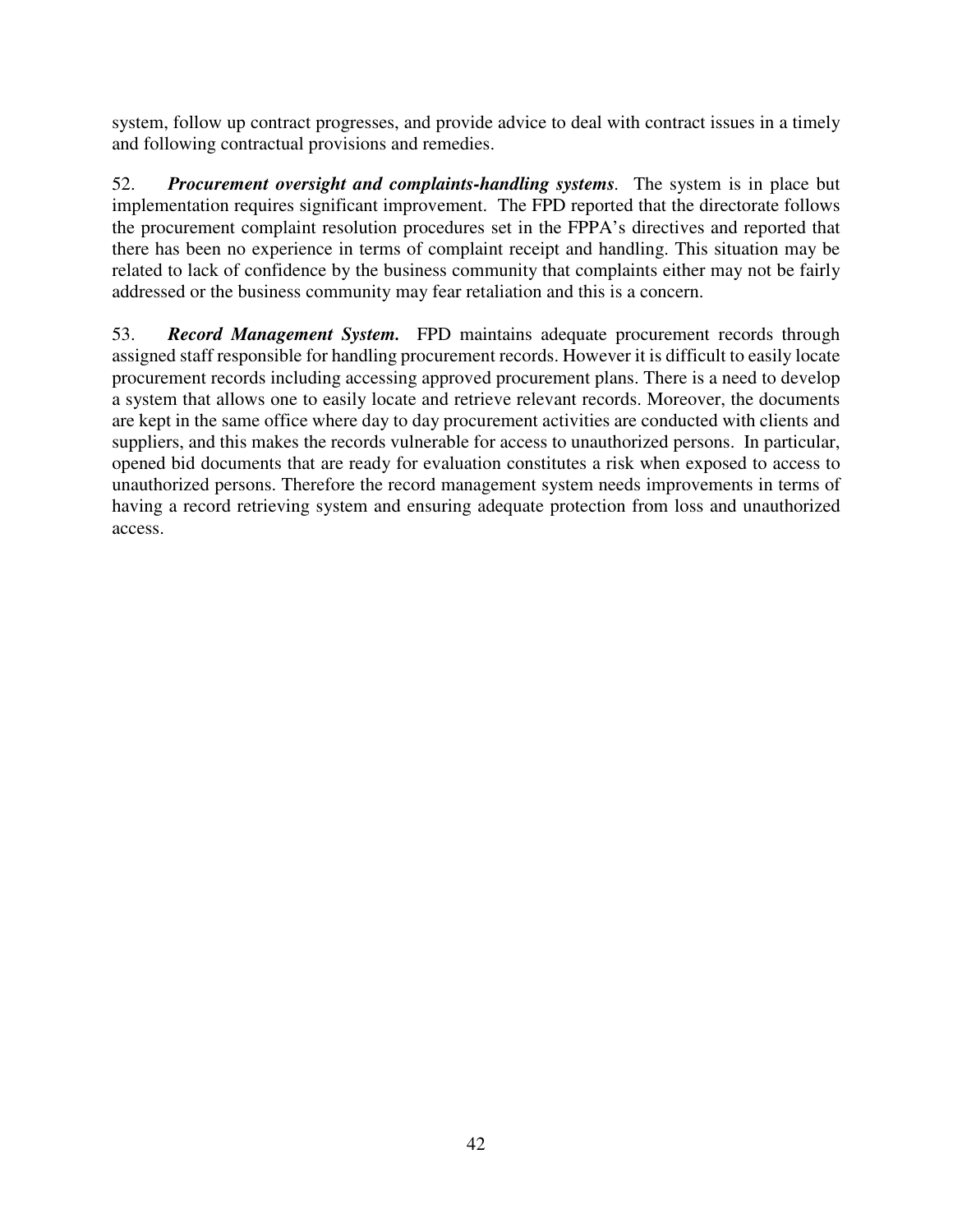### **Procurement Risk Management Plan:**

| <b>Issue/Risk</b>   | <b>Table 2. Procurement action plan</b><br><b>Severity</b> | <b>Mitigation Measure</b>                      |                                      |
|---------------------|------------------------------------------------------------|------------------------------------------------|--------------------------------------|
|                     | and                                                        |                                                | <b>Responsible and</b><br>time frame |
|                     | impact on                                                  |                                                | (all actions to be                   |
|                     |                                                            |                                                | taken within three                   |
|                     | project                                                    |                                                | months after grant                   |
|                     |                                                            |                                                |                                      |
| FPD staff has no    | High                                                       | Induction of familiarization training on<br>1. | approval)<br>Bank team<br>1.         |
| prior experience in |                                                            | Bank procurement procedures and                | FPD/client<br>2.                     |
| working on Bank     |                                                            | documents;                                     |                                      |
| Financed project    |                                                            | TA consultant (ICB) be assigned during<br>2.   |                                      |
| procurement         |                                                            | early implementation stage;                    |                                      |
| Less quality of     | High                                                       | Provision of training on procurement<br>1.     | Bank team<br>1.                      |
| procurement plan    |                                                            | plan preparation and its                       | 2.<br>FPD/client                     |
| and inadequate      |                                                            | implementation.                                |                                      |
| implementation      |                                                            | Extended hands-on support through use<br>2.    |                                      |
| tracking            |                                                            | of TA to support the client                    |                                      |
| Inadequate record   | Substantial                                                | Keep records in safe and secured place<br>1.   | FPD/client                           |
| management          |                                                            | without exposure to unauthorized               |                                      |
| system              |                                                            | personnel                                      |                                      |
|                     |                                                            | Establish record retrieving system<br>2.       |                                      |
| Delay in TORs,      | Substantial                                                | Develop accountability framework with<br>1.    | FPD/client                           |
| specifications      |                                                            | defined business standard, and                 |                                      |
| and Inadequately    |                                                            | coordinate beneficiary technical               |                                      |
| prepared bidding    |                                                            | departments (the Directorate of UN             |                                      |
| documents /RFPs     |                                                            | Agency and Regional Economic                   |                                      |
|                     |                                                            | Cooperation & CRGE Facility)                   |                                      |
|                     |                                                            | Involve qualified technical experts<br>2.      |                                      |
|                     |                                                            | (Consultants) with similar experience to       |                                      |
|                     |                                                            | prepare of technical specifications and        |                                      |
|                     |                                                            | functional requirements of bidding             |                                      |
|                     |                                                            | documents, and ToRs                            |                                      |
| Staff of FPD has    | High                                                       | 1.<br>Procurement consultant to be recruited;  | FPD/client<br>1.                     |
| no experience in    |                                                            | Training to be provided<br>2.                  | Bank team<br>2.                      |
| selection of        |                                                            |                                                |                                      |
| consultants         |                                                            |                                                |                                      |
| Inadequate          | Moderate                                                   | Training to be provided on basics of<br>1.     | Bank team;<br>1.                     |
| contract            |                                                            | contracts administration;                      | FPD/client<br>2.                     |
| management          |                                                            | The user department (the Directorate of<br>2.  |                                      |
| practice            |                                                            | UN Agency and Regional Economic                |                                      |
|                     |                                                            | Cooperation & CRGE Facility) to                |                                      |
|                     |                                                            | involve fully.                                 |                                      |

## **Table 2. Procurement action plan**

#### **Applicable Procurement Methods and Thresholds:**

54. *Applicable Procurement Methods.* Selection of procurement methods shall be in accordance to the Bank's guidelines stated above and shall be indicated and agreed for each of the procurement packages in the respective procurement plans for the Project.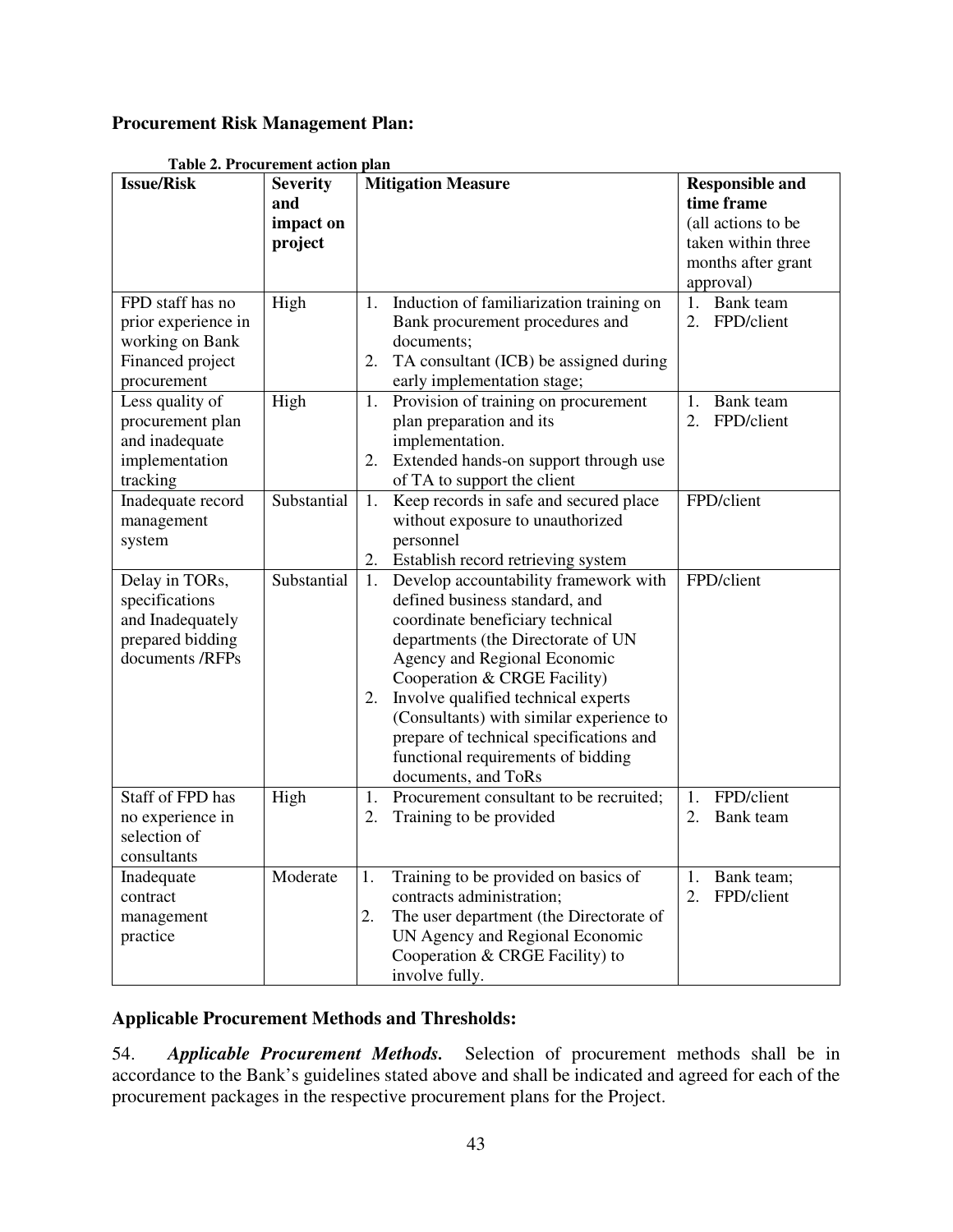55. In view of the above, procurement of goods and services above the stated thresholds shall be undertaken through ICB procedure using the Bank's latest Standard Bidding Document. Procurement of Goods and Non-Consulting Services which are below the ICB threshold indicated in table 2, below, can be procured through the National Competitive Bidding Procedure. Procurement of off-the-shelf goods and commodities of small value contracts of less than US\$100,000 may be procured using Shopping procedures in accordance with paragraph 3.5 of Bank Guidelines. Procurement of Goods and non-Consulting services under Direct Contracting shall be procured in accordance with paragraph 3.7 of the Bank's Guideline.

56. *Selection of Consultants* shall be carried out using Bank's latest Standard Request for Proposal. Consulting firms for services estimated to cost more than US\$150,000 equivalents will be selected through Quality and Cost Based Selection (QCBS) method. Contracts with consulting firm services estimated to cost less than US\$ 150,000 equivalent may be selected using Selection Based on Consultants' Qualification method as well as QCBS method. Individual consultants' will be selected on the basis of their qualification and in accordance with Section V of the Bank's Guideline for Selection and Employment of Consultants. Consulting services for audits and other services of a standard or routine nature may be procured using the Least Cost Selection Method while Single Source Selection may be used when justified in accordance with paragraph 3.8 of the Bank's Guideline. For consulting services of value less than US\$200,000 equivalent, shortlists may comprise entirely of national consultants in accordance with paragraph 2.7 of the guideline. However if the consultancy service is for Engineering and Contract Supervision, shortlists may comprise entirely of national consultants for values up to US\$300,000.

57. *Use of the consultancy services of Government-owned Universities or research centers.* Government-owned entities are neither legally nor financially autonomous. Thus, under ordinary circumstances they will not be eligible to participate in World Bank financed projects as consultants. However, as this Project is a unique approach and may require lots of innovations, local knowledge and flexibility, some Government-owned universities and research centers may possess the requisite expertise and accumulated local practices in investment planning area. Therefore, their participation is considered to be critical due to their unique local research knowledge and experience in research and planning works. Thus, as an exception to the eligibility in accordance with paragraph 1.11(c) of the Consultants Guidelines, local universities and research centers will be allowed to participate as consultants in this initiative on a case-by-case basis whenever their participation is justified that they can add better value to the achievement of the program objectives. The selection of appropriate universities and research centers will be done competitively. On the same basis, university professors or scientists from research institutions will be contracted individually under this Grant implementation when the need arises.

58. *Training and workshops.* Training and workshops will be based on capacity-building needs. Venues for workshops and training as well as purchases of materials for training and workshops will be done on the basis of at least three quotations. The selection of institutions for specialized training will be done on the basis of quality and therefore will use the Qualifications Based Selection method. Annual training plans and budget shall be prepared by the Grant recipient and approved by the World Bank in advance of the training and workshops implementation.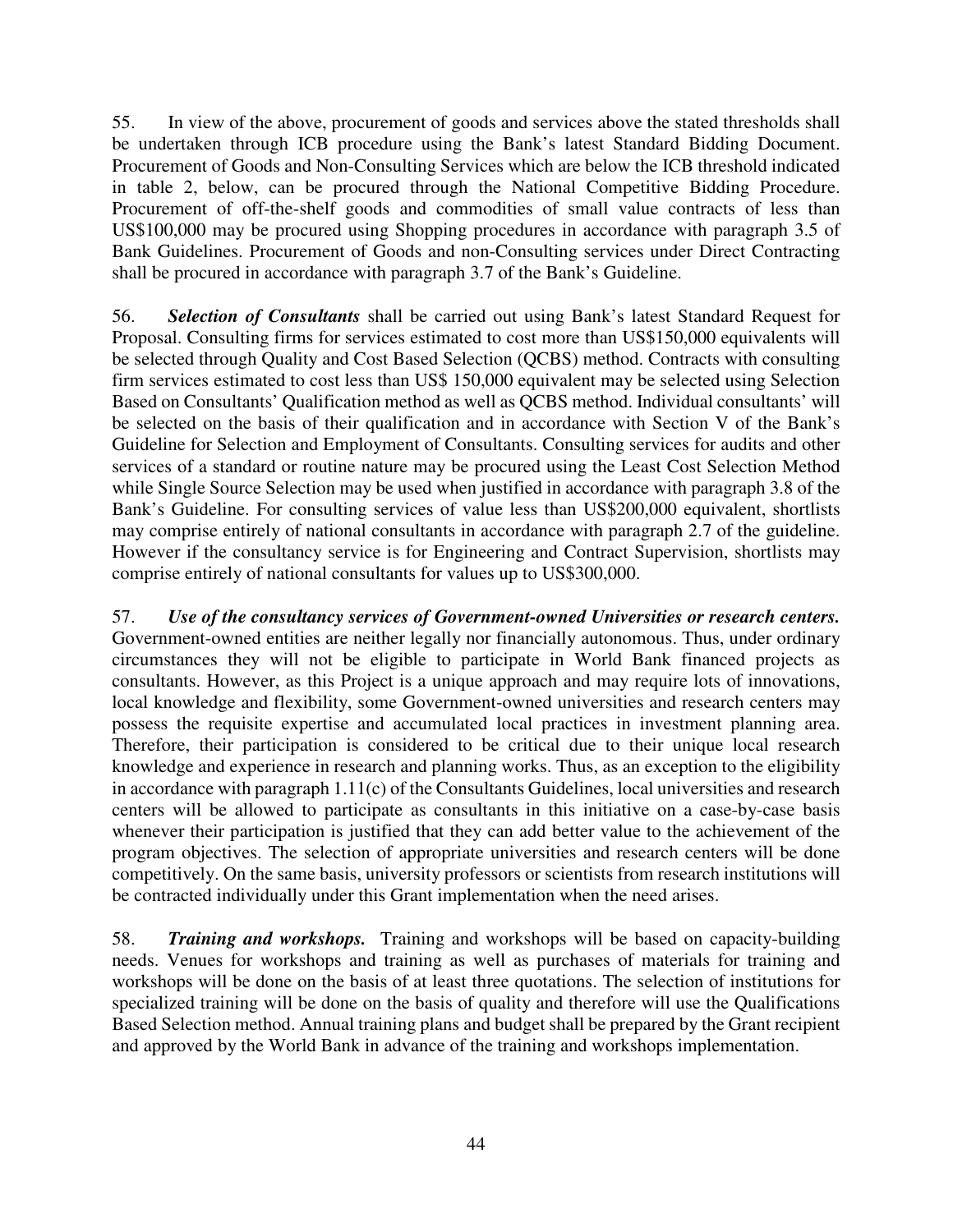59. *Operational Costs.* Expenditures made for operational costs such as fuel and stationery, cost of operation and maintenance of equipment, communication charges, transportation costs and travel allowances for missions that contribute to achievement of the Grant objectives will follow the Government established practices and must be acceptable to the World Bank. Government officials' salaries may not be paid from Project funds, and this is not considered a Procurement issue.

60. *Prior Review Threshold.* The thresholds for Bank's Prior Review, and for ICB including the maximum contract value for which the shortlist may comprise exclusively National firms in the selection of consultants, are presented in the table below for purposes of guiding the preparation of the initial procurement plan. The procurement capacity of implementing agencies will be reviewed annually and the threshold will be revised according to the improvements or deterioration in the procurement capacity. Additionally, each procurement plan will indicate the number of contracts procured through National Competitive Bidding procedures or selection of consultants having a shortlist of exclusively Ethiopian firms that will be subject to prior review as part of risk mitigation irrespective of the below thresholds.

#### **Summary of Risk Assessment**

61. **The overall risk for procurement for the Project is rated High**, and the thresholds for prior review for ICB, including the maximum contract value for which the shortlist may comprise exclusively Ethiopian firms in the selection of consultants, are presented in Table 2 for purposes of the initial procurement plan. The procurement capacity of the FPD of MoFEC (procurement implementing agencies) will be reviewed annually and the thresholds revised according to the improvements or deterioration in procurement capacity.

| <b>Table 2. Thresholds</b> |                                         |                                |                                                             |  |  |
|----------------------------|-----------------------------------------|--------------------------------|-------------------------------------------------------------|--|--|
| Category                   | <b>Prior Review</b><br>Threshold (US\$) | <b>ICB</b><br>Threshold (US\$) | <b>National Shortlist</b><br><b>Maximum Value</b><br>(US\$) |  |  |
| Works                      | $\geq 5,000,000$                        | $\geq 7,000,000$               | <b>NA</b>                                                   |  |  |
| Goods                      | $\geq 500,000$                          | $\geq$ 1 000,000               | NA                                                          |  |  |
| Consultants (Firms)        | $\geq$ 200,000                          | NA                             | $<$ 200,000                                                 |  |  |
| Consultants (Individuals)  | $\geq 100,000$                          | NA                             | NA                                                          |  |  |

62. All ICB contracts shall be subject to IDA prior review. All single source and direct contracts above US\$200,000 will require World Bank prior review.

### **Procurement Plan**

63. A Procurement Plan will be developed for the Project which provides the basis for the procurement methods. This plan will be reviewed and agreed on during grant negotiation and will be available in the Project's database and in the World Bank's external website. The Procurement Plan will be updated in agreement with the World Bank annually or as required to reflect the actual program implementation needs and improvements in institutional capacity.